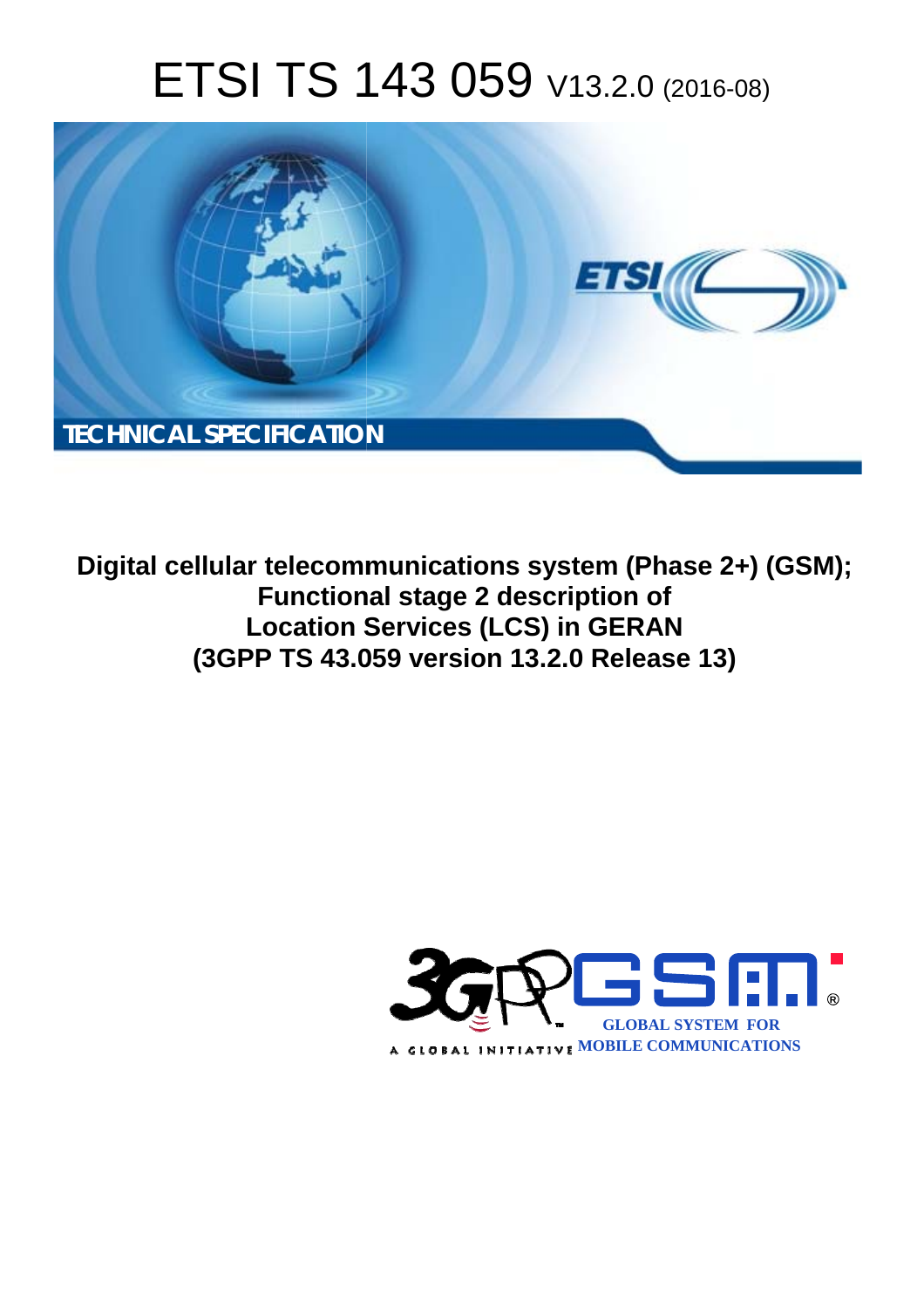Reference RTS/TSGG-0143059vd20

> Keywords **GSM**

#### *ETSI*

#### 650 Route des Lucioles F-06921 Sophia Antipolis Cedex - FRANCE

Tel.: +33 4 92 94 42 00 Fax: +33 4 93 65 47 16

Siret N° 348 623 562 00017 - NAF 742 C Association à but non lucratif enregistrée à la Sous-Préfecture de Grasse (06) N° 7803/88

#### *Important notice*

The present document can be downloaded from: <http://www.etsi.org/standards-search>

The present document may be made available in electronic versions and/or in print. The content of any electronic and/or print versions of the present document shall not be modified without the prior written authorization of ETSI. In case of any existing or perceived difference in contents between such versions and/or in print, the only prevailing document is the print of the Portable Document Format (PDF) version kept on a specific network drive within ETSI Secretariat.

Users of the present document should be aware that the document may be subject to revision or change of status. Information on the current status of this and other ETSI documents is available at <https://portal.etsi.org/TB/ETSIDeliverableStatus.aspx>

If you find errors in the present document, please send your comment to one of the following services: <https://portal.etsi.org/People/CommiteeSupportStaff.aspx>

#### *Copyright Notification*

No part may be reproduced or utilized in any form or by any means, electronic or mechanical, including photocopying and microfilm except as authorized by written permission of ETSI.

The content of the PDF version shall not be modified without the written authorization of ETSI. The copyright and the foregoing restriction extend to reproduction in all media.

> © European Telecommunications Standards Institute 2016. All rights reserved.

**DECT**TM, **PLUGTESTS**TM, **UMTS**TM and the ETSI logo are Trade Marks of ETSI registered for the benefit of its Members. **3GPP**TM and **LTE**™ are Trade Marks of ETSI registered for the benefit of its Members and of the 3GPP Organizational Partners.

**GSM**® and the GSM logo are Trade Marks registered and owned by the GSM Association.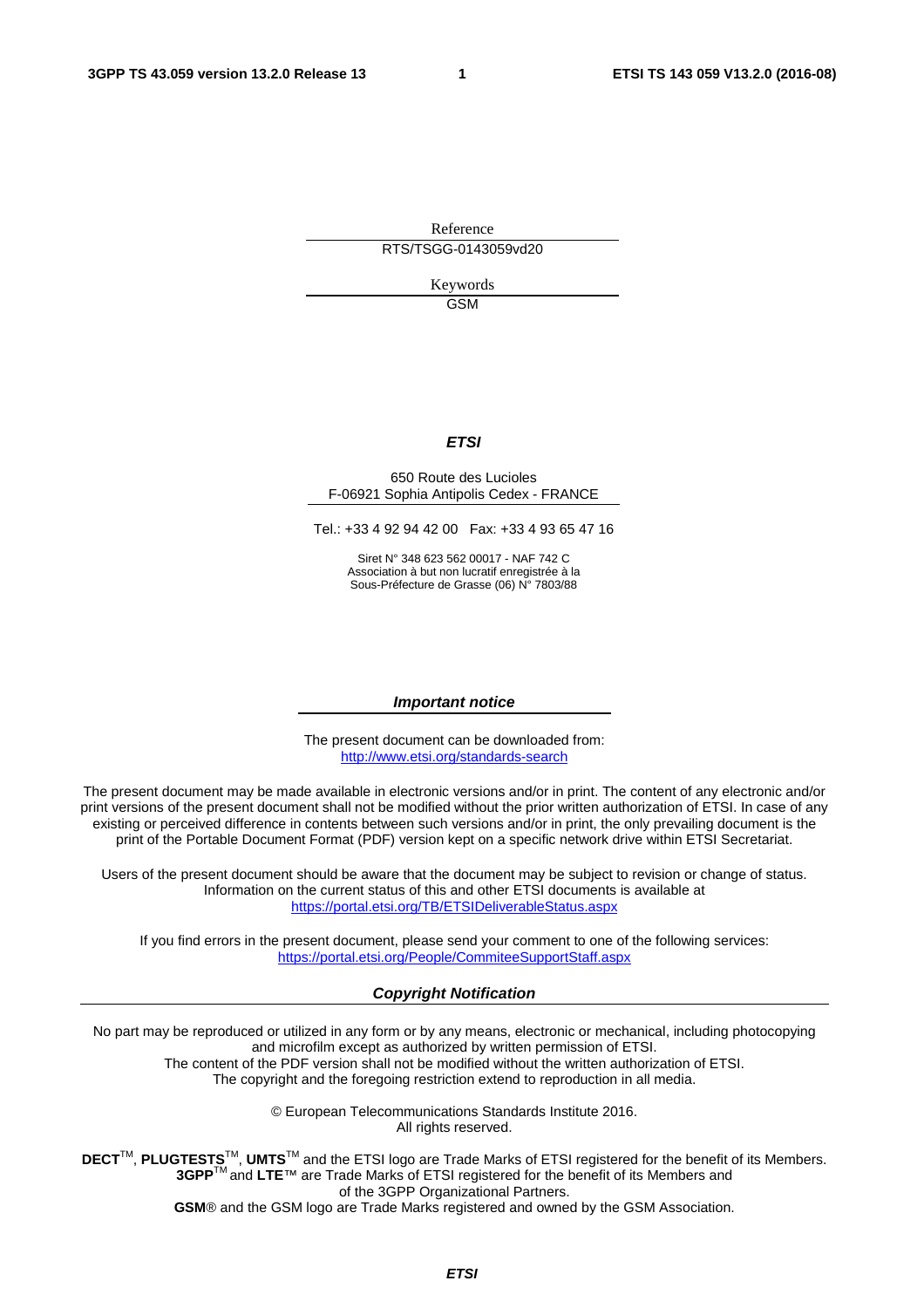# <span id="page-2-0"></span>Intellectual Property Rights

IPRs essential or potentially essential to the present document may have been declared to ETSI. The information pertaining to these essential IPRs, if any, is publicly available for **ETSI members and non-members**, and can be found in ETSI SR 000 314: *"Intellectual Property Rights (IPRs); Essential, or potentially Essential, IPRs notified to ETSI in respect of ETSI standards"*, which is available from the ETSI Secretariat. Latest updates are available on the ETSI Web server [\(https://ipr.etsi.org/](https://ipr.etsi.org/)).

Pursuant to the ETSI IPR Policy, no investigation, including IPR searches, has been carried out by ETSI. No guarantee can be given as to the existence of other IPRs not referenced in ETSI SR 000 314 (or the updates on the ETSI Web server) which are, or may be, or may become, essential to the present document.

# Foreword

This Technical Specification (TS) has been produced by ETSI 3rd Generation Partnership Project (3GPP).

The present document may refer to technical specifications or reports using their 3GPP identities, UMTS identities or GSM identities. These should be interpreted as being references to the corresponding ETSI deliverables.

The cross reference between GSM, UMTS, 3GPP and ETSI identities can be found under [http://webapp.etsi.org/key/queryform.asp.](http://webapp.etsi.org/key/queryform.asp)

# Modal verbs terminology

In the present document "**shall**", "**shall not**", "**should**", "**should not**", "**may**", "**need not**", "**will**", "**will not**", "**can**" and "**cannot**" are to be interpreted as described in clause 3.2 of the [ETSI Drafting Rules](https://portal.etsi.org/Services/editHelp!/Howtostart/ETSIDraftingRules.aspx) (Verbal forms for the expression of provisions).

"**must**" and "**must not**" are **NOT** allowed in ETSI deliverables except when used in direct citation.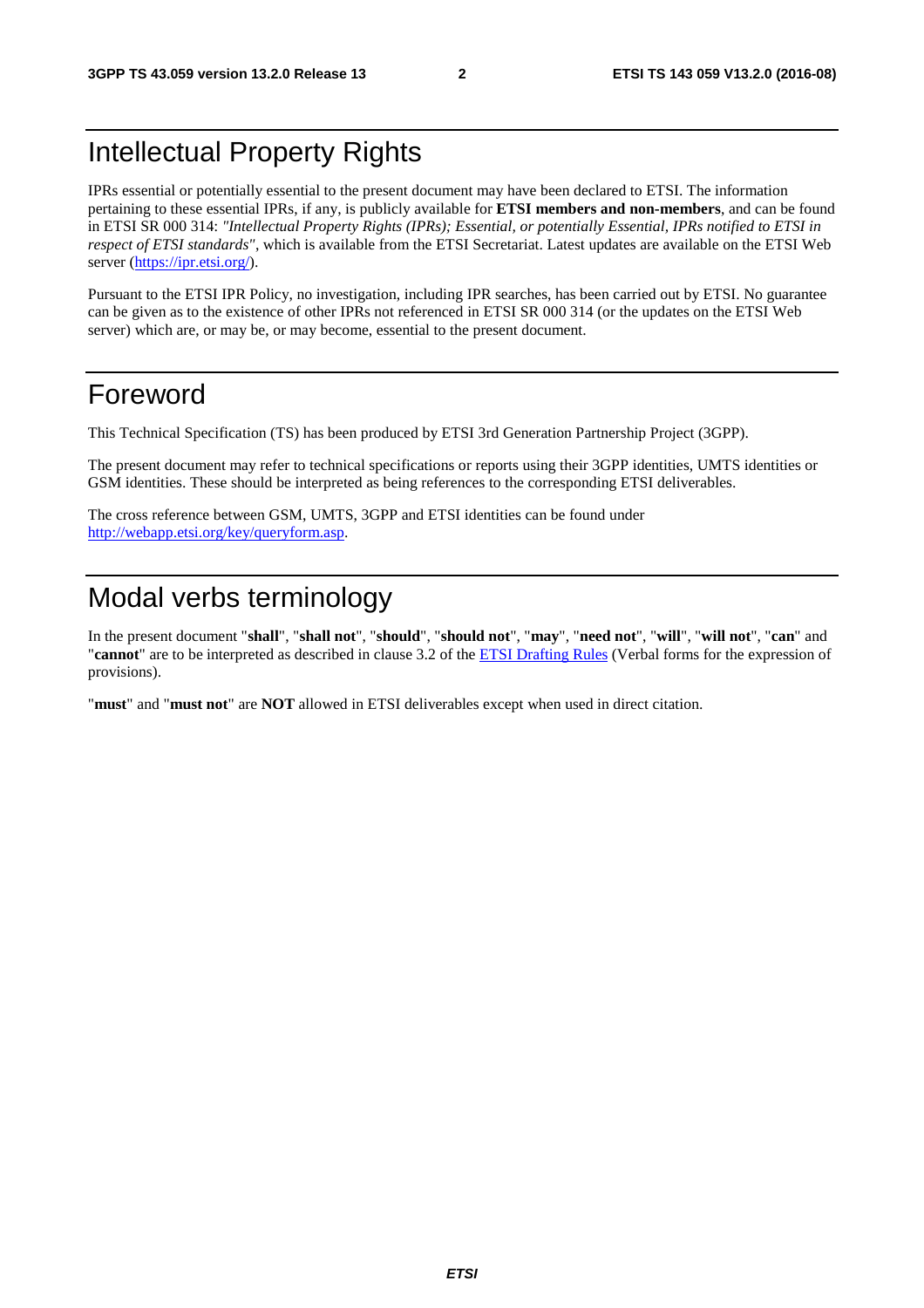$\mathbf{3}$ 

# Contents

| 1            |  |
|--------------|--|
| 2            |  |
| 3            |  |
| 3.1          |  |
| 3.2          |  |
| 4            |  |
| 4.1          |  |
| 4.2          |  |
| 4.2.1        |  |
| 4.2.2        |  |
| 4.2.3        |  |
| 4.2.4        |  |
|              |  |
| 5            |  |
| 5.1          |  |
| 5.2<br>5.2.1 |  |
| 5.3          |  |
| 5.3.1        |  |
| 5.3.1.1      |  |
| 5.3.2        |  |
| 5.3.2.1      |  |
| 5.3.2.2      |  |
| 5.3.2.3      |  |
| 5.3.3        |  |
| 5.3.3.1      |  |
| 5.3.3.2      |  |
| 5.3.3.3      |  |
| 5.3.3.4      |  |
| 5.4          |  |
| 5.5          |  |
| 5.5.1        |  |
| 5.5.2        |  |
| 5.5.3        |  |
| 5.5.4        |  |
| 5.5.5        |  |
| 6            |  |
| 6.1          |  |
| 6.1.1        |  |
| 6.1.2        |  |
| 6.1.2.1      |  |
| 6.1.2.2      |  |
| 6.1.2.3      |  |
| 6.1.3        |  |
| 6.1.3a       |  |
| 6.1.4        |  |
| 6.1.5        |  |
| 6.1.5.1      |  |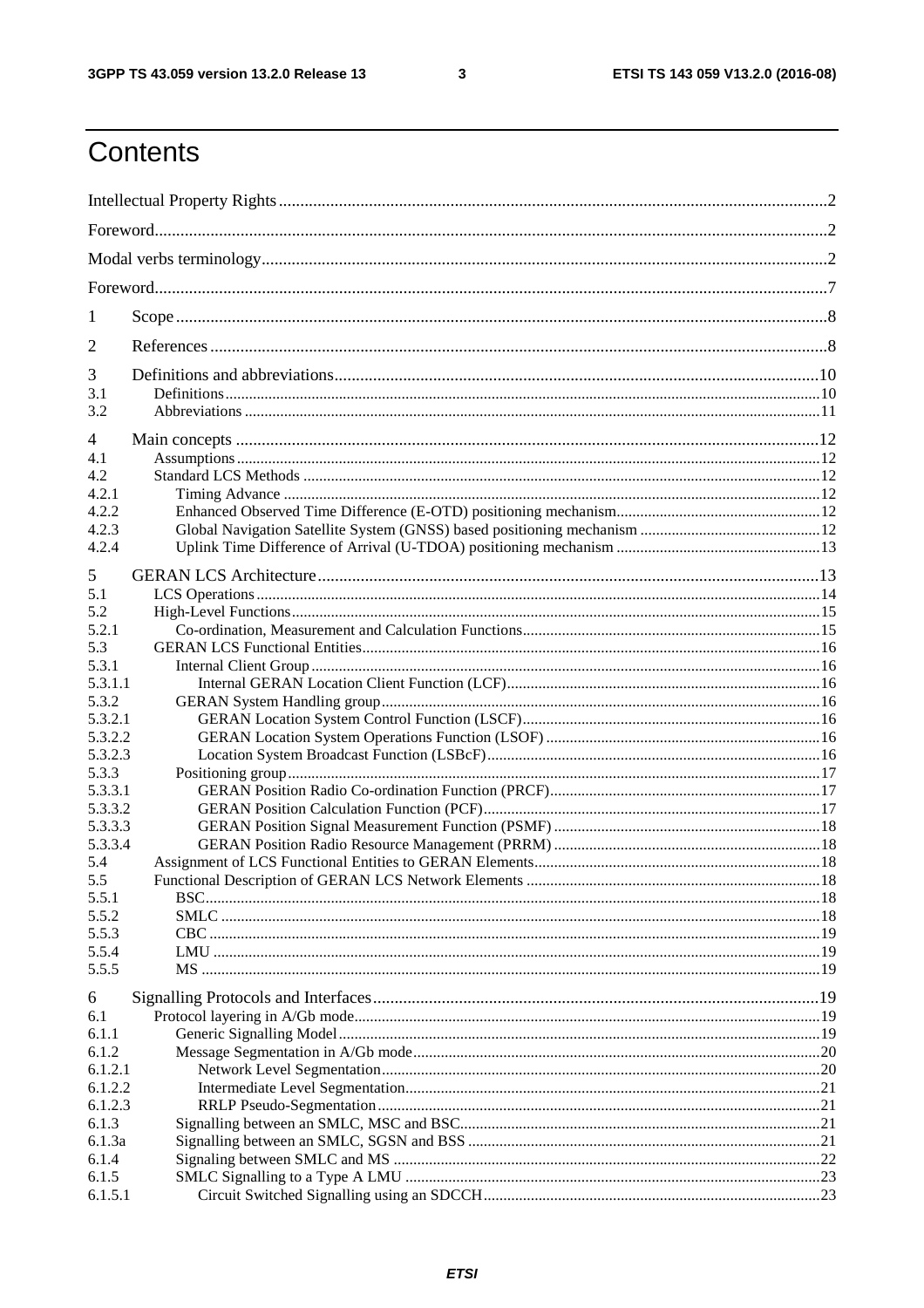$\overline{\mathbf{4}}$ 

| 6.1.5.2            |                                                                                              |  |
|--------------------|----------------------------------------------------------------------------------------------|--|
| 6.1.6              |                                                                                              |  |
| 6.1.7              |                                                                                              |  |
| 6.2                |                                                                                              |  |
| 6.2.1              |                                                                                              |  |
| 6.2.2              |                                                                                              |  |
| 6.2.3              |                                                                                              |  |
| 6.2.4              |                                                                                              |  |
| 6.2.5              |                                                                                              |  |
|                    |                                                                                              |  |
| 7                  |                                                                                              |  |
| 7.1                |                                                                                              |  |
| 7.1.1              |                                                                                              |  |
| 7.1.1.1            |                                                                                              |  |
| 7.1.1.2            |                                                                                              |  |
| 7.1.2              |                                                                                              |  |
| 7.1.2.1            |                                                                                              |  |
| 7.1.2.2            |                                                                                              |  |
| 7.2                |                                                                                              |  |
| 7.2.1              |                                                                                              |  |
| 7.2.1.1            |                                                                                              |  |
| 7.2.1.2            |                                                                                              |  |
| 7.2.2              |                                                                                              |  |
| 7.2.2.1            |                                                                                              |  |
| 7.2.2.2            |                                                                                              |  |
| 7.3                |                                                                                              |  |
| 7.3.1              |                                                                                              |  |
| 7.3.2              |                                                                                              |  |
| 7.4                |                                                                                              |  |
| 7.4.1              |                                                                                              |  |
|                    |                                                                                              |  |
|                    |                                                                                              |  |
| 8                  |                                                                                              |  |
| 8.1                | Information Transfer between an SMLC and a Target MS in the CS Domain in A/Gb mode for E-OTD |  |
|                    |                                                                                              |  |
| 8.1a               | Information Transfer between an SMLC and a Target MS in the PS Domain in A/Gb mode 32        |  |
| 8.1b               |                                                                                              |  |
| 8.2                |                                                                                              |  |
| 8.3                |                                                                                              |  |
| 8.3.1              |                                                                                              |  |
| 8.3.2              |                                                                                              |  |
| 8.3.3              |                                                                                              |  |
| 8.3.3.1            |                                                                                              |  |
| 8.3.3.2            |                                                                                              |  |
| 8.3.4              |                                                                                              |  |
| 8.4                |                                                                                              |  |
| 8.4.1              |                                                                                              |  |
| 8.4.2              |                                                                                              |  |
|                    |                                                                                              |  |
| 8.4.3<br>8.5       |                                                                                              |  |
|                    |                                                                                              |  |
| 8.5.1<br>8.5.2     |                                                                                              |  |
| 8.5.3              |                                                                                              |  |
| 8.5.3.1            |                                                                                              |  |
|                    |                                                                                              |  |
| 8.5.3.2            |                                                                                              |  |
| 8.5.3.3            |                                                                                              |  |
| 8.5.3.4            |                                                                                              |  |
| 8.5.3.5            |                                                                                              |  |
| 8.5.3.6            |                                                                                              |  |
| 8.5.3.7            |                                                                                              |  |
| 8.5.4              |                                                                                              |  |
| 8.5.4.1<br>8.5.4.2 |                                                                                              |  |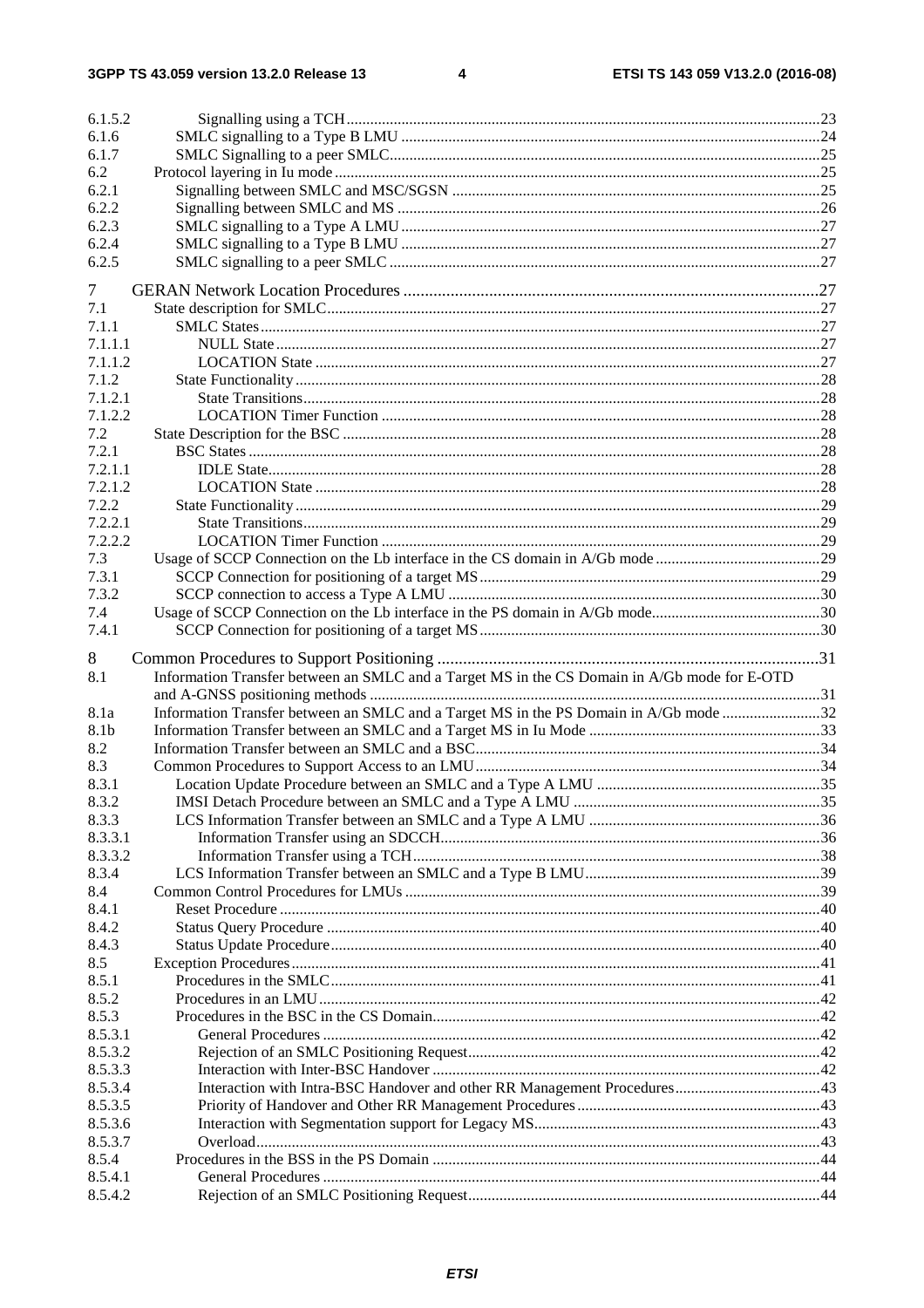$5\phantom{a}$ 

| 8.5.4.3            |                                                                                               |  |
|--------------------|-----------------------------------------------------------------------------------------------|--|
| 8.5.4.4            |                                                                                               |  |
| 8.5.5              |                                                                                               |  |
| 8.6                |                                                                                               |  |
| 8.7                |                                                                                               |  |
| 9                  |                                                                                               |  |
| 9.1                |                                                                                               |  |
| 9.1.1              |                                                                                               |  |
| 9.1.2              | Positioning Procedure Initiation from an Internal LCS Client for the CS Domain (A/Gb mode) 46 |  |
| 9.1.3              |                                                                                               |  |
| 9.1.4              |                                                                                               |  |
| 9.1.5              |                                                                                               |  |
| 9.2                |                                                                                               |  |
| 9.2a               |                                                                                               |  |
| 9.2 <sub>b</sub>   |                                                                                               |  |
| 9.2c               |                                                                                               |  |
| 9.2c.1             |                                                                                               |  |
| 9.2c.2             |                                                                                               |  |
| 9.3                |                                                                                               |  |
| 9.3.1              |                                                                                               |  |
| 9.3.1.1<br>9.3.1.2 |                                                                                               |  |
| 9.3.2              |                                                                                               |  |
| 9.3.3              |                                                                                               |  |
| 9.3a               |                                                                                               |  |
| 9.3a.1             |                                                                                               |  |
| 9.3a.1.1           |                                                                                               |  |
| 9.3a.1.2           |                                                                                               |  |
| 9.3a.2             |                                                                                               |  |
| 9.3a.2a            |                                                                                               |  |
| 9.3a.3             |                                                                                               |  |
| 9.4                |                                                                                               |  |
| 9.4.1              |                                                                                               |  |
| 9.4.2              |                                                                                               |  |
| 9.4.3              |                                                                                               |  |
| 9.4.3a             |                                                                                               |  |
| 9.4.4              |                                                                                               |  |
| 9.4.5              |                                                                                               |  |
| 9.4.5a             |                                                                                               |  |
| 9.4.6              |                                                                                               |  |
| 9.4.6.1            |                                                                                               |  |
| 9.4.6.2            |                                                                                               |  |
| 9.4.6.2.1          |                                                                                               |  |
| 9.4.6.3            |                                                                                               |  |
| 9.5                |                                                                                               |  |
| 9.5.0              |                                                                                               |  |
| 9.5.1              |                                                                                               |  |
| 9.5.1.1            |                                                                                               |  |
| 9.5.1.2            |                                                                                               |  |
| 9.5.1.3            |                                                                                               |  |
| 9.5.1.4            |                                                                                               |  |
| 9.5.2<br>9.5.2.1   |                                                                                               |  |
| 9.5.2.2            |                                                                                               |  |
| 9.5.2.2.1          |                                                                                               |  |
| 9.5.2.2.2          |                                                                                               |  |
| 9.5.2.3            |                                                                                               |  |
| 9.5.2.4            |                                                                                               |  |
| 9.5.2.5            |                                                                                               |  |
|                    |                                                                                               |  |
| 10                 |                                                                                               |  |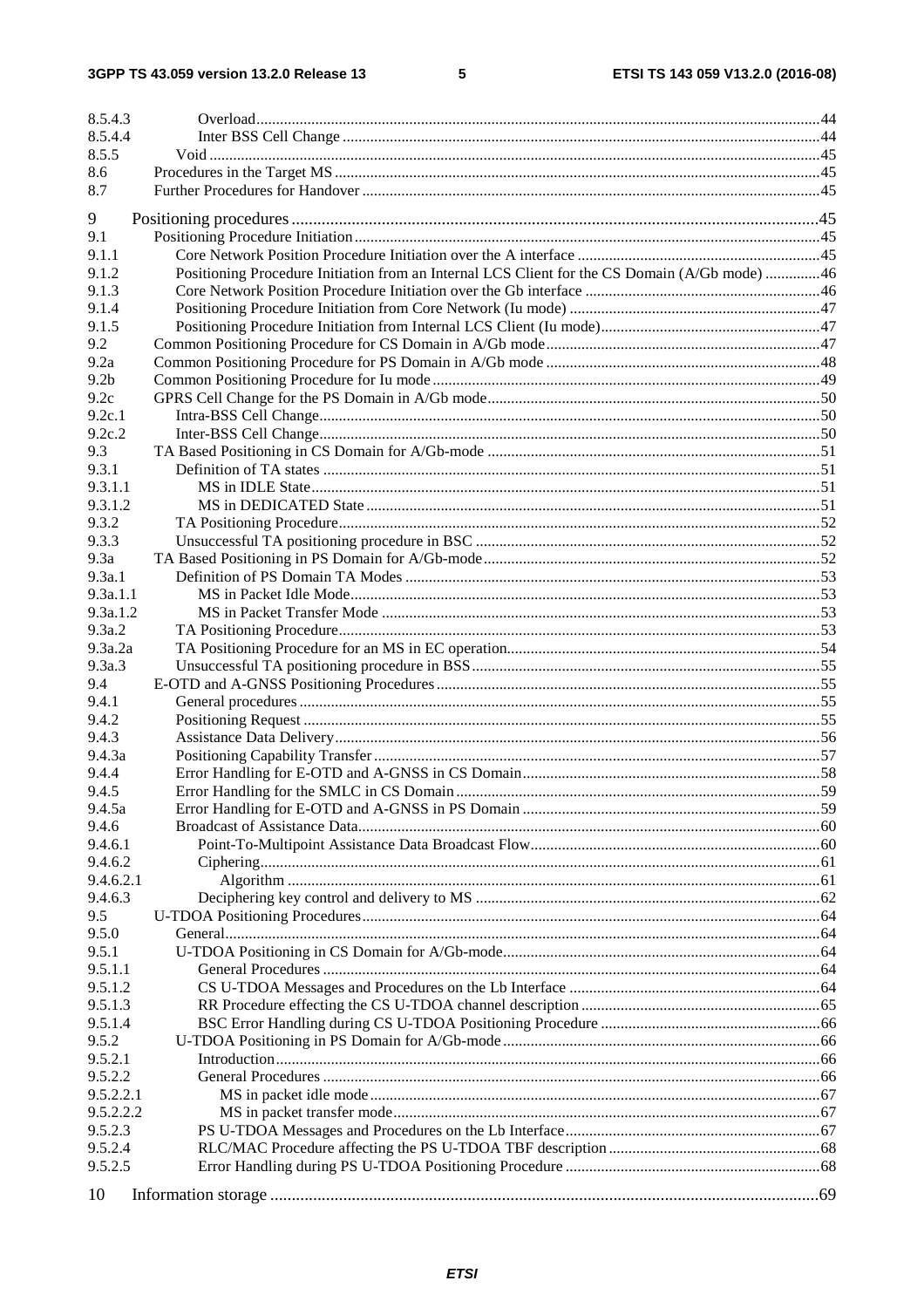$\bf 6$ 

| 10.1 |  |  |
|------|--|--|
| 10.2 |  |  |
|      |  |  |
|      |  |  |
|      |  |  |
|      |  |  |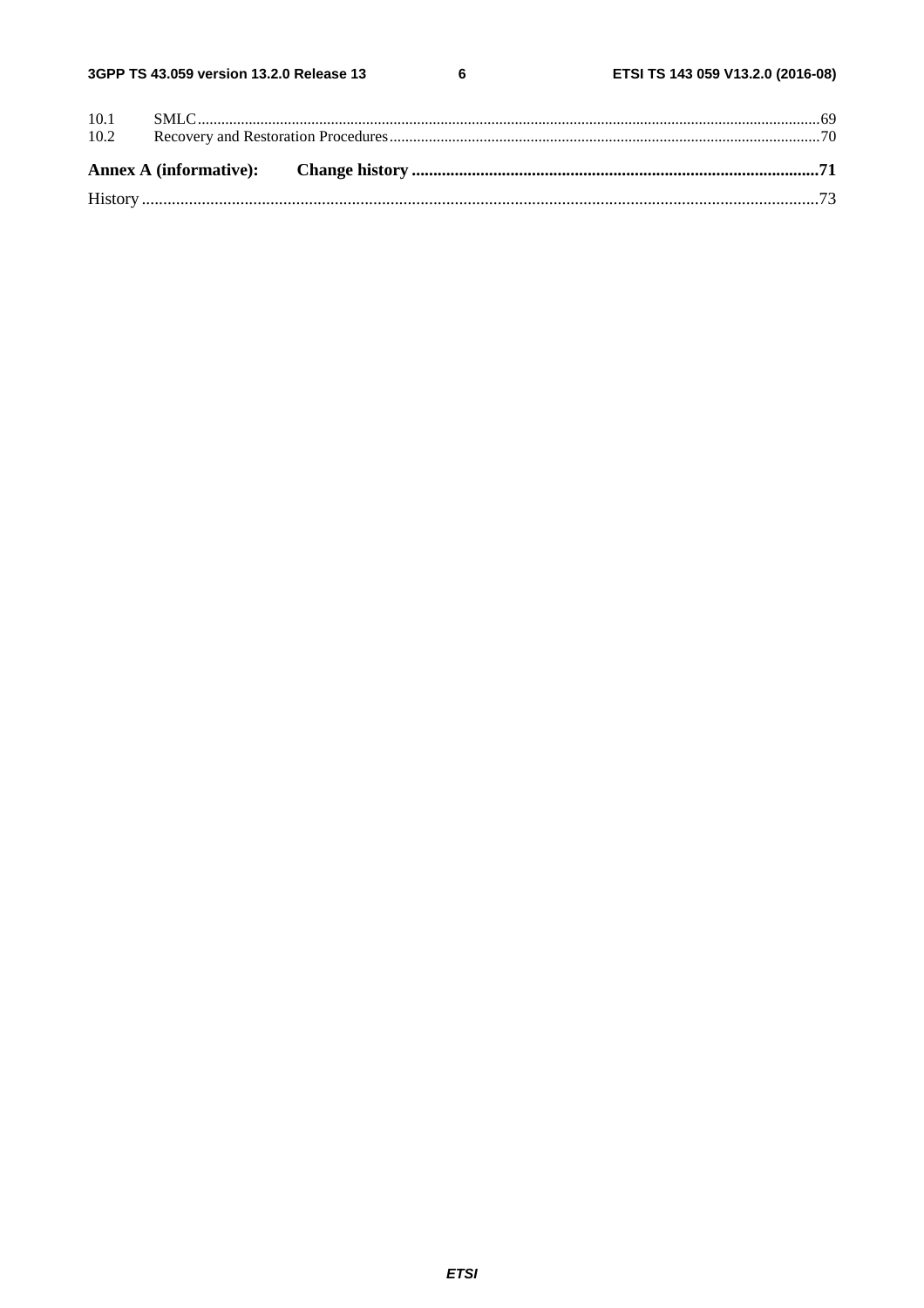# <span id="page-7-0"></span>Foreword

This Technical Specification has been produced by the 3<sup>rd</sup> Generation Partnership Project (3GPP).

The contents of the present document are subject to continuing work within the TSG and may change following formal TSG approval. Should the TSG modify the contents of the present document, it will be re-released by the TSG with an identifying change of release date and an increase in version number as follows:

Version x.y.z

where:

- x the first digit:
	- 1 presented to TSG for information;
	- 2 presented to TSG for approval;
	- 3 or greater indicates TSG approved document under change control.
- y the second digit is incremented for all changes of substance, i.e. technical enhancements, corrections, updates, etc.
- z the third digit is incremented when editorial only changes have been incorporated in the document.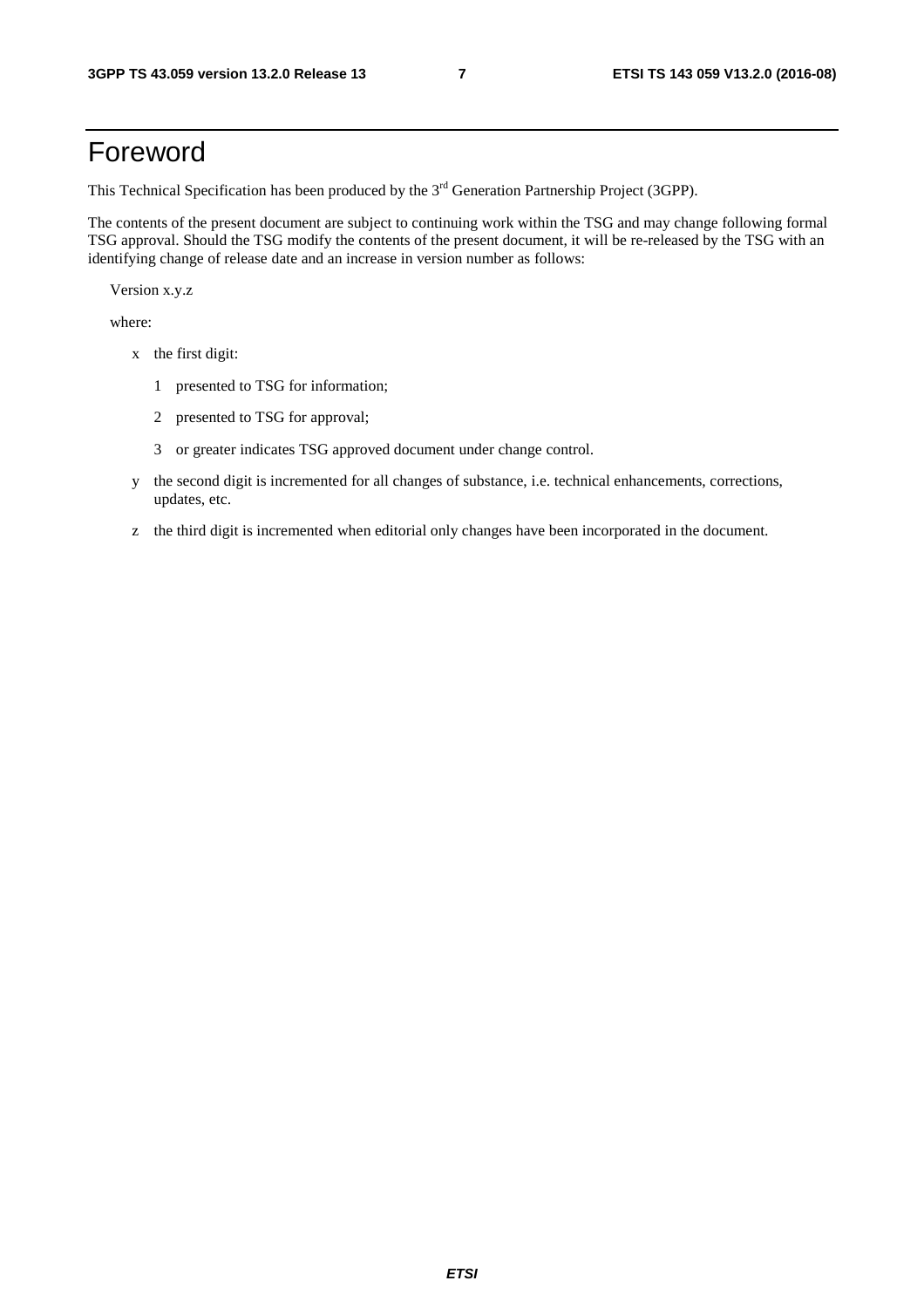# <span id="page-8-0"></span>1 Scope

The present document specifies the stage 2 of the LoCation Services (LCS) feature in GERAN, which provides the mechanisms to support mobile location services for operators, subscribers and third party service providers.

The purpose of this stage 2 specification is to define the GERAN LCS architecture, functional entities and operations to support location methods. This description is confined to the aspects of LCS within the GERAN and does not define nor describe the LCS entities or operations within the Core Network.

Location Services may be considered as a network provided enabling technology consisting of standardised service capabilities, which enable the provision of location applications. The application(s) may be service provider specific. The description of the numerous and varied possible location applications which are enabled by this technology are outside the scope of the present document. However, clarifying examples of how the functionality being described may be used to provide specific location services may be included.

This stage 2 specification covers the GERAN LCS functional model and entities, the location methods, state descriptions, and message flows.

# 2 References

The following documents contain provisions which, through reference in this text, constitute provisions of the present document.

- References are either specific (identified by date of publication, edition number, version number, etc.) or non-specific.
- For a specific reference, subsequent revisions do not apply.
- For a non-specific reference, the latest version applies. In the case of a reference to a 3GPP document (including a GSM document), a non-specific reference implicitly refers to the latest version of that document *in the same Release as the present document*.
- [1] 3GPP TR 21.905: "Vocabulary for 3GPP Specifications".
- [2] 3GPP TS 22.071: "Location Services (LCS); Service description Stage 1".
- [3] 3GPP TS 22.101: "Service aspects; Service principles".
- [4] 3GPP TS 23.007: "Restoration procedures".
- [5] 3GPP TS 23.032: "Universal Geographical Area Description (GAD)".
- [6] 3GPP TS 23.041: "Technical realization of Cell Broadcast Service (CBS)".
- [7] 3GPP TS 23.271: "Functional stage 2 description of location services".
- [8] 3GPP TS 24.008: "Mobile Radio Interface Layer 3 specificiation; Core Network Protocols; Stage 3".
- [9] 3GPP TS 24.030: "Location Services (LCS); Supplementary service operations; Stage 3".
- [10] 3GPP TS 24.080: "Mobile radio Layer 3 Supplementary Services specification; Formats and coding".
- [11] 3GPP TS 43.051: "GSM/EDGE Radio Access Network (GERAN) overall description; Stage 2".
- [12] 3GPP TS 44.006: "Mobile Station Base Station System (MS BSS) interface; Data Link (DL) layer specification".
- [13] 3GPP TS 44.012: "Short Message Service Cell Broadcast (SMSCB) Support on the Mobile Radio Interface".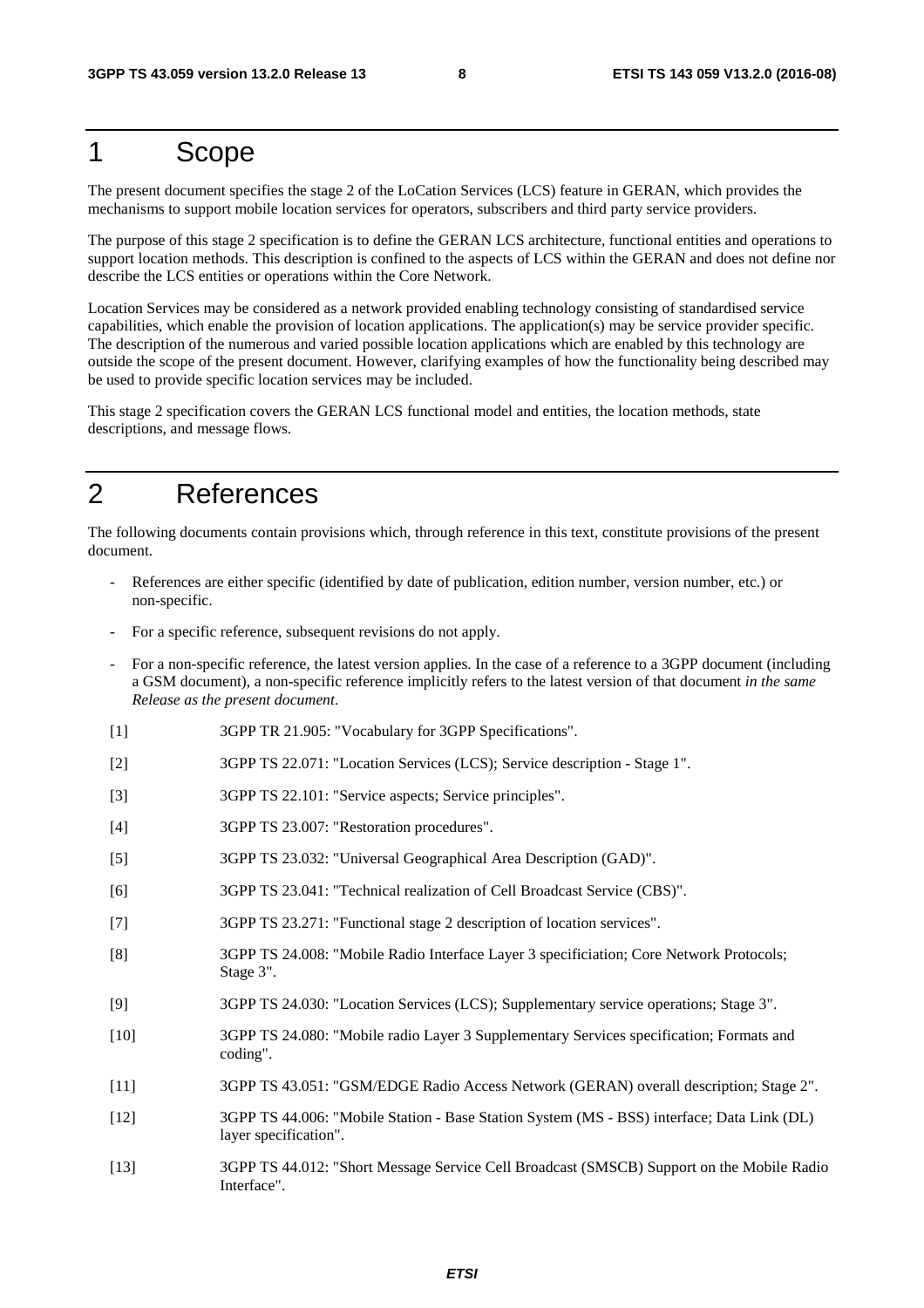[14] 3GPP TS 44.018: "Mobile radio interface layer 3 specification; Radio Resource Control Protocol". [15] 3GPP TS 44.031: "Location Services (LCS); Mobile Station (MS) - Serving Mobile Location Centre (SMLC) Radio Resource LCS Protocol (RRLP)". [16] 3GPP TS 44.035: "Location Services (LCS); Broadcast Network Assistance for Enhanced Observed Time Difference (E-OTD) and Global Positioning System (GPS) Positioning Methods". [17] 3GPP TS 44.071: "Location Services (LCS); Mobile Radio Interface Layer 3 Location Services (LCS) specification". [18] 3GPP TS 48.008: "Mobile-services Switching Centre - Base Station System (MSC - BSS) interface; Layer 3 specification". [19] 3GPP TS 48.031: "Location Services (LCS); Serving Mobile Location Centre - Serving Mobile Location Centre (SMLC - SMLC); SMLCPP specification". [20] 3GPP TS 48.058: "Base Station Controller - Base Transceiver Station (BSC - BTS) interface; Layer 3 specification". [21] 3GPP TS 48.071: "Serving Mobile Location Center – Base Station System (SMLC-BSS) interface; Layer 3 specification". [22] 3GPP TS 49.031: "Location Services (LCS); Base Station System Application Part LCS Extension (BSSAP-LE)". [23] TIA/EIA/IS-J-STD-036 (2000): "Emergency Services Data Communications". [24] 3GPP TS 48.016: "General Packet Radio Service (GPRS); Base Station System (BSS) - Serving GPRS Support Node (SGSN) interface; Network Service". [25] 3GPP TS 48.018: "General Packet Radio Service (GPRS); Base Station System (BSS) - Serving GPRS Support Node (SGSN); BSS GPRS Protocol (BSSGP)". [26] 3GPP TS 44.064: "Mobile Station - Serving GPRS Support Node (MS-SGSN) Logical Link Control (LLC) layer specification". [27] 3GPP TS 23.060: "General Packet Radio Service (GPRS); Service description; Stage 2". [28] 3GPP TS 44.060: "General Packet Radio Service (GPRS); Mobile Station (MS) - Base Station System (BSS) interface; Radio Link Control/Medium Access Control (RLC/MAC) protocol". [29] 3GPP TS 25.410: "UTRAN Iu Interface: General Aspects and Principles". [30] 3GPP TS 25.411: "UTRAN Iu Interface Layer 1". [32] 3GPP TS 25.412: "UTRAN Iu Interface signalling transport". [33] 3GPP TS 25.413: "UTRAN Iu Interface RANAP signalling". [34] 3GPP TS 44.118: "Mobile radio interface layer 3 specification; Radio Resource Control (RRC) Protocol Iu Mode". [35] IETF STD 51, RFC 1661(07/1994): "The Point-To-Point Protocol (PPP)". [36] IETF STD 51, RFC 1662(07/1994): "PPP in HDLC-like Framing". [37] IETF RFC 2507(02/1999): "IP header compression". [38] IETF RFC 1990(07/1994): "The PPP Multilink Protocol (MP)". [39] IETF RFC 2686(09/1999): "The Multi-Class Extension to Multi-Link PPP". [40] IETF RFC 2509(02/1999): "IP Header Compression over PPP". [41] 3GPP TS 43.064: "General Packet Radio Service (GPRS); Overall description of the GPRS radio interface; Stage 2".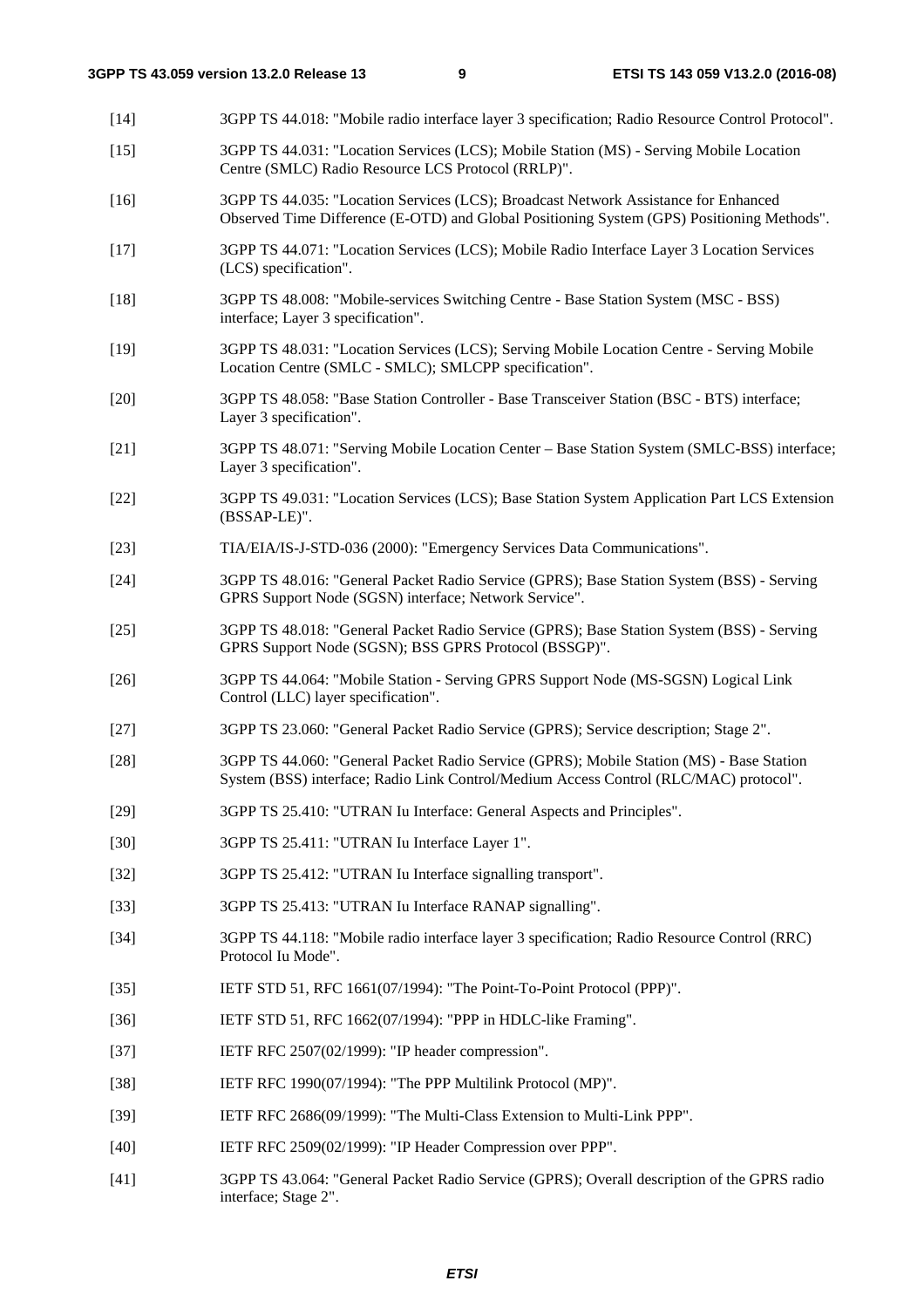# <span id="page-10-0"></span>3 Definitions and abbreviations

# 3.1 Definitions

For the purposes of the present document the following terms and definitions apply and the terms and definitions given in 3GPP TS 22.101.

**A/Gb mode:** see 3GPP TS 43.051 [11].

**Coverage Class**: see 3GPP TS 43.064 [41].

**EC-GSM-IoT**: see 3GPP TS 43.064 [41].

**EC operation**: see 3GPP TS 43.064 [41].

**Iu mode:** see 3GPP TS 43.051 [11].

**LCS (LoCation Services):** LCS is a service concept in system standardisation. LCS specifies all the necessary network elements and entities, their functionality, interfaces, as well as communication messages, necessary to implement the positioning functionality in a cellular network.

NOTE 1: LCS does not specify any location based (value added) services except locating of emergency calls.

**LCS Client:** software and/or hardware entity that interacts with a LCS Server for the purpose of obtaining location information for one or more Mobile Stations. LCS Clients subscribe to LCS in order to obtain location information. LCS Clients may or may not interact with human users. The LCS Client is responsible for formatting and presenting data and managing the user interface (dialogue). The LCS Client may reside in the Mobile Station (MS).

**LCS Server:** software and/or hardware entity offering LCS capabilities. The LCS Server accepts requests, services requests, and sends back responses to the received requests. The LCS server consists of LCS components, which are distributed to one or more PLMN and/or service provider.

**Location Estimate:** geographic location of an MS and/or valid Mobile Equipment (ME), expressed in latitude and longitude data. The Location Estimate shall be represented in a well-defined universal format. Translation from this universal format to another geographic location system may be supported, although the details are considered outside the scope of the primitive services.

**Location Request:** request for a Location Estimate and optionally a Velocity Estimate.

**Mobile Assisted positioning:** any mobile centric positioning method (e.g. E-OTD, A-GNSS) in which the MS provides position measurements to the network for computation of a location estimate by the network. The network may provide assistance data to the MS to enable position measurements and/or improve measurement performance.

**Mobile Based positioning:** any mobile centric positioning method (e.g. E-OTD, A-GNSS) in which the MS performs both position measurements and computation of a location estimate and where assistance data useful or essential to one or both of these functions is provided to the MS by the network. Position methods where an MS performs measurements and location computation without network assistance data are not considered within this category.

**Mobile Station:** consists of Mobile or User Equipment (ME or MS) with a valid SIM or USIM attached.

Positioning (*location detecting*): positioning is a functionality, which detects a geographical location (of e.g. a mobile terminal).

**Positioning technology (/locating technology):** technology or system concept including the specifications of RF interfaces, data types, etc. to process the estimation of a geographical location, e.g. A-GNSS and E-OTD.

**Radio Interface Timing:** Comprise Absolute Time Differences (ATDs) or Real Time Differences (RTDs) of the signals transmitted by Base Stations, where timing differences are measured relative to either some absolute time difference (ATD) or the signals of another Base Station (RTD).

**RRLP maximum PDU size:** maximum PDU size for the RRLP protocol, which is 242 octets.

**RRLP pseudo-segmentation:** use of several RRLP data messages to deliver a large amount of information.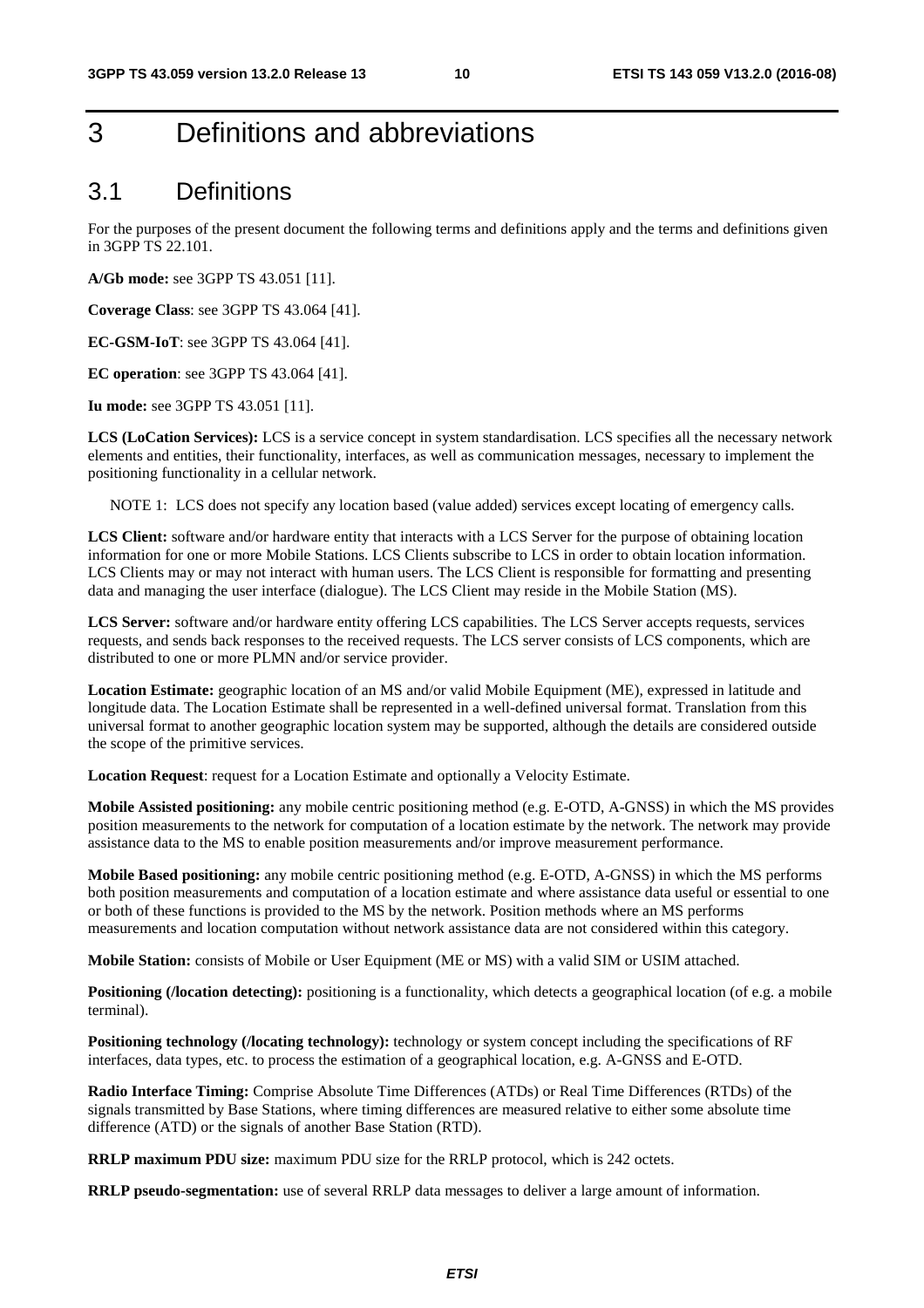<span id="page-11-0"></span>**Target MS:** Mobile Station being positioned.

**Type A LMU:** accessed exclusively over the air interface (Um interface): there is no wired connection to any other network element.

**Type B LMU:** is accessed over the Abis interface from a BSC. The LMU may be either a standalone network element addressed using some pseudo-cell ID or connected to or integrated in a BTS.

**Velocity Estimate:** speed and bearing of an MS and/or valid Mobile Equipment (ME), expressed as speed in kilometres per hour and bearing in degrees measured clockwise from North.

NOTE 2: Abis interface is beyond the scope of the present document.

# 3.2 Abbreviations

For the purposes of the present document, the following abbreviations and the abbreviations given in 3GPP TS 21.905 apply.

| $2G-$           | <b>Second Generation</b>                               |
|-----------------|--------------------------------------------------------|
| $3G -$          | <b>Third Generation</b>                                |
| A               | Interface between GERAN BSS and MSC                    |
| A-GNSS          | <b>Assisted GNSS</b>                                   |
| $A$ -GPS        | <b>Assisted GPS</b>                                    |
| <b>ATD</b>      | Absolute Time Difference                               |
| <b>BDS</b>      | BeiDou Navigation Satellite System                     |
| <b>BSSLAP</b>   | <b>Base Station System Application Part</b>            |
| <b>BSSAP-LE</b> | Base Station System Application Part LCS Extension     |
| CBC-BSC         | Interface between CBC and BSC                          |
| CBC-SMLC        | Interface between CBC and SMLC                         |
| D-GPS           | Differential GPS                                       |
| E-OTD           | <b>Enhanced Observed Time Difference</b>               |
| <b>GNSS</b>     | Global Navigation Satellite System (e.g. GPS, Galileo) |
| Iu              | Interface between GERAN BSS and 3G Core Network        |
| Iu-cs           | Interface between GERAN BSS and 3G MSC                 |
| Iu-ps           | Interface between GERAN BSS and 3G SGSN                |
| Gb              | Interface between GERAN BSS and SGSN                   |
| Lb              | Interface between SMLC and BSC                         |
| <b>LCCF</b>     | <b>Location Client Control Function</b>                |
| <b>LCF</b>      | <b>Location Client Function</b>                        |
| LSBcF           | <b>Location System Broadcast Function</b>              |
| <b>LSCF</b>     | <b>Location System Control Function</b>                |
| <b>LSOF</b>     | <b>Location System Operation Function</b>              |
| <b>PCF</b>      | <b>Position Calculation Function</b>                   |
| <b>PRCF</b>     | Positioning Radio Co-ordination Function               |
| <b>PRRM</b>     | Positioning Radio Resource Management                  |
| <b>PSMF</b>     | Positioning Signal Measurement Function                |
| <b>RIT</b>      | Radio Interface Timing                                 |
| <b>RRLP</b>     | Radio Resource Link Protocol                           |
| <b>RTD</b>      | <b>Real Time Difference</b>                            |
| <b>SMSCB</b>    | Short Message Service Cell Broadcast                   |
| <b>SMLCPP</b>   | Serving Mobile Location Center Peer Protocol           |
| <b>TA</b>       | <b>Timing Advance</b>                                  |
| <b>UDT</b>      | <b>SCCP Unitdata message</b>                           |
| Um              | <b>GERAN Air Interface</b>                             |
| <b>UTC</b>      | <b>Universal Coordinated Time</b>                      |
| <b>U-TDOA</b>   | <b>Uplink Time Difference of Arrival</b>               |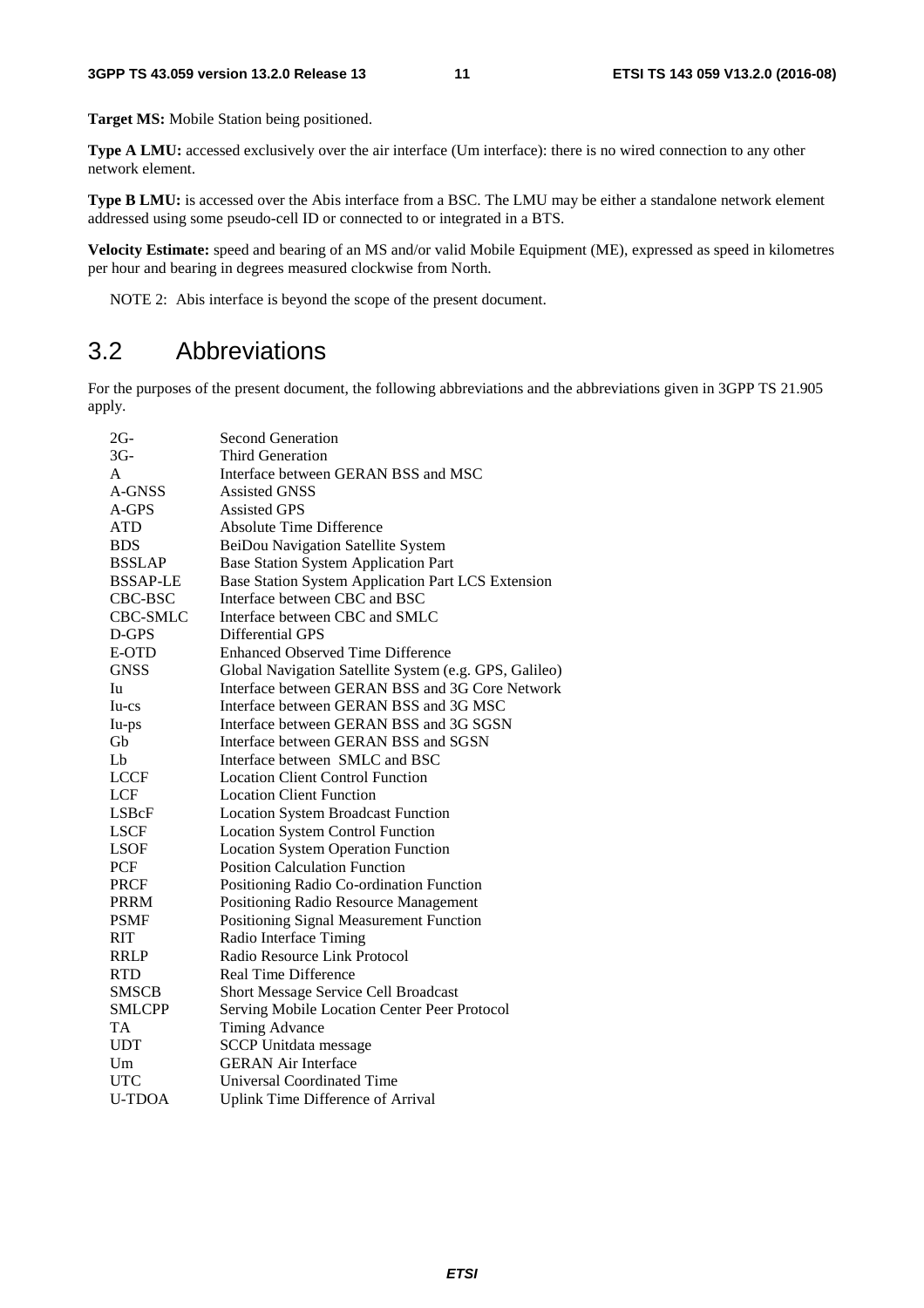# <span id="page-12-0"></span>4 Main concepts

A general description of location services and the service requirements is given in the specification 3GPP TS 22.071. By measuring radio signals the capability to determine the geographic location of the mobile station (MS) shall be provided. The location information may be requested by and reported to a client (application) associated with the MS, or by a client within or attached to the Core Network. The location information may also be utilised internally by GERAN, for example to support features such as home location billing. The location information shall be reported in standard formats, such as those for cell based or geographical coordinates of the location of the MS.

It shall be possible for the majority of the MS (active or idle) within a network to use the feature without compromising the radio transmission or signalling capabilities of the GERAN.

Four positioning mechanisms are supported for LCS: Timing Advance (TA), Enhanced Observed Time Difference (E-OTD), Global Navigation Satellite System (GNSS) based positioning (A-GNSS) and Uplink Time Difference Of Arrival (U-TDOA).

### 4.1 Assumptions

- SMLC is either an integrated functionality in BSS or a standalone network element within GERAN.
- LMU is either an integrated functionality in BTS (Type B LMU) or a standalone network element (Type A LMU) where communication is over the Um interface.

# 4.2 Standard LCS Methods

### 4.2.1 Timing Advance

The TA is based on the existing Timing Advance (TA) parameter. The TA value is known for the serving BTS. To obtain TA values in case the MS is in idle mode a special procedure, not noticed by the GSM subscriber (no ringing tone), is set up. The cell-ID of the serving cell and the TA is returned as the result of the TA.

TA may be used to assist all positioning mechanisms.

### 4.2.2 Enhanced Observed Time Difference (E-OTD) positioning mechanism

The E-OTD method is based on measurements in the MS of the Enhanced Observed Time Difference of arrival of bursts of nearby pairs of BTSs. For E-OTD measurement synchronization, normal and dummy bursts are used. When the transmission frames of BTSs are not synchronized, the network needs to measure the Real or Absolute Time Differences (RTDs or ATDs) between them. To obtain accurate trilateration, E-OTD measurements and, for non-synchronized BTSs, RTD or ATD measurements are needed for at least three distinct pairs of geographically dispersed BTSs. Based on the measured E-OTD values the location of MS can be calculated either in the network or in the MS itself, if all the needed information is available in MS.

### 4.2.3 Global Navigation Satellite System (GNSS) based positioning mechanism

Global Navigation Satellite System (GNSS) refers to satellite systems that are set up for positioning purposes. Systems belonging to this category, that are operational today or will be in the near future are e.g., GPS, Galileo, Satellite Based Augmentation Systems (SBAS), Modernized GPS, Quasi Zenith Satellite System (QZSS), GLONASS and BDS.

A mobile station with GNSS measurement capability may operate in an autonomous mode or in an assisted mode for example MS-assisted or MS-based mode. In autonomous mode MS determines its position based on signals received from GNSS without assistance from network. In assisted mode, MS receives assistance data from network. MS may support one or several GNSSs and the assistance data content may vary depending on this capability.

A-GNSS refers to a concept which supports several global navigation satellite systems and their different navigation signals, including e.g. GPS, Galileo, Satellite Based Augmentation Systems (SBAS), Modernized GPS, Quasi Zenith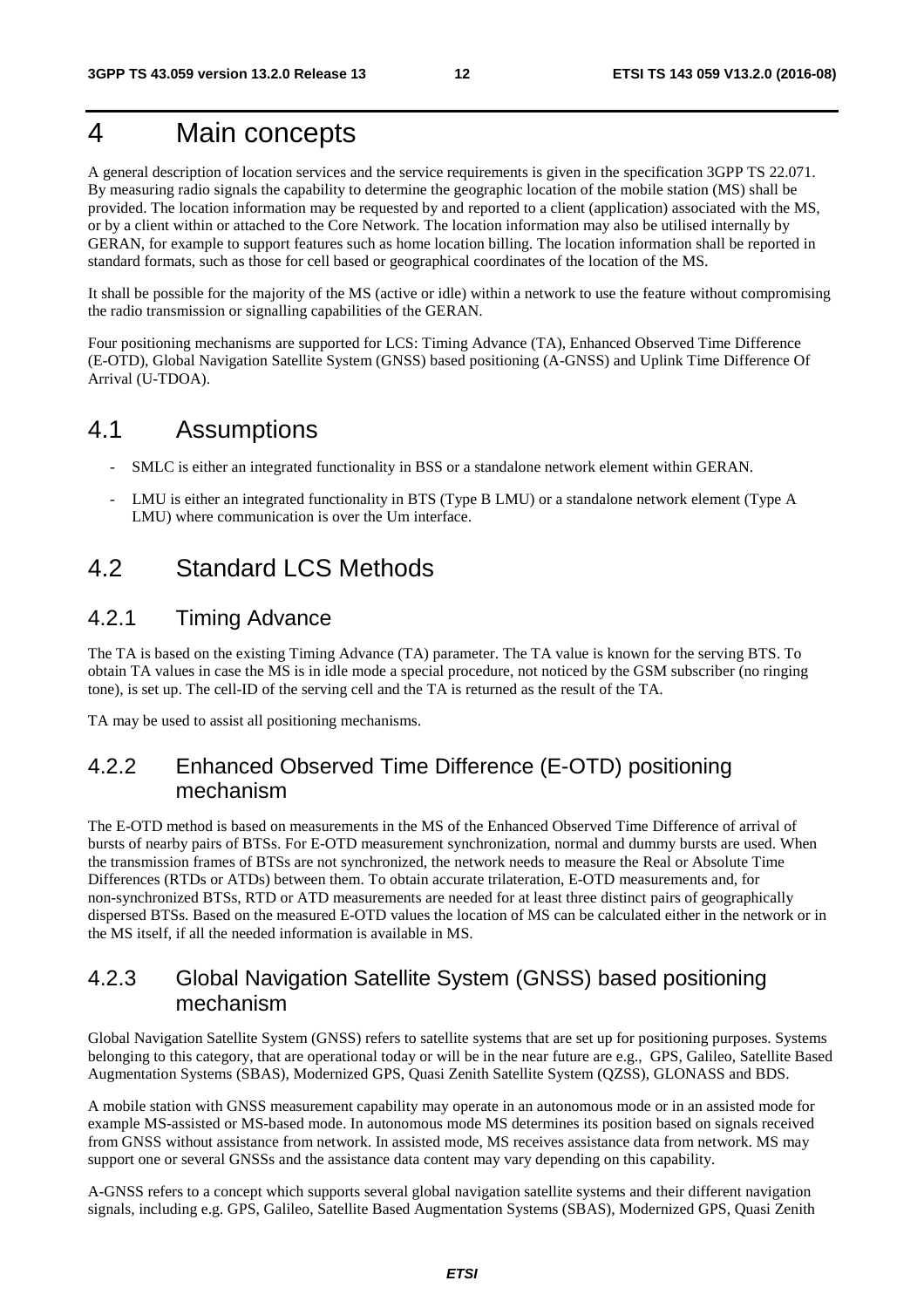<span id="page-13-0"></span>Satellite System (QZSS), GLONASS and BDS. The assistance data shall enable combined usage of satellite signals belonging to different GNSS or simple usage of one GNSS system independently from the other.

# 4.2.4 Uplink Time Difference of Arrival (U-TDOA) positioning mechanism

The U-TDOA positioning method is based on network measurements of the Time Of Arrival (TOA) of a known signal sent from the mobile and received at three or more LMUs. The known signal is the normal bursts generated by a mobile while in the dedicated mode; either on the SDCCH or TCH. The method requires LMUs in the geographic vicinity of the mobile to be positioned to accurately measure the TOA of the bursts. Since the geographical coordinates of the measurement units are known, the mobile position can be calculated via hyperbolic trilateration. This method will work with existing mobiles without any modification.

# 5 GERAN LCS Architecture

Figure 1 shows the general arrangement of the Location Service feature. This illustrates, generally, the relation of LCS Clients and servers in the core network with the GERAN. The definition and operation of LCS entities operating in the core network is outside the scope of the present document. The LCS entities within the GERAN communicate with the Core Network (CN) across the A, Gb and Iu interfaces.

Communication among the GERAN LCS entities makes use of the messaging and signalling capabilities of the GERAN.

As part of their service or operation, the LCS Clients may request the location information of Mobile Station. There may be more than one LCS client. These may be associated with the core network, associated with the GERAN, operated as part of a MS application or accessed by the MS through its access to an application (e.g. through the Internet).

Within the GERAN, the BSC receives authenticated requests for LCS information from the core network across the A, Gb or Iu interface and passes these to the SMLC. The SMLC may be a standalone network element or functionality that is integrated to the BSC. LCS entities then manage the GERAN resources, including the base station, the LMU, the MS and calculation functions, to estimate the location of the MS and return the result to the Core Network.



**Figure 1: Functional LCS Architecture in GERAN**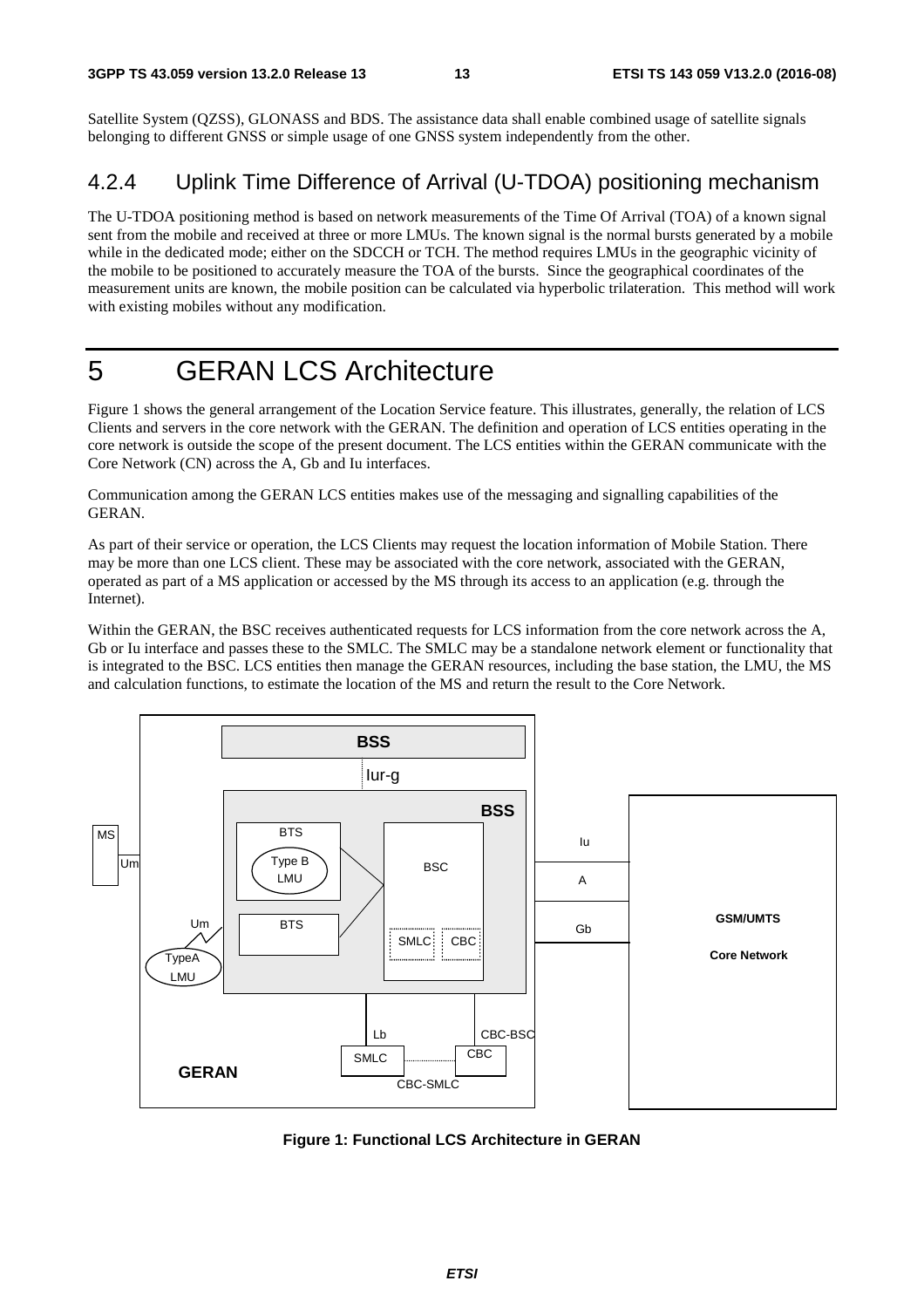# <span id="page-14-0"></span>5.1 LCS Operations

The schematic functional description of LCS operations is defined in figure 2.

Upon request from the LCS entities or for internal operations, the GERAN LCS functional entities will:

- request measurements, typically from the MS and/or one or more BTS radio apparatus;
- send the measurement results to the appropriate calculating function within GERAN;
- receive the result from the calculating function within GERAN;
- send the results to the LCS entities in the core network or to application entities within GERAN.

In the event that the client is internal to GERAN the request may be made directly to the GERAN LCS entities as the internal clients are considered to be "pre-authorised".

As part of its operation, the GERAN LCS calculating function may require additional information. This may be obtained by the function directly by communication with a database, or it may be through a request to GERAN LCS entities that will mediate the request and return of information from the appropriate database (or databases if more than one is needed to fulfil the requests).

There may possibly also be available independent information that is able to supply the location information directly, or may be able to supply auxiliary information to the calculation function. The GERAN LCS co-ordination function, as part of its activity to supervise the location process, may query the MS or other elements of the GERAN to determine their capabilities and use this information to select the mode of operation.

This general operation is outlined in the following (generic) sequence diagram Figure 2. This figure is not intended to show the complete LCS operation for GERAN, but to simply to outline the basis for operation. Location measurements may continually be taken in the background.



**Figure 2: General sequence for LCS operation**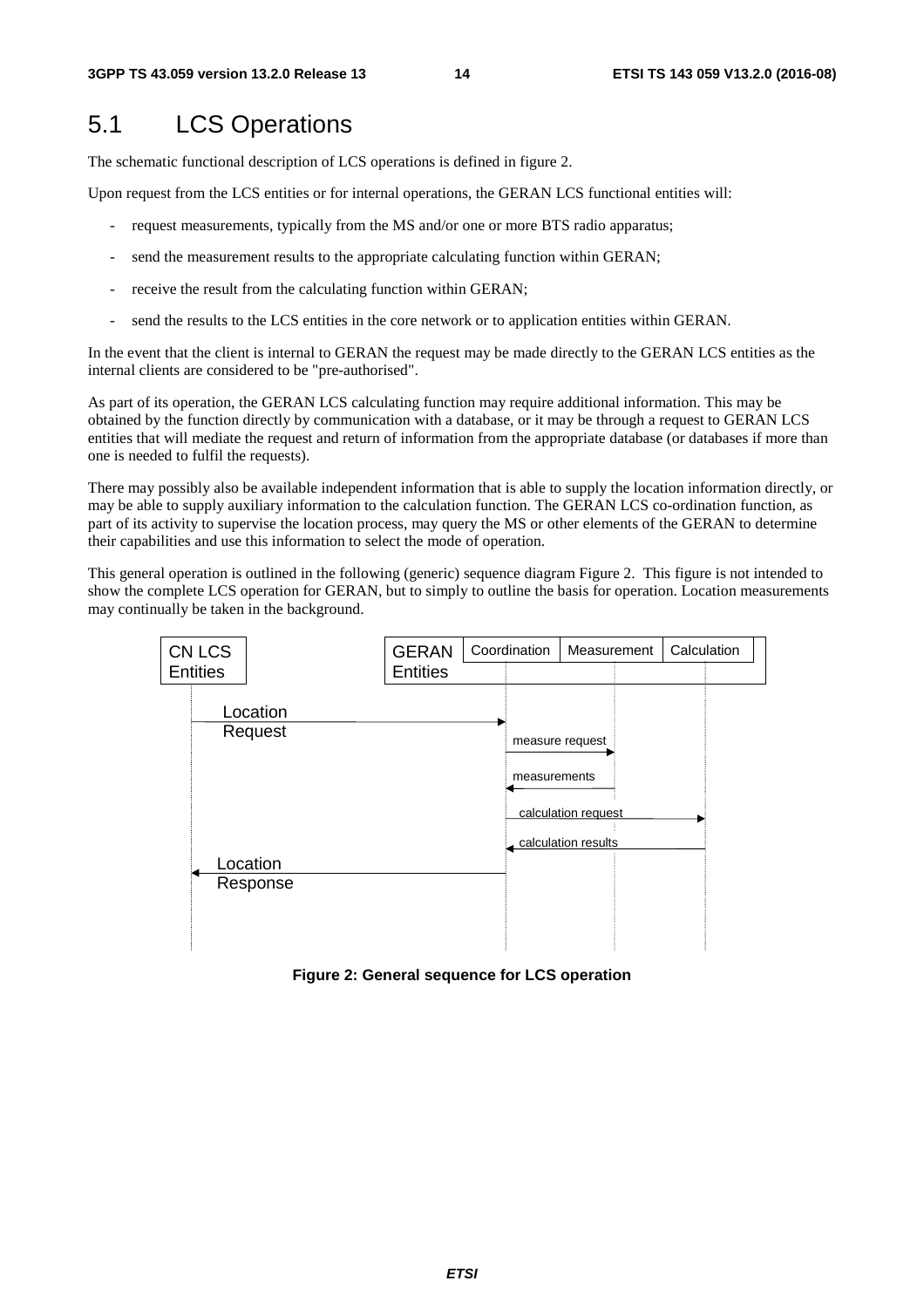# <span id="page-15-0"></span>5.2 High-Level Functions

Several functional groupings may be defined to describe the LCS. These groupings occur in both the Core Network and the GERAN. The overall LCS functional grouping is described in the system stage 2, 3GPP TS 23.271. Each grouping encompasses a number of functional components and functions.

The functions within the GERAN are described in more detail in the following clauses of the present document.

Within GERAN the functional entities may be grouped as follows:

- the Internal Client group;
- the GERAN System Handling group;
- the Positioning group.

The LCS functional diagram shown in figure 3 depicts the interaction of the LCS functional entities within the GERAN. The GERAN uses the various LCS components to provide the target MS Location Information to the internal LCS client.



#### **Figure 3: GERAN LCS Capability Functional Diagram**

### 5.2.1 Co-ordination, Measurement and Calculation Functions

These GERAN functions (including functions in the System handling and Positioning groups) provide the co-ordination, measurement and calculation functions needed to provide a location estimate. The functions interface with the requesting application and select the appropriate location method and speed of response. The functions co-ordinate the operations of the radio and measurement equipment to transmit the needed signals and to make the needed measurements. The functions may also access databases or other sources of information appropriate for the location method. The functions also provide the calculation functions appropriate for the location method to estimate the MS location and the accuracy of the report. The functions also may record information on the usage of the LCS that may be used for administrative purposes (e.g. forwarded to a billing function in the Core Network). If needed by the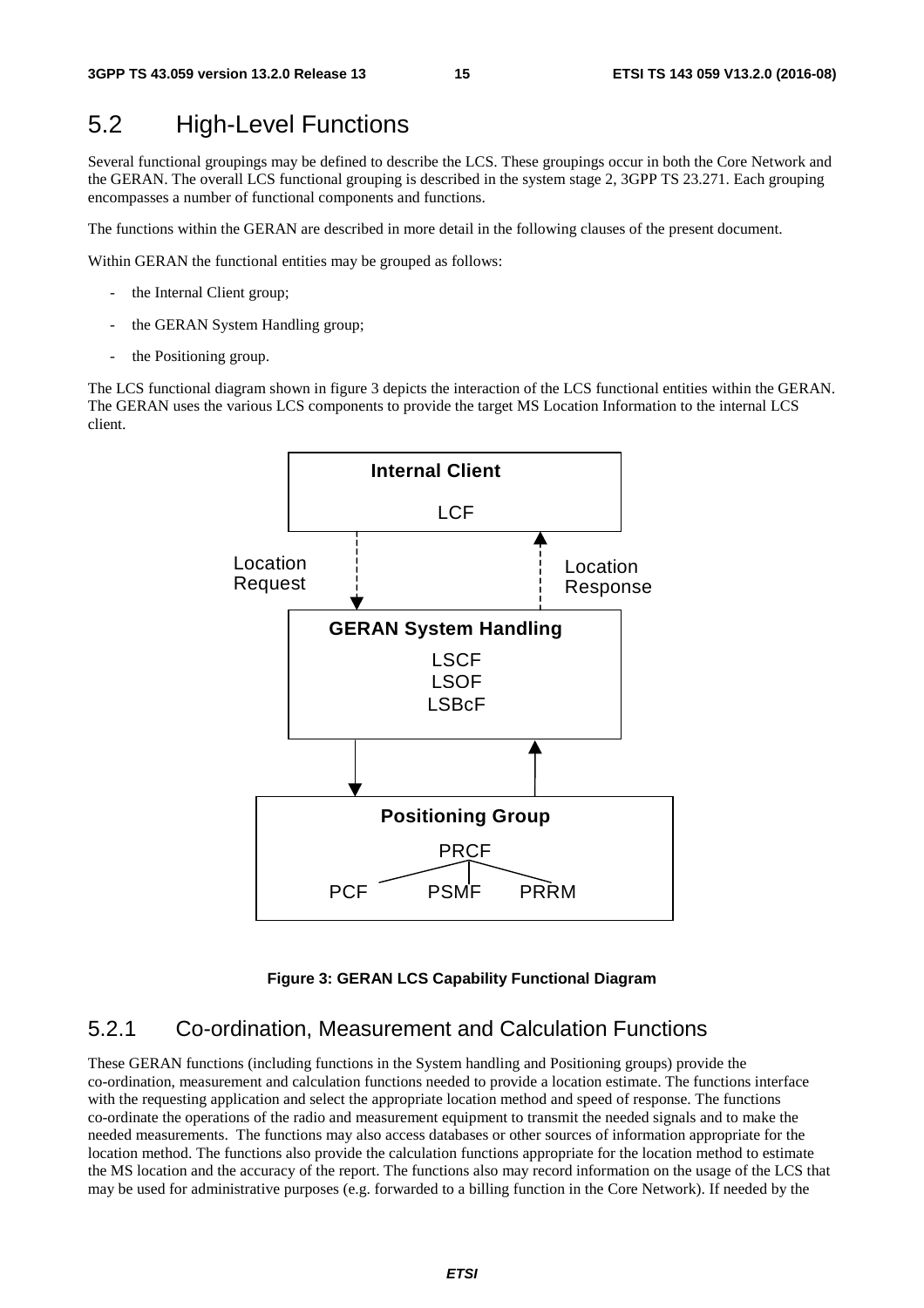<span id="page-16-0"></span>location method, the functions will ensure the broadcast of information and gather and update information concerning GERAN operating parameters (e.g. timing of BTS transmissions) needed for LCS operations.

These entities are mainly concerned with the location method, controlling the radio equipment and performing the calculations to determine the location and thus may be associated with the SMLC in the GERAN. These functions may receive location requests from either the core network or from applications internal to the GERAN.

These functions communicate with the core network across the A, Gb and Iu interfaces, and with the BTS and LMU and with the MS across the Um interface.

# 5.3 GERAN LCS Functional Entities

### 5.3.1 Internal Client Group

#### 5.3.1.1 Internal GERAN Location Client Function (LCF)

The Location Client Function (LCF) represents a logical interface between the internal GERAN LCS applications and the LCS BSC Handling entities (e.g. the Location System Control Function (LSCF) in the BSC).

NOTE: There is not necessarily a requirement for a LCCF (Location Client Control Function) for the GERAN Internal Client as is described for external clients in the system stage 2 specification, 3GPP TS 23.271.

The GERAN may make use of location information for internal operations such as location assisted handover. In such a case, a LCF representing the internal GERAN LCS application may communicate with the LSCF to request and receive the location information.

### 5.3.2 GERAN System Handling group

#### 5.3.2.1 GERAN Location System Control Function (LSCF)

The GERAN Location System Control Function is responsible for co-ordinating location requests. This function manages call-related and non-call-related location requests and allocates network resources for handling them. This function "insulates" the Location clients in the Core Network from the detailed operation of the location method in order that the GERAN may be used by several types of core network and with several location methods.

The LSCF provides flow control between simultaneous location requests. Simultaneous location requests must be queued in a controlled manner to account for priority requests (e.g. for Emergency Clients). The details of the flow control, priority selection and queuing are beyond the scope of the present document.

The LSCF will select the appropriate location method based on the availability of resources and parameters of the location request. The LSCF coordinates resources and activities needed to obtain data (e.g. base station geographic coordinates) needed for the location method. It also records LCS usage data for the location service request that may be passed to a Location System Recording Function (LSRF) or O&M function in the Core Network.

#### 5.3.2.2 GERAN Location System Operations Function (LSOF)

The Location System Operations Function (LSOF) is responsible for provisioning of data, location capabilities, data related to clients and subscription (LCS client data and MS data), fault management and performance management of LCS within the BSC.

An LSOF may be associated with each entity. The LSOF interacts with Internal (O&M) Clients for administration and maintenance of the data.

#### 5.3.2.3 Location System Broadcast Function (LSBcF)

The Location System Broadcast Function (LSBcF) provides broadcast capability. The LSBcF capability is only used when broadcast data is required for E-OTD or A-GNSS positioning methods. Broadcast information (such as the geographic coordinates of the base stations) may be required, for example, to support a Position Calculation Function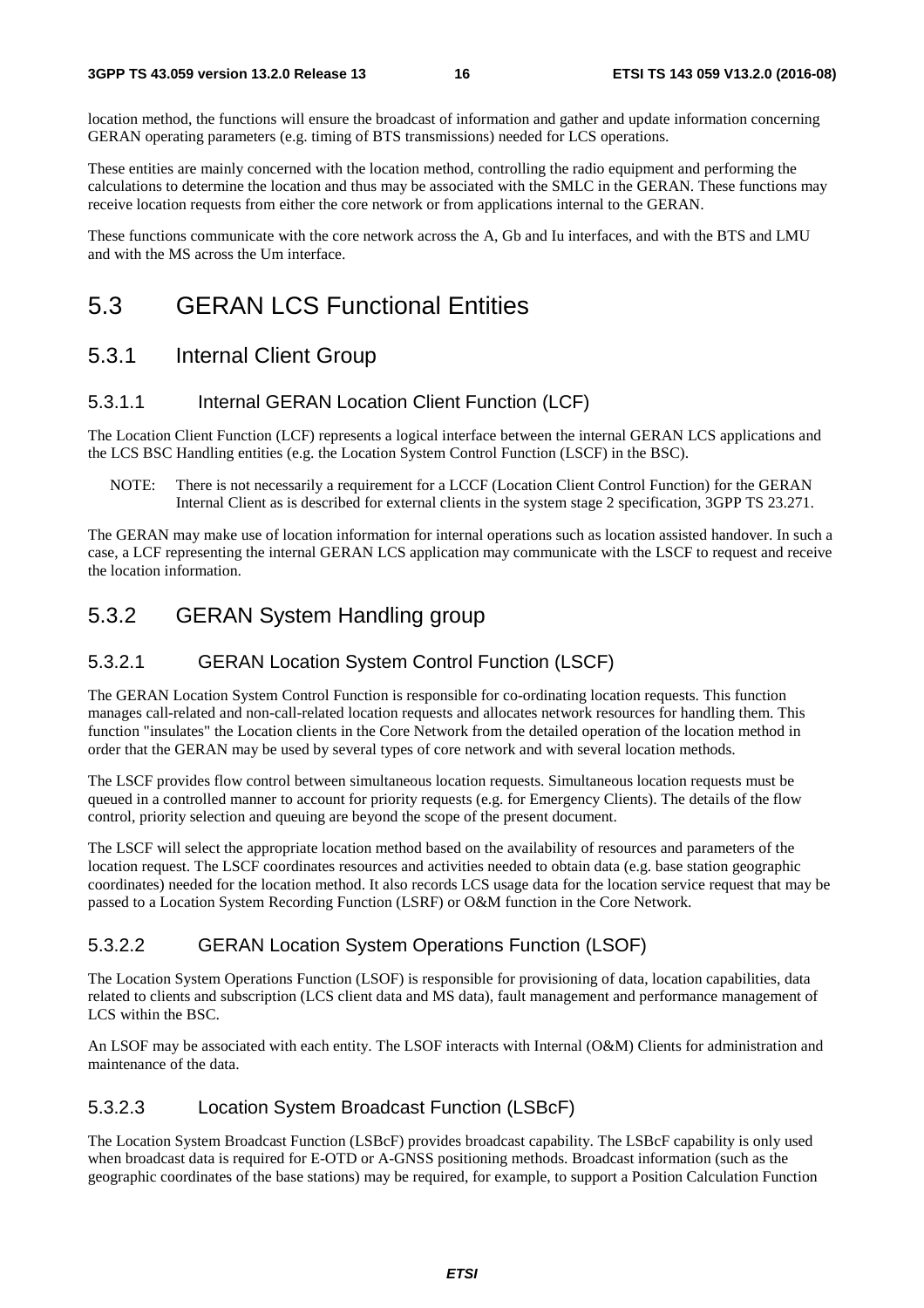<span id="page-17-0"></span>(PCF) located in the mobile station. These broadcasts may also include other information (such as currently observable satellites) that may assist a MS in the use of external location services.

The information to be broadcast is selected based on the location techniques offered for use by the LCS and the needs of the MS. This broadcast information may be specially coded (i.e. encrypted) to ensure its availability only to subscribers of the service. The use of broadcasts or other methods for signalling to the MS may be selected based on the chosen location method.

The information to be broadcast includes for example:

#### **1. E-OTD Assistance:**

- Reference Time:
- Neighbour Channel Time Slot Scheme;
- Information about sectored neighbour channels;
- Neighbour channel 51 Multiframe Offset values;
- Neighbour channel BCC values;
- RTD Drift Factor values (ciphered if active);
- Neighbour channel RTD values (ciphered if active);
- Serving cell and neighbour cell location information (ciphered if active).

#### **2. A-GNSS Assistance Data:**

Broadcasted assistance data may be the same as in A-GNSS point-to-point signalling.

#### 5.3.3 Positioning group

#### 5.3.3.1 GERAN Position Radio Co-ordination Function (PRCF)

The GERAN Position Radio Control Function manages a location request for a MS through overall co-ordination and scheduling of resources to perform location measurements. This function interfaces with the PSMF, the PRRM and the PCF. The PRCF determines the location method to be used based on the location request, the QoS, the capabilities of the GERAN, and the MS's capabilities. The PRCF also manages the needed radio resources through the PRRM. It determines which PSMFs are to be involved, what to measure, and obtains processed signal measurements from the PSMF.

Some location methods may involve measurements made at the MS. In this case the PRCF interfaces with the MS to obtain the measurements (or the location results if they have been determined by the MS). Some location methods may involve measurements or information from several sources, including radio units at several BTSs and involve a series of transmissions and receptions. The PRCF entity also provides ancillary measurements in case of network-assisted location method. Ancillary information may be extracted from navigating systems like GNSS.

The PRCF forwards the signal measurement data to the PCF.

It is the function of the PRCF to co-ordinate the sequence of activities and compensate for failures (if they occur) to provide the location estimate.

#### 5.3.3.2 GERAN Position Calculation Function (PCF)

The GERAN Position Calculation Function is responsible for calculating the location of the MS. This function applies an algorithmic computation on the collected signal measurements to compute the final location estimate and accuracy.

The PCF would also be responsible for calculating the speed and bearing of the MS when reported. This function applies an algorithmic computation on the collected signal measurements to compute the final velocity estimate and uncertainty.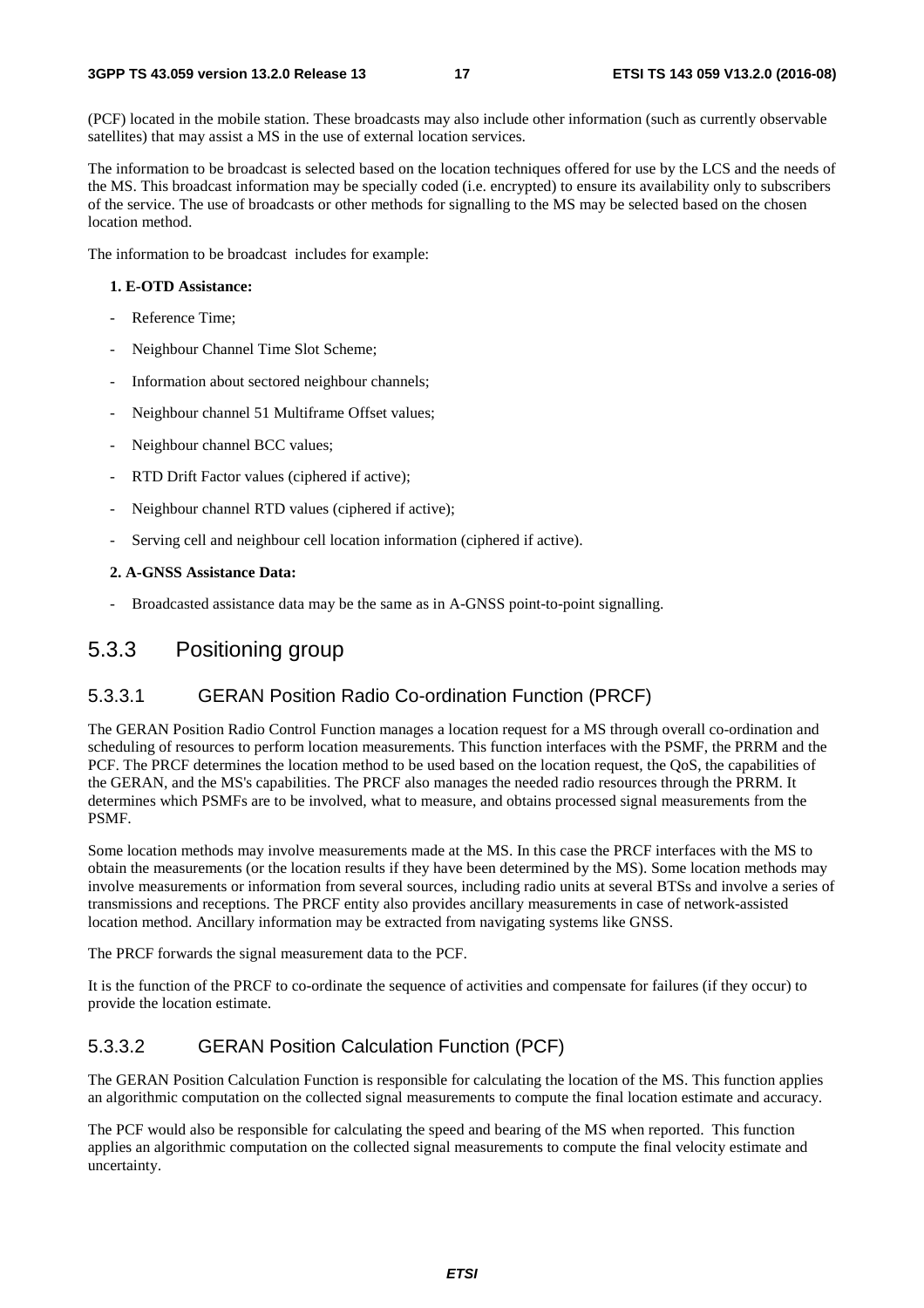<span id="page-18-0"></span>It may obtain related data (e.g.: base station geographic coordinates) needed for the calculation. There may be more than one calculating function available within, or associated with, the calculation function of the GERAN.

The Position Calculation Function is also responsible for estimating the accuracy of the location estimate.

### 5.3.3.3 GERAN Position Signal Measurement Function (PSMF)

The GERAN Position Signal Measurement Function (PSMF) is responsible for performing and gathering uplink or downlink radio signal measurements for use in the calculation of a MS's location and velocity. These measurements can be location related or ancillary.

There may be one or more PSMF within a GERAN and they may be located at the MS or a Location Measurement Unit (LMU). The PSMF, generally, may provide measurement of signals (i.e. satellite signals) in addition to measurements of the GERAN radio transmissions. The measurements to be made will depend on the selected location method.

### 5.3.3.4 GERAN Position Radio Resource Management (PRRM)

The GERAN Position Radio Resource Management entity is responsible for managing the effect of LCS operations on the overall performance of the radio network. This may ensure, for example, that the operation of the PSMF does not degrade the QoS of other calls.

# 5.4 Assignment of LCS Functional Entities to GERAN Elements

The following Table 1 shows the generic configuration for different location methods, including network-based, mobile-based, mobile-assisted and network-assisted methods. With this approach both the network and the mobiles are able to measure the timing of signals and compute the mobile's location and velocity estimate. Depending on the applied location method it is possible to utilise the corresponding configuration containing all needed entities. For instance, if a network-based location method is applied, the entities that are involved in measuring the mobile's signal and calculating its location estimate are allocated to the network elements of the access network. On the other hand, in case mobile-based or network-assisted methods are used these entities should be allocated to the mobile station.

|              | <b>MS</b> | <b>LMU</b> | <b>SMLC</b> | <b>BSC</b> |
|--------------|-----------|------------|-------------|------------|
| <b>LCF</b>   | Χ         |            |             |            |
| <b>LSBcF</b> |           |            |             |            |
| <b>LSCF</b>  |           |            |             |            |
| <b>PRCF</b>  |           |            | X           |            |
| <b>PCF</b>   |           |            |             |            |
| <b>PRRM</b>  |           |            |             |            |
| <b>PSMF</b>  |           |            |             |            |
| <b>LSOF</b>  |           |            |             |            |

**Table 1: Example Allocation of LCS Functional Entities to Network Elements** 

# 5.5 Functional Description of GERAN LCS Network Elements

# 5.5.1 BSC

The BSC receives authenticated requests for LCS information from the CN across A, Gb and Iu interfaces and passes these to the SMLC.

# 5.5.2 SMLC

The SMLC is either a separate network element of GERAN or integrated functionality in BSC that contains functionality required to support LCS. The SMLC manages the overall co-ordination and scheduling of resources required for the location of a mobile. It also calculates the final location and velocity estimate and estimates the achieved accuracy. The SMLC may control a number of LMUs for the purpose of obtaining radio interface measurements to locate or help locate MS subscribers in the area that it serves. The SMLC is administered with the capabilities and types of measurement produced by each of its LMUs.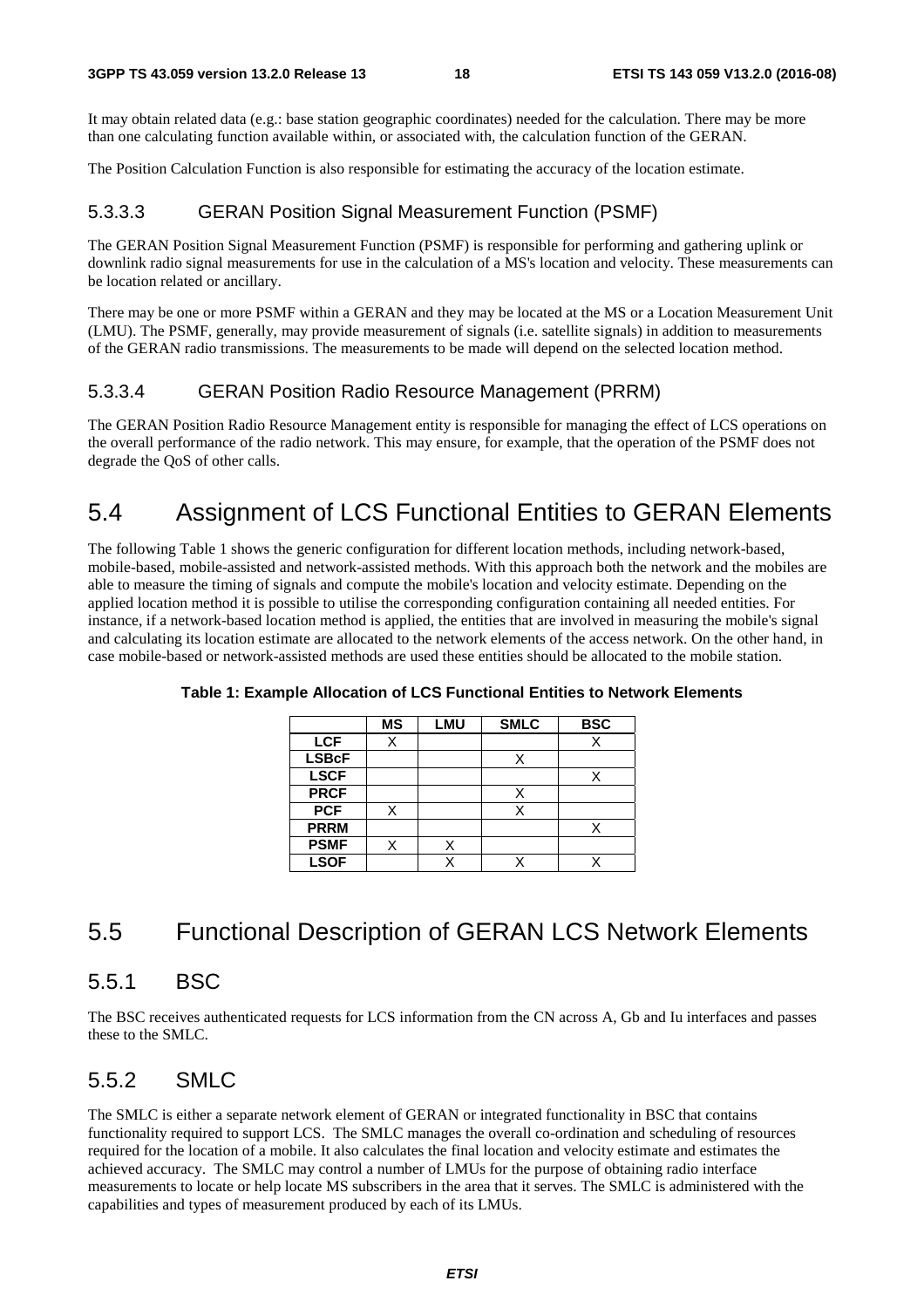### <span id="page-19-0"></span>5.5.3 CBC

For Location Services, when a Cell Broadcast Center (CBC) is associated with a BSC, the SMLC may interface to a CBC in order to broadcast assistance data using existing cell broadcast capabilities. The SMLC shall behave as a user, Cell Broadcast Entity, to the CBC (refer to 3GPP TS 23.041).

### 5.5.4 LMU

The LCS Measurement Unit (LMU) entity makes measurements (e.g. of radio signals) and communicates these measurements to the SMLC (e.g. the PRCF). The LMU contains a PSMF and may also perform calculations associated with the measurements. The LMU may make its measurements in response to requests (e.g. from the SMLC), or it may autonomously measure and report regularly (e.g. timing of BTS transmissions) or when there are significant changes in radio conditions (e.g. changes in the RTD). There may be one or more LMUs associated with the SMLC and an LCS request may involve measurements by one or more LMUs. LMU functionality may be integrated in a BTS.

An LMU makes radio measurements to support one or more positioning methods; these assistance measurements are specific to all MSs in a certain geographic area. All location and assistance measurements obtained by an LMU are supplied to the SMLC associated with the LMU. Instructions concerning the timing, the nature, and any periodicity of these measurements are either provided by the SMLC or are pre-administered in the LMU.

The following assistance measurement obtained by an LMU has a generic status usable by more than one position method:

- Radio Interface Timing measurements – comprise Absolute Time Differences (ATDs) or Real Time Differences (RTDs) of the signals transmitted by Base Stations, where timing differences are measured relative to either some absolute time difference (ATD) or the signals of another Base Station (RTD).

### 5.5.5 MS

The MS interacts with the measurement co-ordination functions to make measurements of downlink signals. The measurements to be made will be determined by the chosen location method.

The MS may also contain LCS applications, or access an LCS application through communication with a network accessed by the MS or an application residing in the MS and/or satellite signals. The MS may include the needed measurement and calculation functions to determine the MS's location with or without assistance of the GERAN LCS entities.

# 6 Signalling Protocols and Interfaces

# 6.1 Protocol layering in A/Gb mode

### 6.1.1 Generic Signalling Model

Figure 4 shows the generic signalling model applicable to LCS for signalling interaction in which an SMLC forms at least one of the signalling end points.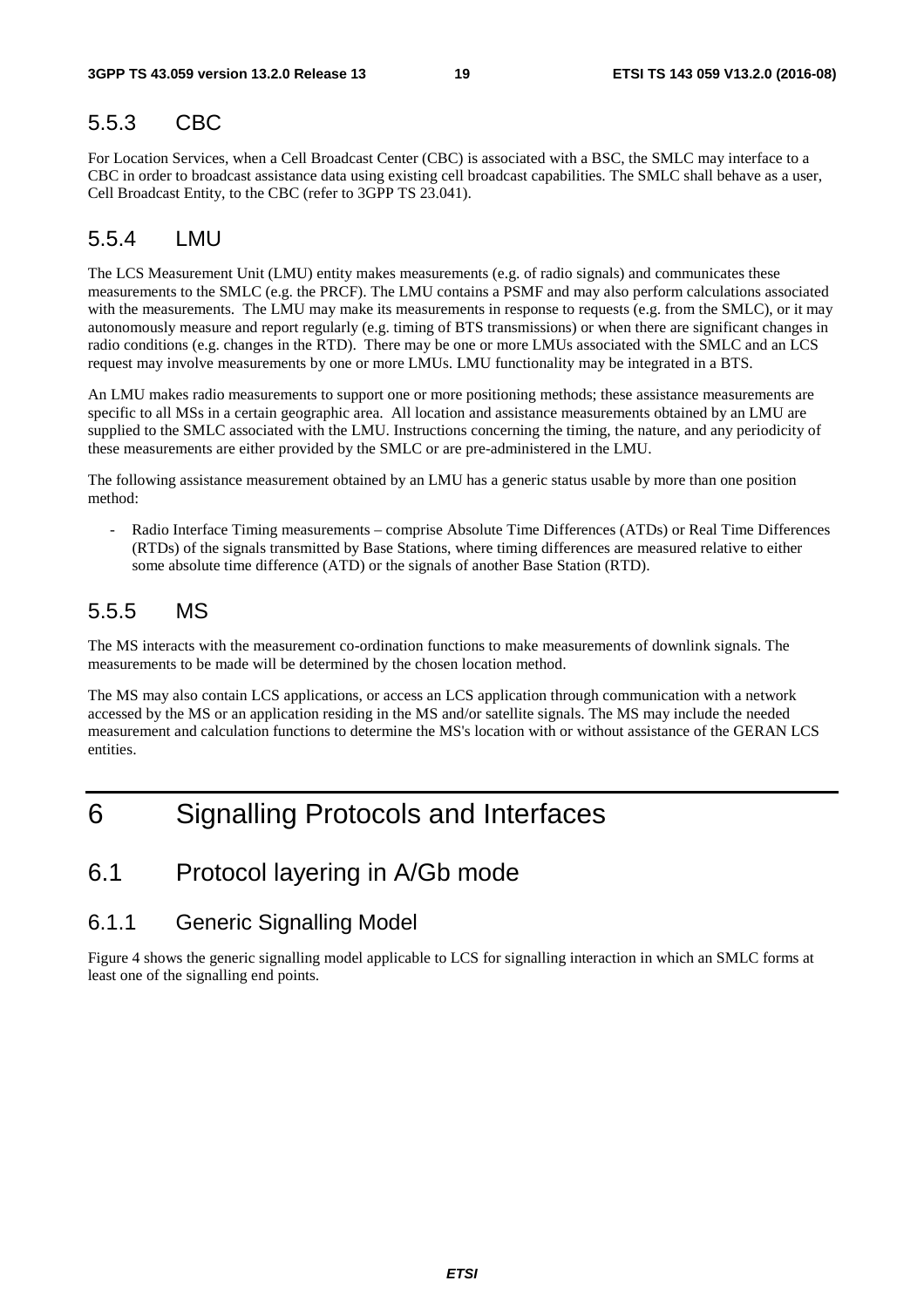<span id="page-20-0"></span>

**Figure 4: Generic Model for LCS Signalling to an SMLC** 

The functions performed by each protocol layer are as follows:

- a) LCS application protocol this depends on the other signalling end point (e.g. whether a target MS or LMU) and may be absent if supported in the BSSAP-LE layer. The application protocol supports specific LCS functions (e.g. positioning measurements, assistance measurements) and is independent of lower protocol layers.
- b) BSSAP-LE this is an extension of BSSAP and carries the LCS application protocol signaling units. Necessary functions include identification of the LCS application protocol and identification, where not provided by the network layer, of the two end points. This layer can be relayed by an intermediate entity or mapped into an equivalent layer 3 protocol used by the other signaling end point. This layer supports segmentation of LCS application layer protocols.
- c) Network Layer provides signaling transport between the SMLC and either the other end point or some intermediate entity at which the BSSAP-LE layer is relayed or mapped. The network layer may support connection oriented or connectionless signaling. For second generation circuit oriented applications, the network layer is provided using either MTP or M3UA/SCTP and SCCP. This layer supports segmentation of LCS application layer protocols.
- d) Physical Layer When MTP is used as transport protocol, SS7 signaling links are supported by the physical layer. It is recommended that when IP transport (via M3UA/SCTP) is used, the data link layer is implemented using Ethernet. A node using IP transport having interfaces connected via low bandwidth PPP links like E1/T1 shall also support IP Header Compression [37] and the PPP extensions ML/MC-PPP [38], [39]. In this case, the negotiation of header compression [37] over PPP shall be performed according to [40].
- e) L3 a protocol layer compatible with or the same as BSSAP-LE.
- f)  $L2$  logical link layer for the other endpoint
- g) L1 physical layer for the other end point.

### 6.1.2 Message Segmentation in A/Gb mode

Message segmentation is needed to transport any large LCS message that exceeds the message size limitation supported by any GSM interface over which transport is needed.

#### 6.1.2.1 Network Level Segmentation

Segmentation and reassembly of large SMLCPP messages at the network (e.g. SCCP) level may be supported. For message transfer over any interface where network level segmentation is not supported, segmentation at the application level shall be used. This may require support of both network and intermediate level segmentation by certain intermediate entities.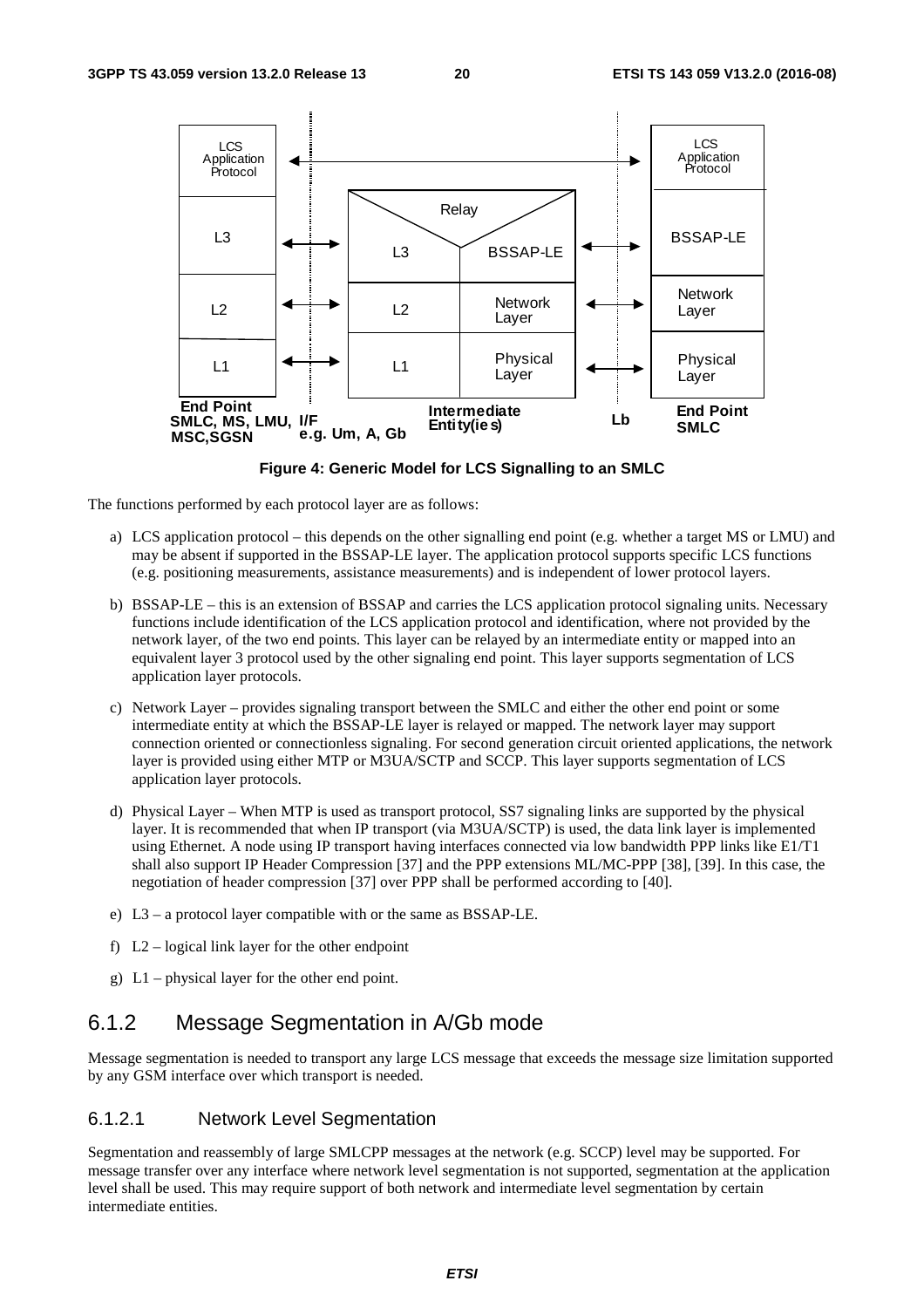### <span id="page-21-0"></span>6.1.2.2 Intermediate Level Segmentation

The segmentation of SMLCPP 3GPP TS 48.031[19], messages is supported by segmentation mechanisms defined in 3GPP TS 48.008 [18], and 3GPP TS 49.031[22]. The sending, receiving and all intermediate entities supporting segmentation shall ensure reliable and sequenced delivery of the message segments by appropriate use of the capabilities supported by lower transport and network level protocols.

For support of legacy (Rel4 and older) MS and GERAN, there are segmentation mechanisms defined in the RR layer (3GPP TS 44.018 [14]) and BSSAP-LE layer (3GPP TS 49.031 [22]) for segmentation of RRLP (3GPP TS 44.031) messages, which need to be supported by the MS, BSS, and SMLC in the uplink direction in the CS domain and by the MS and BSS for the downlink direction in the CS domain.

#### 6.1.2.3 RRLP Pseudo-Segmentation

The use of several RRLP messages to deliver a large amount of information is called "RRLP pseudo-segmentation". If more information than what fits in the RRLP maximum PDU size needs to be delivered, the RRLP pseudosegmentation shall be used. (For Rel 4 or older MS and GERAN, may also use intermediate level segmentation).

# 6.1.3 Signalling between an SMLC, MSC and BSC

An SMLC can either be separate logical entity or integrated functionality in the BSC. If the SMLC is a separate logical entity, the LCS signalling between SMLC and MSC is accomplished through the A and Lb interfaces. If the SMLC is integrated, the LCS signalling is accomplished through the A interface only. Figure 5 shows the protocol layers used to support LCS signaling between the SMLC, MSC and BSC.



**Figure 5: Signalling Protocols between SMLC, MSC and BSC** 

# 6.1.3a Signalling between an SMLC, SGSN and BSS

An SMLC can either be separate logical entity or integrated functionality in the BSS. If the SMLC is a separate logical entity, the LCS signalling between SMLC and SGSN is accomplished through the Gb and Lb interfaces. If the SMLC is integrated, the LCS signalling is accomplished through the Gb interface only. Figure 5a shows the protocol layers used to support LCS signaling between the SMLC, SGSN and BSS. Notice that the Network Service layer may be based on frame relay or IP (see 3GPP TS 48.016 [24]).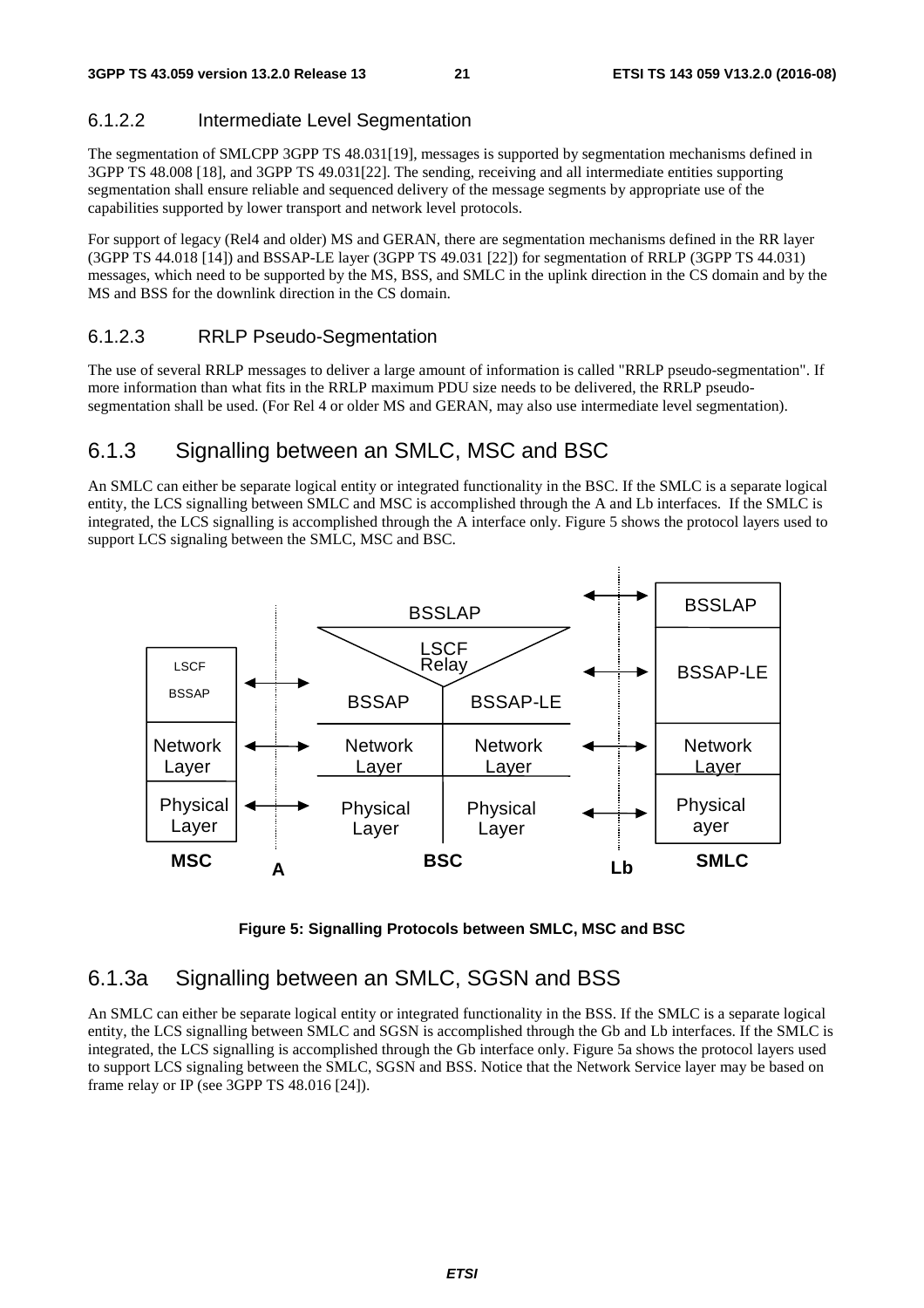<span id="page-22-0"></span>

**Figure 5a: Signalling Protocols between SMLC, SGSN and BSS** 

### 6.1.4 Signaling between SMLC and MS

SMLC Signalling to a target MS is accomplished through the Um interface. Figure 6 shows the protocol layers used to support signaling between an SMLC and target MS in the CS domain.



#### **Figure 6: Signalling between an SMLC and Target MS in CS domain**

Figure 6a shows the protocol layers used to support signaling between an SMLC and target MS in the PS domain. The signalling is routed through the core network to utilize standard GPRS functions. BSSGP is specified in 3GPP TS 48.018 [25] and RLC/MAC is specified in 3GPP TS 44.060 [28]. The TOM and LLC protocols are specified in 3GPP TS 44.064 [26]. The TOM Protocol Header for RRLP is specified in 44.031 [15]. For an overview of GPRS, see 3GPP TS 23.060 [27].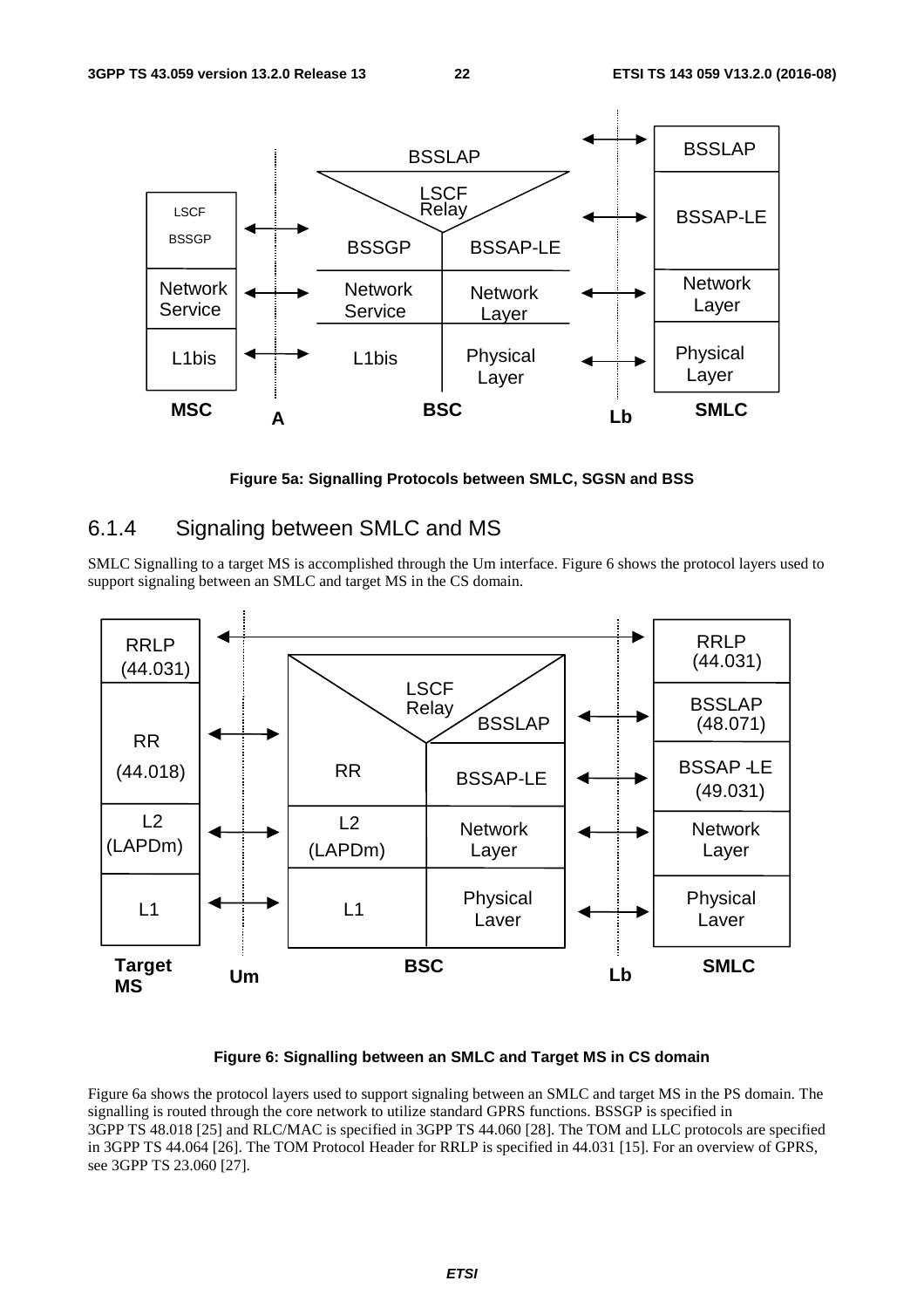<span id="page-23-0"></span>

NOTE\*: The network layer for the Gb interface may be based on IP or frame relay.

#### **Figure 6a: Signalling between an SMLC and Target MS in PS domain**

### 6.1.5 SMLC Signalling to a Type A LMU

Notice that the signalling to a Type A LMU is using CS signalling over the Um interface. A Type A LMU can be used to support positioning of mobile stations both in the CS and the PS domain.

#### 6.1.5.1 Circuit Switched Signalling using an SDCCH

Figure 7 shows the protocol layers used to support signaling between an SMLC and a Type A LMU, using an SDCCH on the Um interface.



#### **Figure 7: Signalling between an SMLC and Type A LMU using an SDCCH**

#### 6.1.5.2 Signalling using a TCH

Figure 8 shows the protocol layers that can be used to support signaling between an SMLC and a Type A LMU using a TCH on the Um interface. The TCH is assumed to support either transparent or non-transparent synchronous data and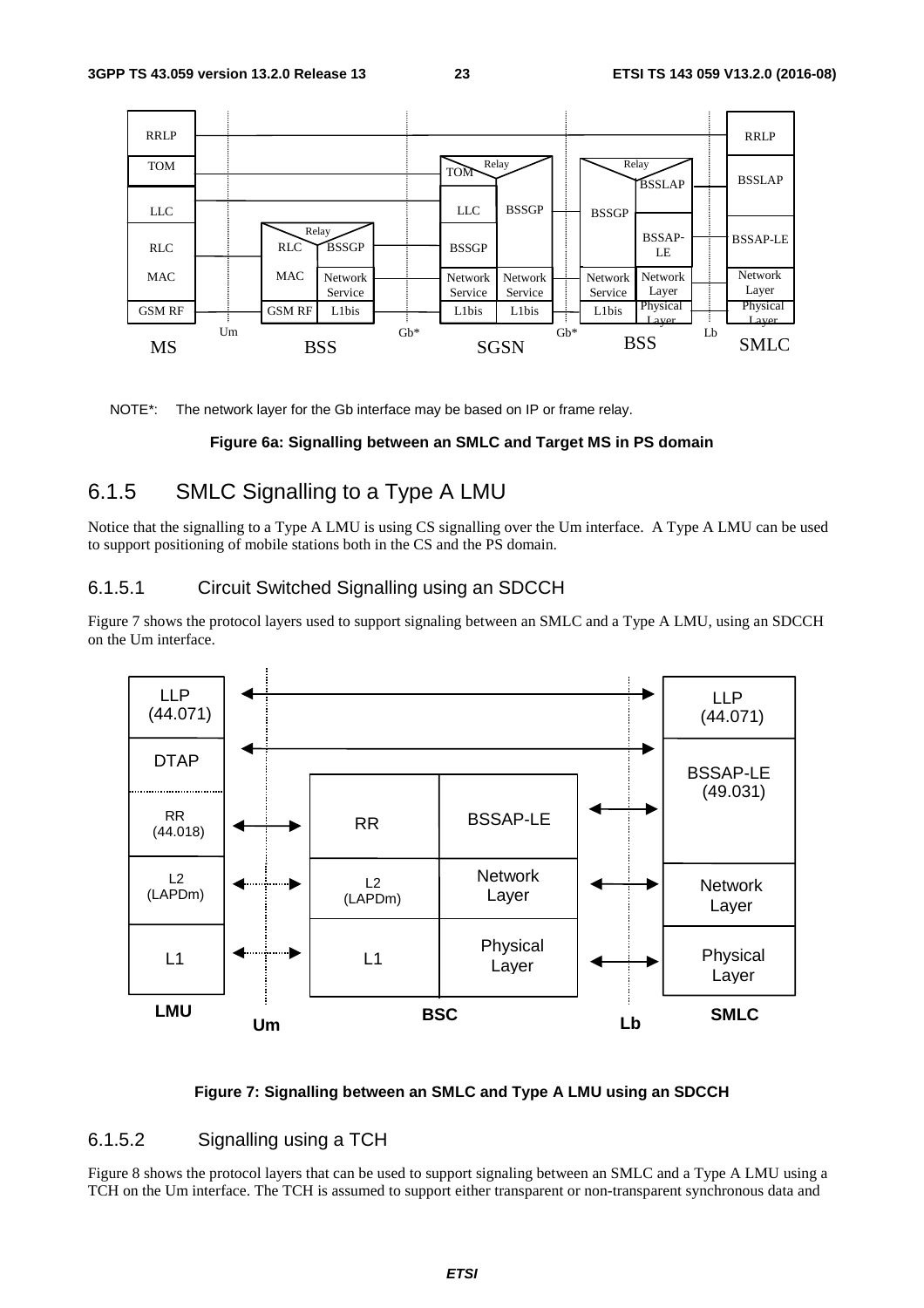<span id="page-24-0"></span>may be provided in a multislot configuration. The main usage would be for O&M data and SW download – e.g. during offpeak hours.



**Figure 8: Signalling between an SMLC and a Type A LMU using a TCH** 

### 6.1.6 SMLC signalling to a Type B LMU

The protocol layers employed to enable signaling between the SMLC and a Type B LMU are shown in figure 9. Notice that the signalling to a Type B LMU can be used to support positioning of mobile stations both in the CS and the PS domain.



**Figure 9: Signalling between an SMLC and Type B LMU** 

NOTE\*: Abis interface is beyond the scope of the present document.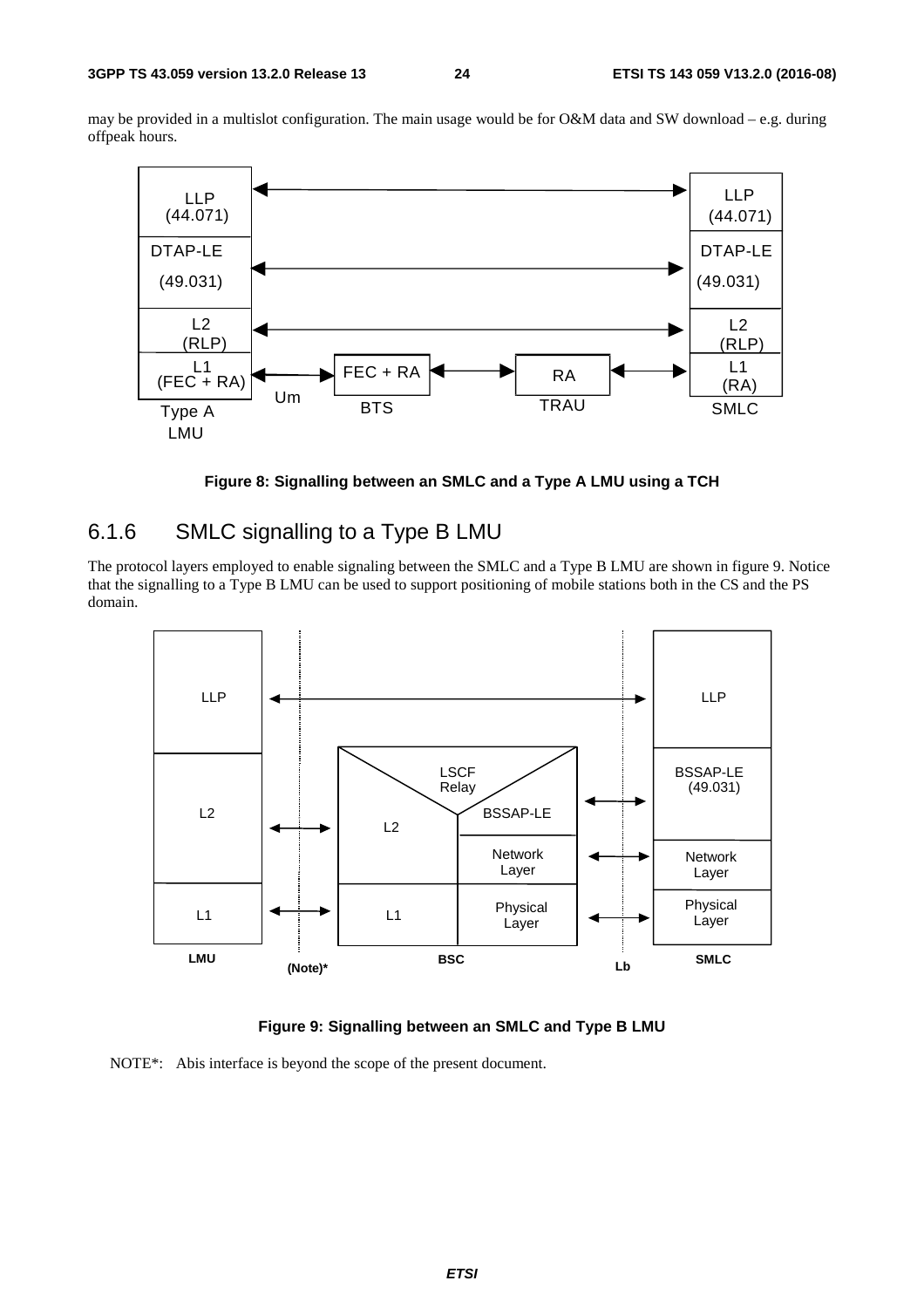# <span id="page-25-0"></span>6.1.7 SMLC Signalling to a peer SMLC

The protocol layers used for SMLC to SMLC signalling are shown in figure 10, where it is assumed that both SMLCs have connections to an intermediary signalling network (or there is a direct link between the SMLCs).





In the absence of either a direct link or links to an intermediary signalling network, signalling can go via attached BSCs and MSCs as shown in figure 11 for signalling between the SMLCs sharing the same MSC.



**Figure 11: SMLC to SMLC Signalling via associated BSCs and MSC** 

# 6.2 Protocol layering in Iu mode

# 6.2.1 Signalling between SMLC and MSC/SGSN

A SMLC can either be a separate logical entity or integrated functionality in the BSC. If the SMLC is a separate logical entity, the LCS signalling between SMLC and MSC/SGSN is accomplished through the Iu and Lb interfaces. If the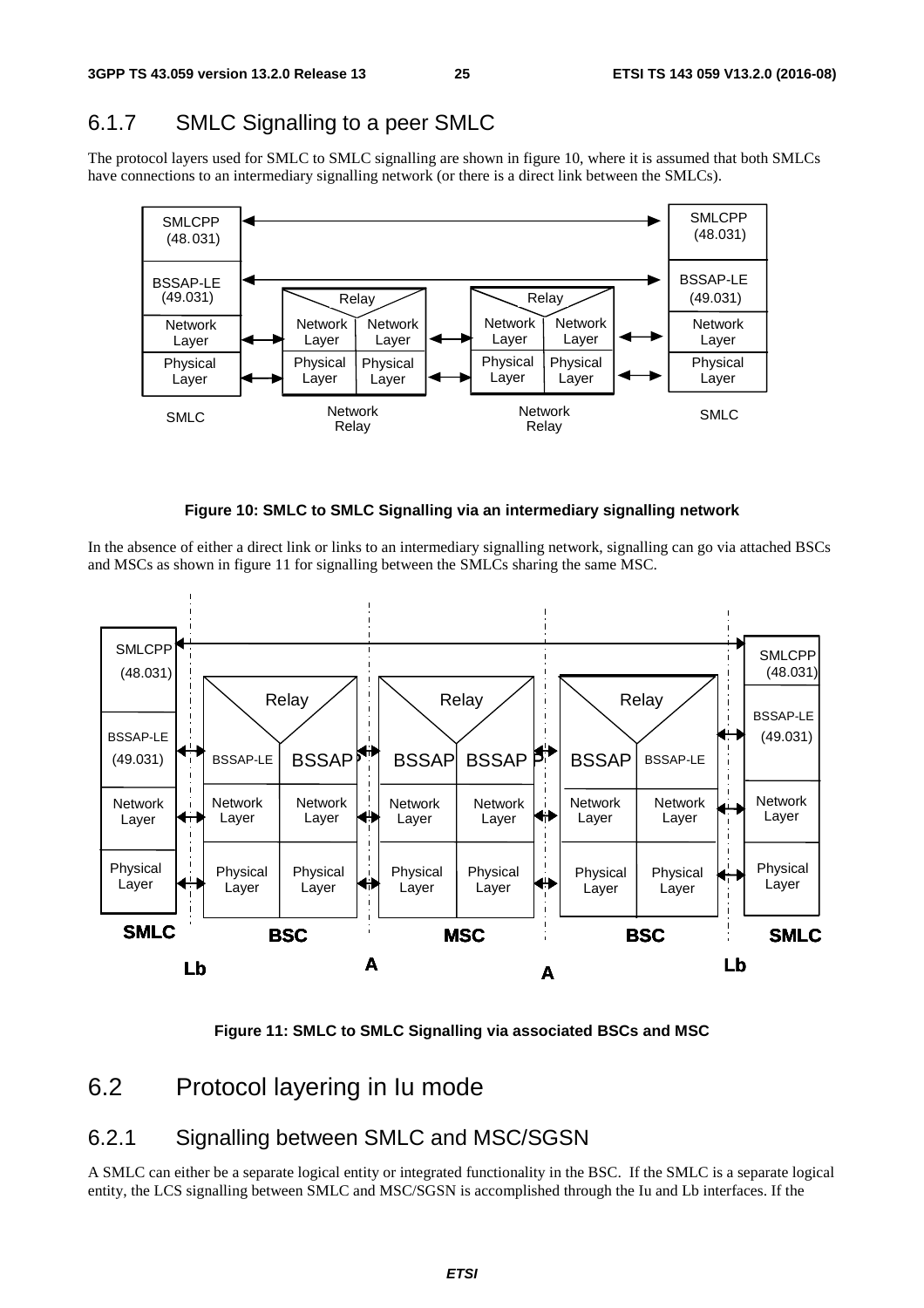<span id="page-26-0"></span>SMLC is integrated, the LCS signalling is accomplished through the Iu interface only. Figure 11a shows the protocol layers used to support LCS signaling between the SMLC, BSC and MSC/SGSN.



NOTE: \* Iu protocol stack is inherited from UMTS specifications [29-32]. See GERAN Stage 2 specification [11] for additional transport layer options.

#### **Figure 11a: Signalling Protocols between SMLC, BSC and MSC/SGSN**

### 6.2.2 Signalling between SMLC and MS

SMLC Signalling to a target MS is accomplished through the Um interface. Figure 11b shows the protocol layers used to support signaling between an SMLC and target MS.



**Figure 11b: Signalling between an SMLC and Target MS**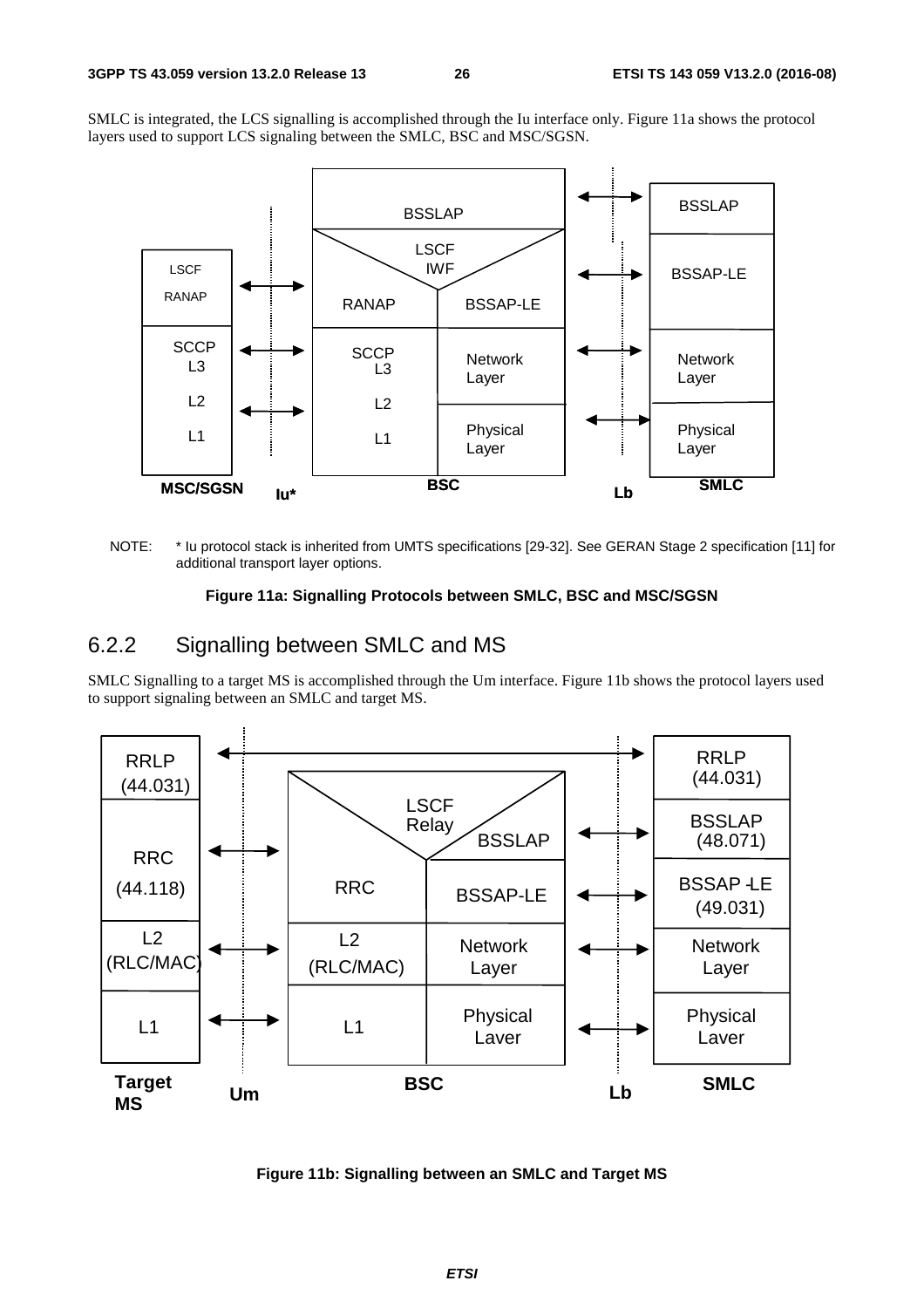# <span id="page-27-0"></span>6.2.3 SMLC signalling to a Type A LMU

The signalling to a Type A LMU is defined using A/Gb Mode CS signalling over the Um interface, see Clause 6.1.5. A Type A LMU operating in A/Gb Mode CS Domain can be used to support positioning of mobile stations operating in Iu Mode. Signalling to a Type A LMU in Iu Mode is FFS.

# 6.2.4 SMLC signalling to a Type B LMU

The signalling to a Type B LMU is defined in Clause 6.1.6. A Type B LMU operates independently of the mode of the MS (A/Gb Mode or Iu Mode) and signalling to a Type B LMU as defined in Clause 6.1.6 can be used to support positioning of mobile stations operating in Iu Mode.

# 6.2.5 SMLC signalling to a peer SMLC

The signalling to a peer SMLC is defined in Clause 6.1.7. A peer SMLC connection and signaling is independent of the mode of the MS (A/Gb Mode or Iu Mode) and signalling to a peer SMLC as defined in Clause 6.1.7 can be used to support positioning of mobile stations operating in Iu Mode.

# 7 GERAN Network Location Procedures

- 7.1 State description for SMLC
- 7.1.1 SMLC States

### 7.1.1.1 NULL State

This is a conceptual rather than actual state in which a certain location request from a particular Location Client, VMSC, SGSN or BSC either has not yet been received or has been completed.

### 7.1.1.2 LOCATION State

This state exists after the SMLC has received a location request from a BSC and persists while the SMLC is obtaining position measurements for a particular positioning method until such time as positioning measurements have been received and a location estimate (with optional velocity estimate) has been computed and returned to the BSC.

When sufficient positioning measurement results have been received, the SMLC either evaluates them, if they include an already computed location estimate, or uses them to compute a location estimate. The SMLC then has the option of either reinitiating another positioning attempt, e.g. if the location estimate did not satisfy the required QoS and the requirement on response time permits another position attempt, or returning the location estimate to the BSC.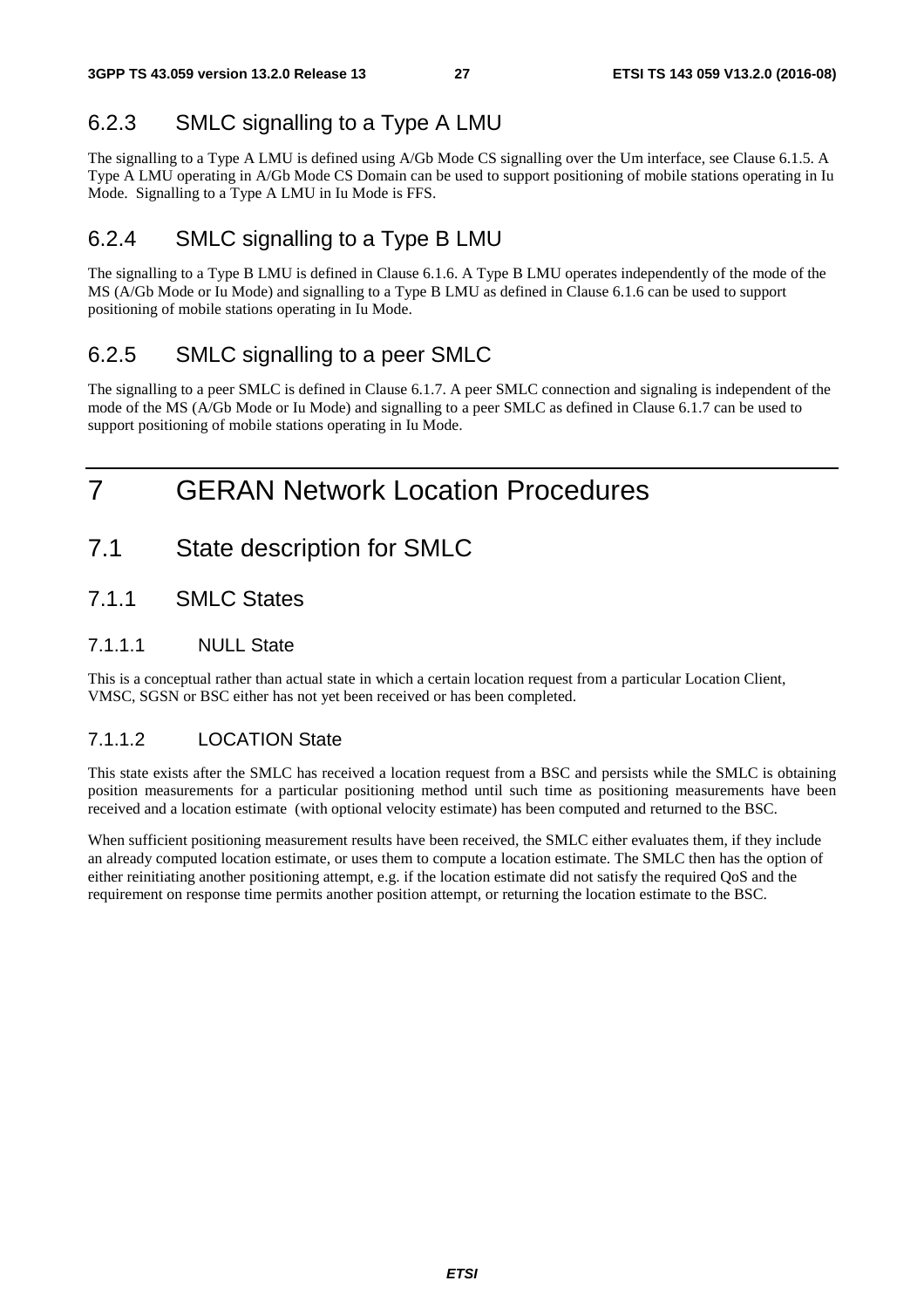### <span id="page-28-0"></span>7.1.2 State Functionality

7.1.2.1 State Transitions



**Figure 12: State Transitions in the SMLC** 

**Moving from NULL to LOCATION state:** After a location request is received from the BSC, the SMLC enters the LOCATION state. It then chooses a positioning method and initiates the appropriate position measurements.

**Moving from LOCATION to NULL state:** When the SMLC has obtained a location estimate that best meets the requested QoS parameters, it returns this to the BSC and re-enters the NULL state.

### 7.1.2.2 LOCATION Timer Function

The SMLC runs a timer while in the LOCATION state to limit the total amount of time that positioning can be active. This timer should be related to any response time indicated in the location request QoS parameters. If the timer expires before a final location estimate has been produced, the SMLC either returns the best existing location estimate (with optional velocity estimate) to the BSC (e.g. an estimate based on the current cell ID) or returns a failure indication. It then re-enters the NULL state.

# 7.2 State Description for the BSC

- 7.2.1 BSC States
- 7.2.1.1 IDLE State

In this state, the BSC location service is inactive for a particular MS.

### 7.2.1.2 LOCATION State

In this state, the BSC is awaiting a response from an SMLC after requesting the location for a particular MS. In this state, a Radio Resource connection to the target MS will be active – allowing the SMLC and MS to exchange positioning related messages for mobile based and mobile assisted position methods. For certain position methods (e.g. network based position methods), the SMLC may invoke substates in the BSC during which other types of association or procedure are supported with the MS (e.g. temporary call establishment, handover). In this state, the BSC may transfer positioning related messages between the SMLC and the target MS and/or between the SMLC and certain LMUs served by the BSC.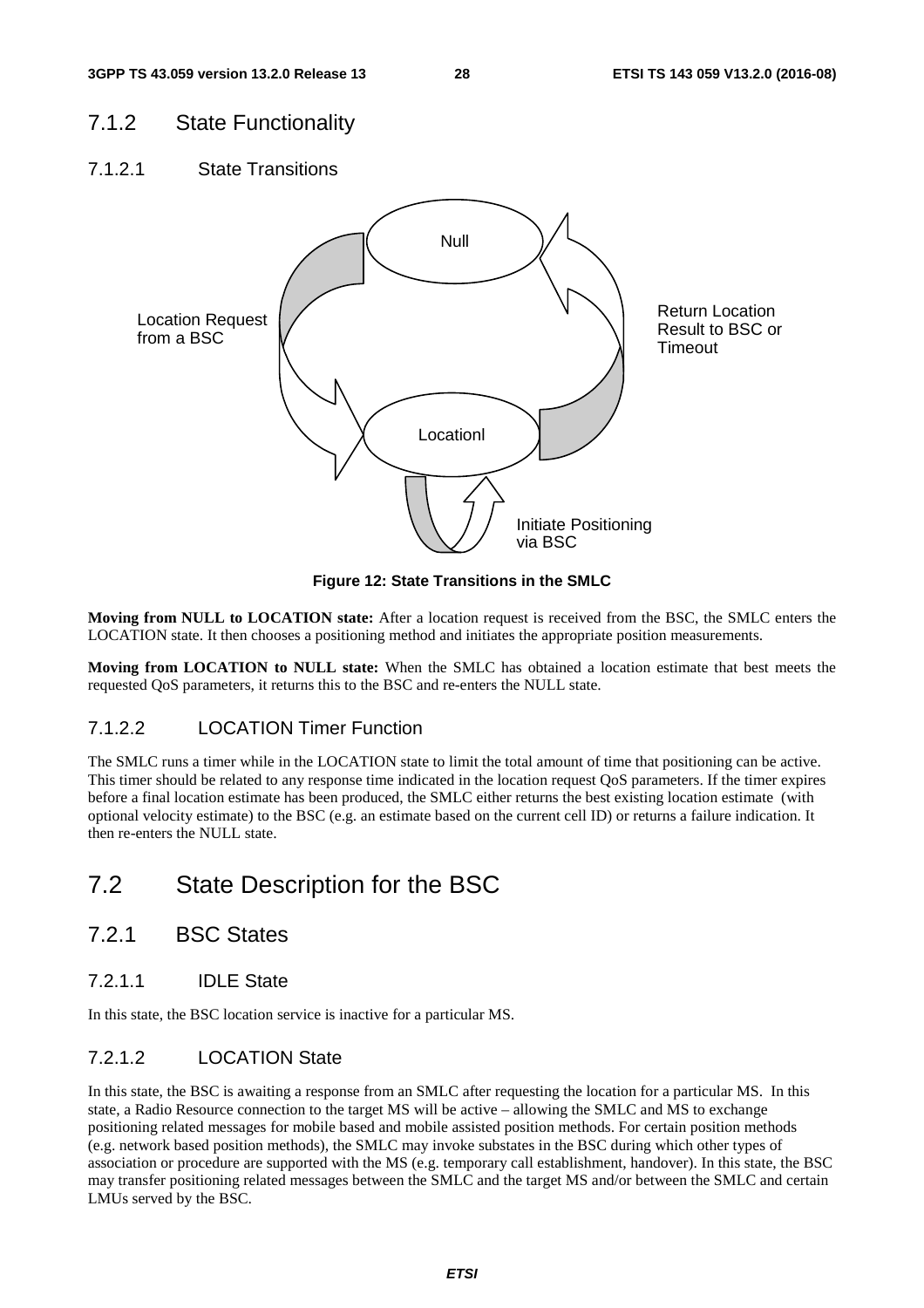# <span id="page-29-0"></span>7.2.2 State Functionality

7.2.2.1 State Transitions



**Figure 13: State Transitions in the BSC** 

**Moving from IDLE to LOCATION state:** After a request has been received to locate a particular MS served by the BSC, a location request is sent to the SMLC associated with the serving cell: the BSC then enters the LOCATION state. Before entering this state, a Radio Resource connection to the MS must have been already established by the VMSC.

**Moving from LOCATION to IDLE state:** After the return of a location estimate result from the SMLC, the BSC shall re-enter IDLE state.

### 7.2.2.2 LOCATION Timer Function

The BSC runs a timer while in the LOCATION state to limit the amount of time waiting for a location response from the SMLC. If the timer expires before such information is received, the BSC indicates a location failure to the original requesting entity and re-enters IDLE state.

# 7.3 Usage of SCCP Connection on the Lb interface in the CS domain in A/Gb mode

SCCP connection oriented signalling between an SMLC and a BSC is used to support SMLC signalling to a Type A LMU, a serving BSC, or a target MS. The types of SCCP connections are described below.

# 7.3.1 SCCP Connection for positioning of a target MS

The BSC establishes this connection when a request is received for a location estimate for a target MS in the CS domain. The BSC sends the BSSAP-LE Perform Location Request to the SMLC inside an SCCP Connection Request message. Signaling between the SMLC and target MS, if required, is then relayed by the BSC between this SCCP connection and the main signaling link to the MS. The same SCCP connection is also used to transfer BSSLAP messages between the SMLC and serving BSC. See Figure 14.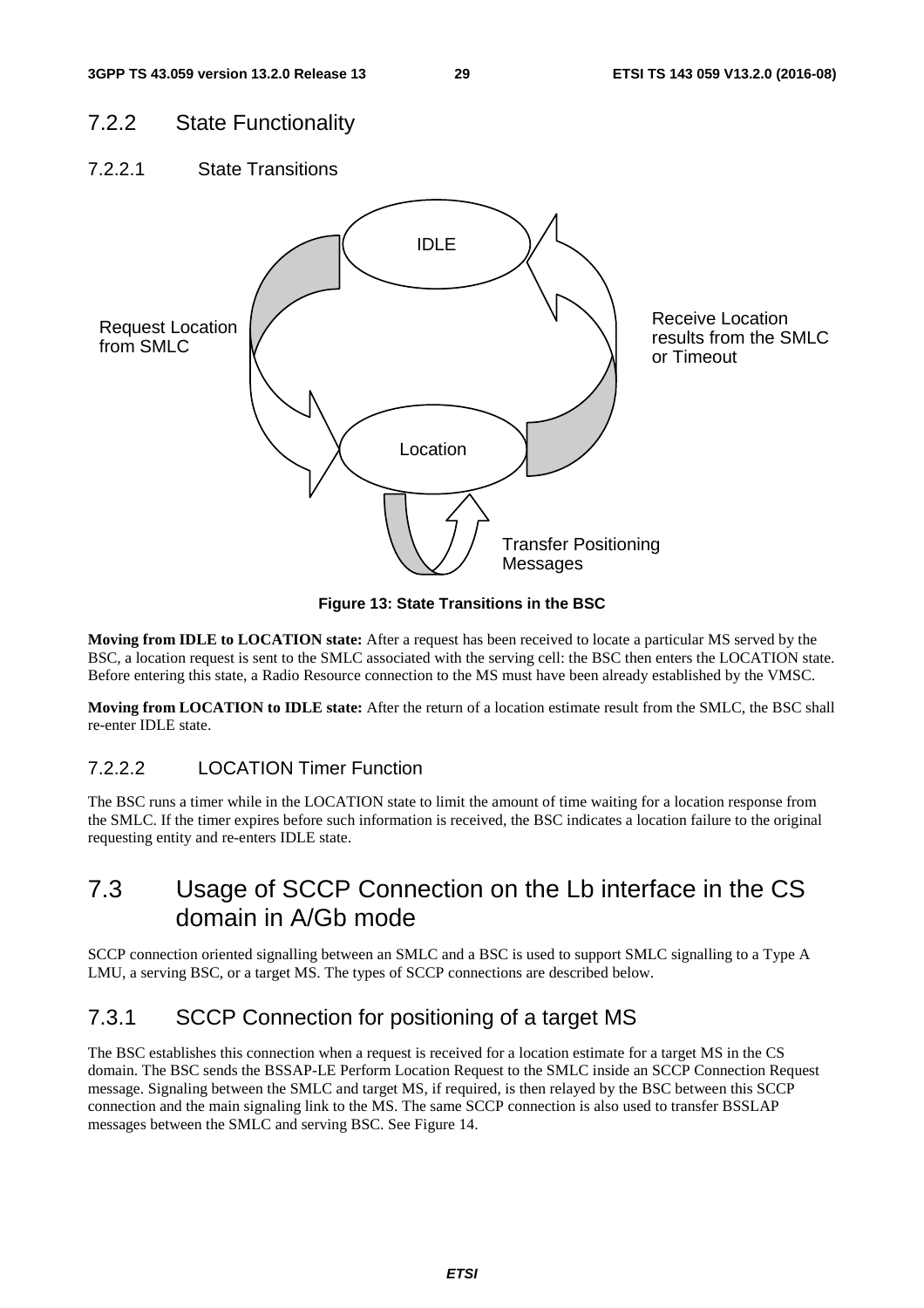<span id="page-30-0"></span>

RRLP (44.031)

#### **Figure 14: SCCP based signalling for MS positioning with an SMLC in CS domain**

### 7.3.2 SCCP connection to access a Type A LMU

The BSC or SMLC establishes this connection to enable LCS messages to be transferred to or from a Type A LMU. The BSC or SMLC sends a BSSAP-LE LMU Connection Request message inside an SCCP Connection Request message. Signaling is subsequently relayed through the BSC using this SCCP connection as shown in figure 15.



LLP (44.071)

#### **Figure 15: SCCP based signalling to access a Type A LMU with an SMLC**

# 7.4 Usage of SCCP Connection on the Lb interface in the PS domain in A/Gb mode

SCCP connection oriented signalling between an SMLC and a BSS is used to support SMLC signalling to a serving BSS or a target MS. The types of SCCP connections are described below.

# 7.4.1 SCCP Connection for positioning of a target MS

The BSS establishes this connection when a request is received for a location estimate for a target MS in the PS domain. The BSS sends the BSSAP-LE Perform Location Request to the SMLC inside an SCCP Connection Request message. Signaling between the SMLC and target MS is then relayed by the BSS via the SGSN to the MS. The same SCCP connection is also used to transfer BSSLAP messages between the SMLC and serving BSS. See figure 15a below. RRLP Messages between the SMLC and the MS are carried in BSSGP Position Command/Response messages (see 3GPP TS 48.018) across the Gb interface and in TOM messages in LLC UI frames (see 3GPP TS 44.064 [26]) across the Um interface. Because a connectionless mode of communication is used to transport BSSGP and LLC, an MS identity is included in each message for those protocols.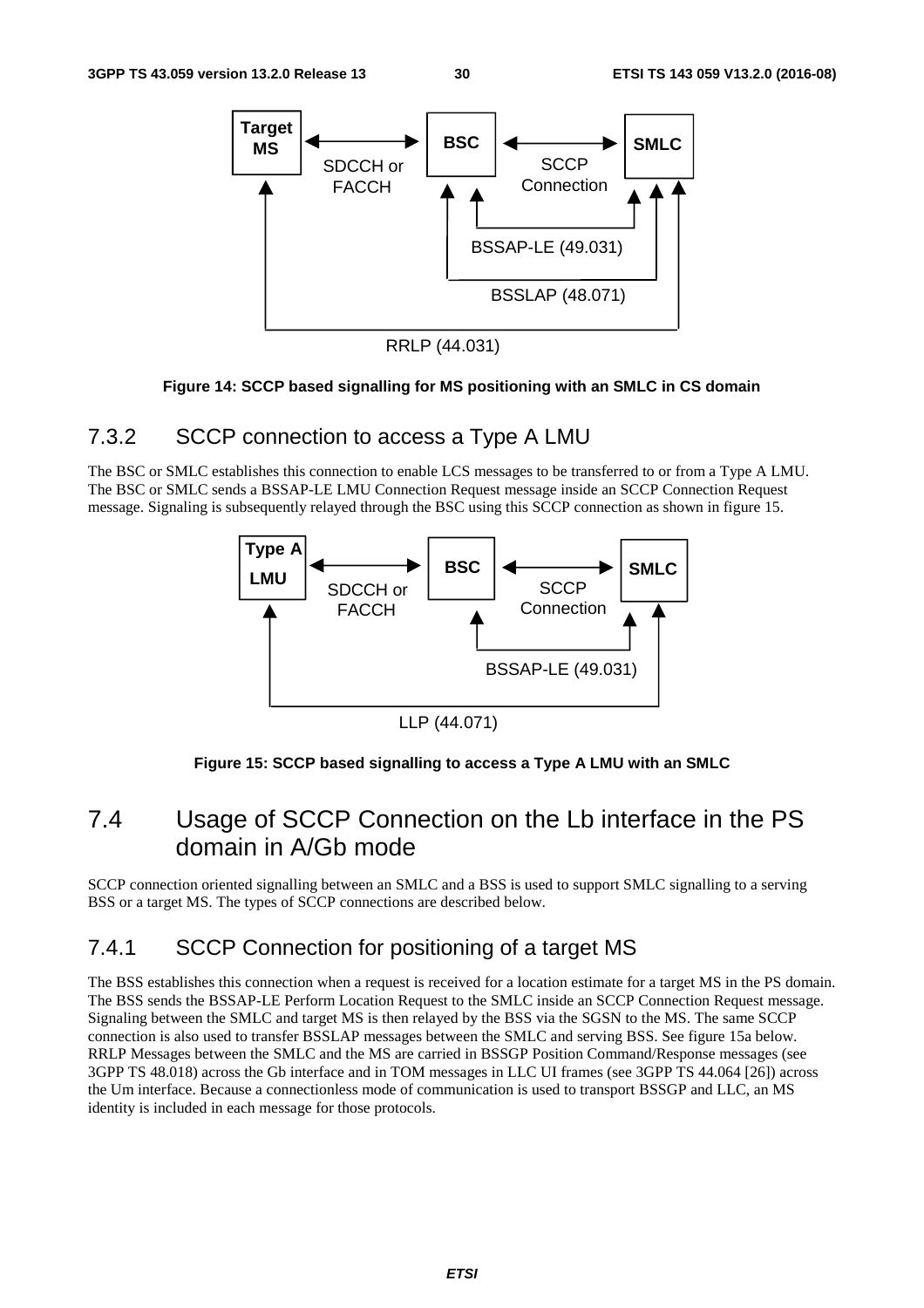<span id="page-31-0"></span>

**Figure 15a: SCCP based signalling for MS positioning with an SMLC in PS domain** 

# 8 Common Procedures to Support Positioning

The procedures described in this clause enable an SMLC to obtain positioning related information or instigate positioning for a particular target MS. The procedures are applicable to all positioning methods after an SMLC receives a BSSAP-LE Perform Location request for a target MS until a BSSAP-LE Perform Location response is returned to the originator.

# 8.1 Information Transfer between an SMLC and a Target MS in the CS Domain in A/Gb mode for E-OTD and A-GNSS positioning methods

An SMLC uses the procedure shown below in order to obtain the MS position or positioning measurements from a target MS or transfer location assistance information to a target MSin the CS domain after a request has been received from the BSC serving the target MS. More details of the location information transfer procedure between the BSC and MS can be found in 3GPP TS 24.008.



#### **Figure 16: Information Transfer between an SMLC and a Target MS in CS domain**

1) The SMLC passes a BSSAP-LE Connection Oriented Information message to the serving BSC containing an embedded BSSLAP MS Position Command with an RRLP message parameter. The message is transferred using the SCCP connection established between the SMLC and BSC for positioning the target MS If the BSSLAP message is too large to fit in a single BSSAP-LE Connection Oriented Information message, RRLP pseudo-segmentation shall be used. Legacy SMLC may utilize BSSAP-LE layer segmentation instead of RRLP pseudo-segmentation. The SMLC shall indicate in the first BSSLAP MS Position Command whether the embedded RRLP message contains a positioning command versus positioning assistance data.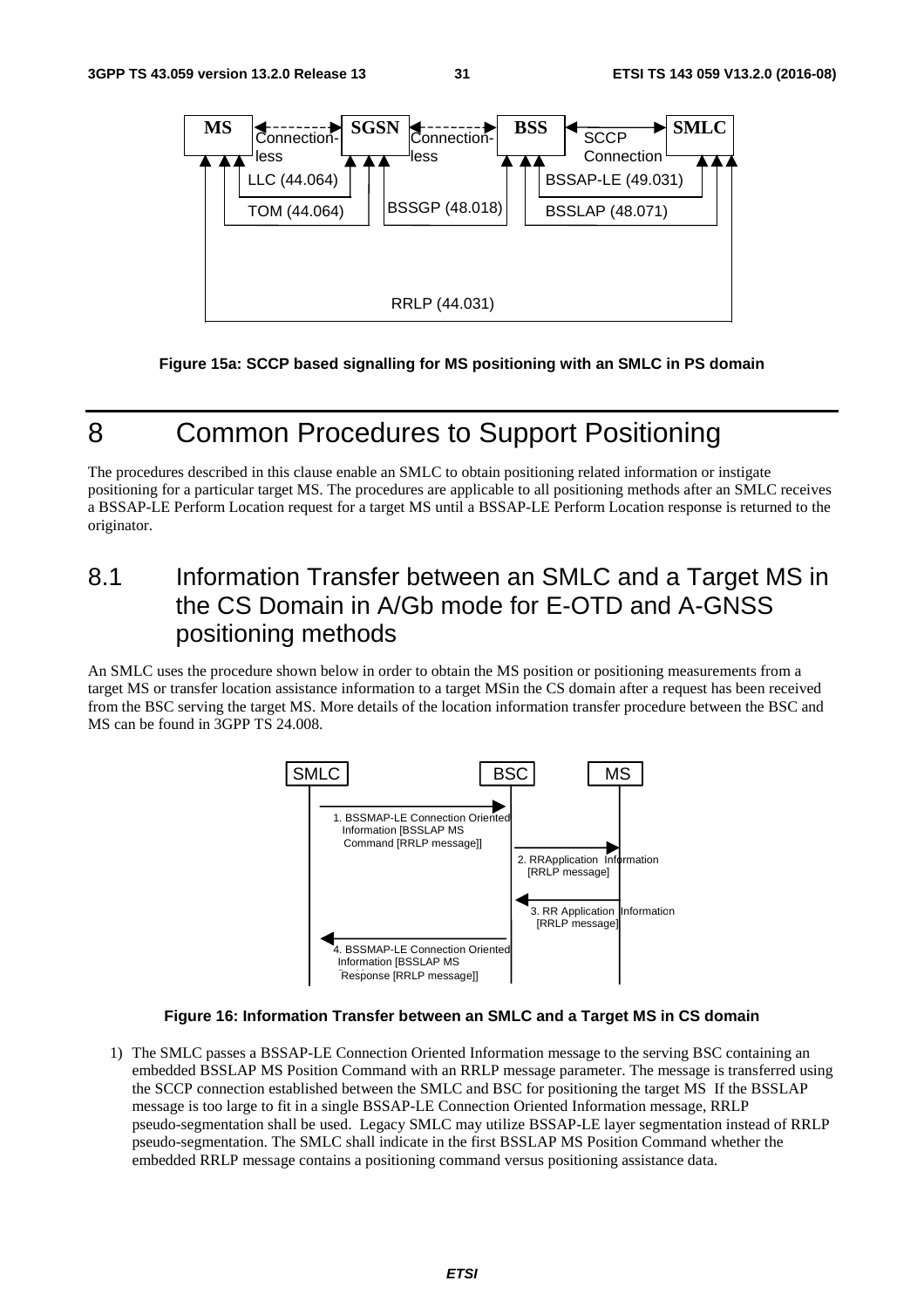- <span id="page-32-0"></span>2) The BSC transfers the embedded RRLP message to the target MS inside an RR Application Information message. No later than when the RR Application Information message has been transferred, the BSC shall start a positioning supervision timer if none is already in progress or restart this if already in progress. If the timer expires before the final response in step 3 is received, the BSC shall return a BSSAP-LE Connection oriented Information message to the SMLC containing a BSSLAP Abort with a cause of BSC timeout.
- 3) When the target MS has positioning information to return to the SMLC, it sends an RR Application Information message to the BSC containing an embedded RRLP message. If the RRLP message is too large to fit in a single RR Application Information message, RRLP pseudo-segmentation shall be used. Legacy MS may utilize RR layer segmentation instead of RRLP pseudo-segmentation. . The last RR Application Information message shall indicate if this is the final response from the MS.
- 4) If the timer started in step 2 has already expired, the BSC discards the RRLP message received in step 3. Otherwise, the BSC forwards the RRLP message to the SMLC inside a BSSLAP MS Positioning Response message contained in a BSSAP-LE Connection Oriented Information message. If the SMLC indicated a positioning command in step 1 and the MS has indicated a final response, the BSC may add additional measurement information to the BSSLAP MS Position Response in the last BSSAP-LE message – if necessary, creating a new BSSAP-LE message if message size limitations would be exceeded. The BSC shall stop the supervision timer started in step 2 when the final segment of the final response from the MS has been transferred. If the MS did not indicate a final response in step 3, the SMLC may transfer a further RRLP message to the MS (e.g. containing assistance data) according to steps 1 and 2 and the MS may return a subsequent response according to steps 3 and 4.

# 8.1a Information Transfer between an SMLC and a Target MS in the PS Domain in A/Gb mode

An SMLC uses the procedure shown below in order to obtain the MS position or positioning measurements from a target MS or transfer location assistance information to a target MS in the PS domain after a request has been received from the BSS serving the target MS.



**Figure 16a: Information Transfer between an SMLC and a Target MS in PS Domain** 

1) The SMLC passes a BSSAP-LE Connection Oriented Information message to the serving BSS containing an embedded BSSLAP MS Position Command with an RRLP message parameter. The message is transferred using the SCCP connection established between the SMLC and BSS for positioning the target MS. If the RRLP message is larger than the RRLP maximum PDU size, RRLP pseudo-segmentation shall be used. The SMLC shall indicate in the positioning command bit in the RRLP flags IE in the BSSLAP MS Position Command whether the embedded RRLP message contains a positioning command versus a non-command  $-e.g.$ positioning assistance data.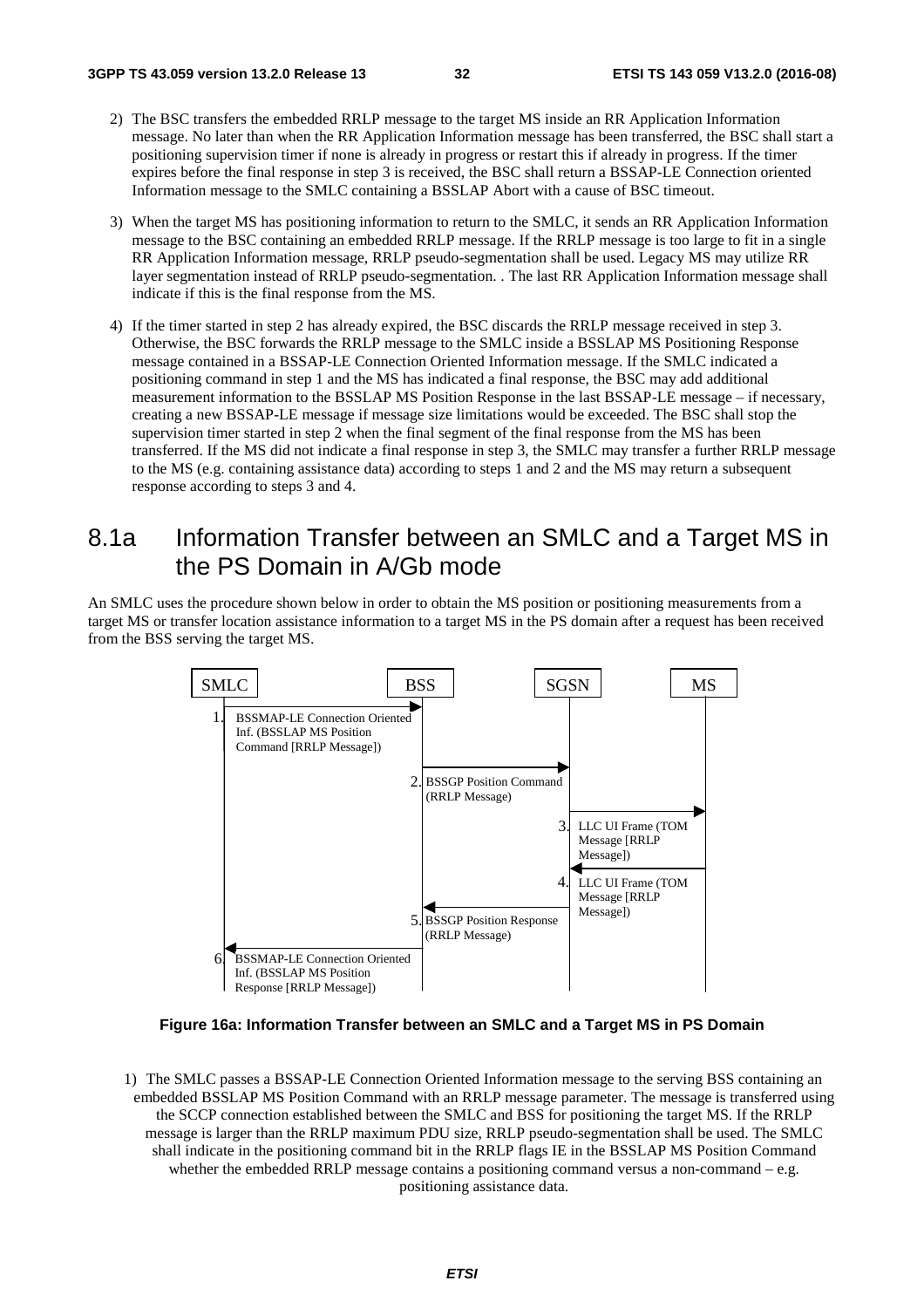- <span id="page-33-0"></span>2) The BSS relays the embedded RRLP message and the RRLP flags IE to the SGSN inside a BSSGP Position Command message. When the BSSGP Position Command message has been transferred, the BSS shall start a positioning supervision timer if not already in progress or restart if the timer is already in progress. If the timer expires before the final response in step 5 is received, the BSS shall return a BSSAP-LE Connection Oriented Information message to the SMLC containing a BSSLAP Abort with a cause of BSS timeout.
- 3) The SGSN receives the RRLP message in the BSSGP Position Command message and relays it to the MS in an LLC UI frame. The TOM protocol with SAPI TOM8 is used for transfer of RRLP messages. The positioning command bit from the RRLP flags IE in the BSSGP message is also relayed using the C/R bit in the TOM header (see 3GPP TS 44.031 [15]). The received C/R bit may be ignored by the MS or used for implementation purposes.
- 4) When the target MS has positioning information to return to the SMLC, it sends an LLC UI Frame to the SGSN containing an embedded RRLP message. The TOM protocol is used for transfer of RRLP messages. If the RRLP message is larger than the RRLP maximum PDU size, RRLP pseudo-segmentation shall be used. If the RRLP pseudo-segmentation is used, the MS shall send several RRLP messages. In each message the MS shall indicate in the C/R bit in the TOM protocol header whether it is the final response or not. The final response shall be the last RRLP message that the MS expects to send in response to RRLP messages received so far from the SMLC. In the final message the MS shall indicate that it is the final response by setting the appropriate RRLP flag.
- 5) The SGSN relays the RRLP message to the BSS. The RRLP message is sent in a BSSG Position Response message. The C/R bit from the TOM header is relayed using the final response bit in the RRLP flags IE in the BSSGP message.
- 6) If the timer started in step 2 has already expired, the BSS discards the RRLP message received in step 5. Otherwise, the BSS relays the RRLP message and the RRLP flags IE to the SMLC inside a BSSLAP MS Positioning Response message contained in a BSSAP-LE Connection Oriented Information message. If the SMLC indicated a positioning command in the most recent message to be transferred in step 1 and the MS has indicated a final response, the BSS may add additional measurement information to the BSSLAP MS Position Response in the last BSSAP-LE message. The BSS shall stop the supervision timer started in step 2 when the final response from the MS has been transferred. The SMLC may transfer a further RRLP message to the MS (e.g. containing assistance data or a positioning command) according to steps 1, 2, and 3 and the MS may return a subsequent response according to steps 4, 5, and 6. Steps 4-6 are repeated if the RRLP pseudo-segmentation is used for the uplink message.

# 8.1b Information Transfer between an SMLC and a Target MS in Iu Mode

An SMLC uses the procedure shown below in order to obtain the MS position or positioning measurements from a target MS or transfer location assistance information to a target MS after a request has been received from the BSC serving the target MS. More details of the location information transfer procedure between the BSC and MS can be found in 3GPP TS 44.118.



**Figure 16b: Information Transfer between an SMLC and a Target MS** 

1) The SMLC passes a BSSAP-LE Connection Oriented Information message to the serving BSC containing an embedded BSSLAP MS Position Command with an RRLP message parameter. The message is transferred using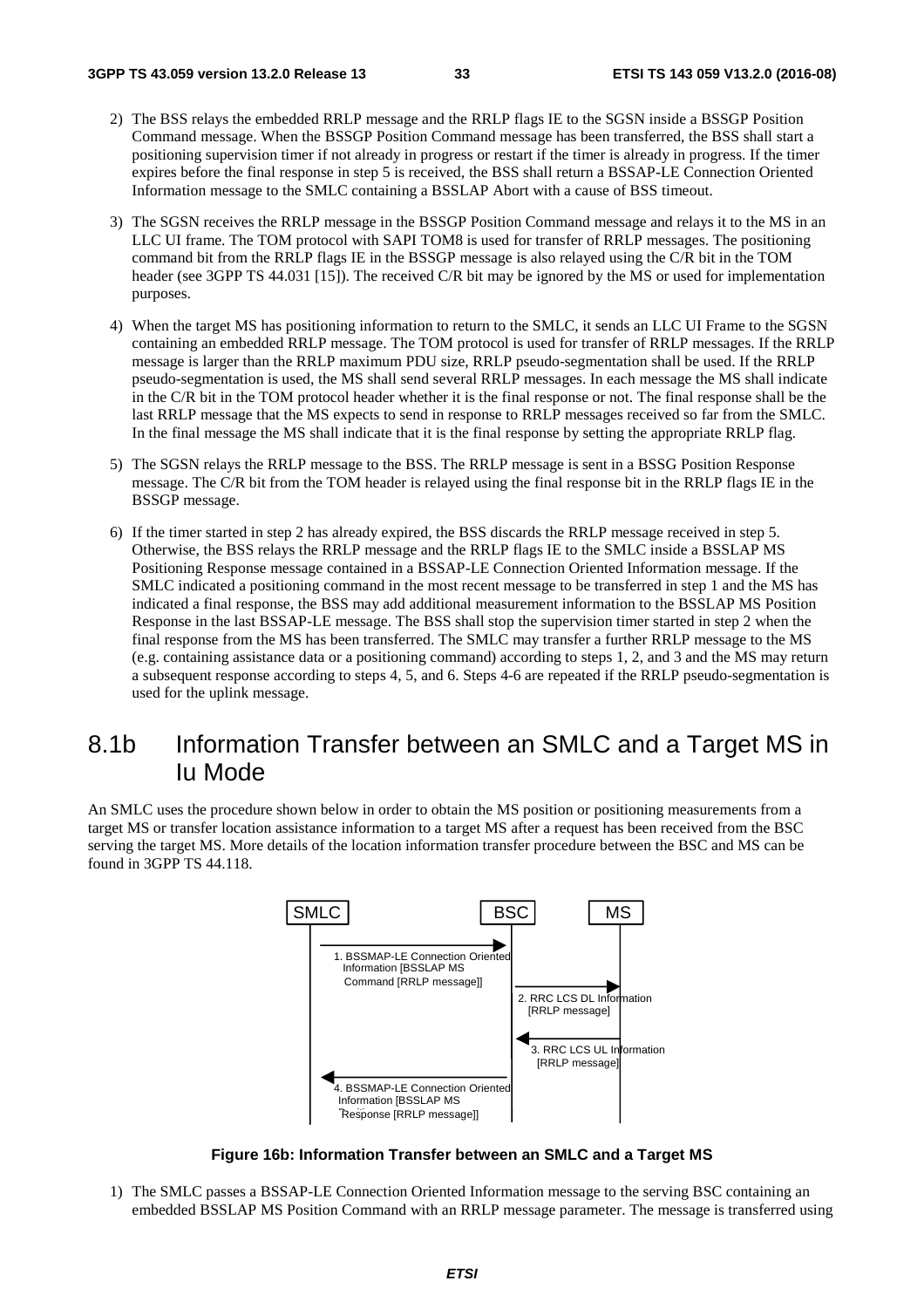<span id="page-34-0"></span>the SCCP connection established between the SMLC and BSC for positioning the target MS If the BSSLAP message is too large to fit in a single BSSAP-LE Connection Oriented Information message, RRLP pseudo-segmentation shall be used. The SMLC shall indicate in the first BSSLAP MS Position Command whether the embedded RRLP message contains a positioning command versus positioning assistance data.

- 2) The BSC transfers the embedded RRLP message to the target MS inside an RRC LCS DL Information message. No later than when the RRC LCS DL Information message has been transferred, the BSC shall start a positioning supervision timer if none is already in progress or restart this if already in progress. If the timer expires before the final response in step 3 is received, the BSC shall return a BSSAP-LE Connection oriented Information message to the SMLC containing a BSSLAP Abort with a cause of BSC timeout.
- 3) When the target MS has positioning information to return to the SMLC, it sends an RRC LCS UL Information message to the BSC containing an embedded RRLP message. If the RRLP message is too large to fit in a single RRC LCS UL Information message, RRLP pseudo-segmentation shall be used. The last RRC LCS UL Information message shall indicate if this is the final response from the MS.
- 4) If the timer started in step 2 has already expired, the BSC discards the RRLP message received in step 3. Otherwise, the BSC forwards the RRLP message to the SMLC inside a BSSLAP MS Positioning Response message contained in a BSSAP-LE Connection Oriented Information message. If the SMLC indicated a positioning command in step 1 and the MS has indicated a final response, the BSC may add additional measurement information to the BSSLAP MS Position Response in the last BSSAP-LE message – if necessary, creating a new BSSAP-LE message if message size limitations would be exceeded. The BSC shall stop the supervision timer started in step 2 when the final response from the MS has been transferred. If the MS did not indicate a final response in step 2, the SMLC may transfer a further RRLP message to the MS (e.g. containing assistance data) according to steps 1 and 2 and the MS may return a subsequent response according to steps 3 and 4.

# 8.2 Information Transfer between an SMLC and a BSC

An SMLC uses the procedure shown below in order to obtain positioning related information from the BSC serving a particular target MS after a positioning request has been received from the BSC. This procedure applies to positioning of an MS in both the CS and the PS domains.



**Figure 17: Information Transfer between an SMLC and a BSC** 

- 1) The SMLC passes a BSSAP-LE Connection Oriented Information message to the BSC containing an embedded BSSLAP message. The BSSAP-LE message is transferred using the SCCP connection previously established between the SMLC and BSC when the positioning request for the target MS was initially sent to the SMLC. The BSC recognizes that it is the final destination due to the presence of the embedded BSSLAP message.
- 2) When the BSC has positioning information for the target MS to return to the SMLC, it sends a BSSAP-LE Connection Oriented Information message to the SMLC containing an embedded BSSLAP message. The message is sent using the SCCP connection previously established for positioning the target MS.

# 8.3 Common Procedures to Support Access to an LMU

The procedures in this clause support the transfer of positioning related information and O&M data between an SMLC and a particular LMU associated with the SMLC. These procedures apply to positioning of an MS in both the CS and the PS domains.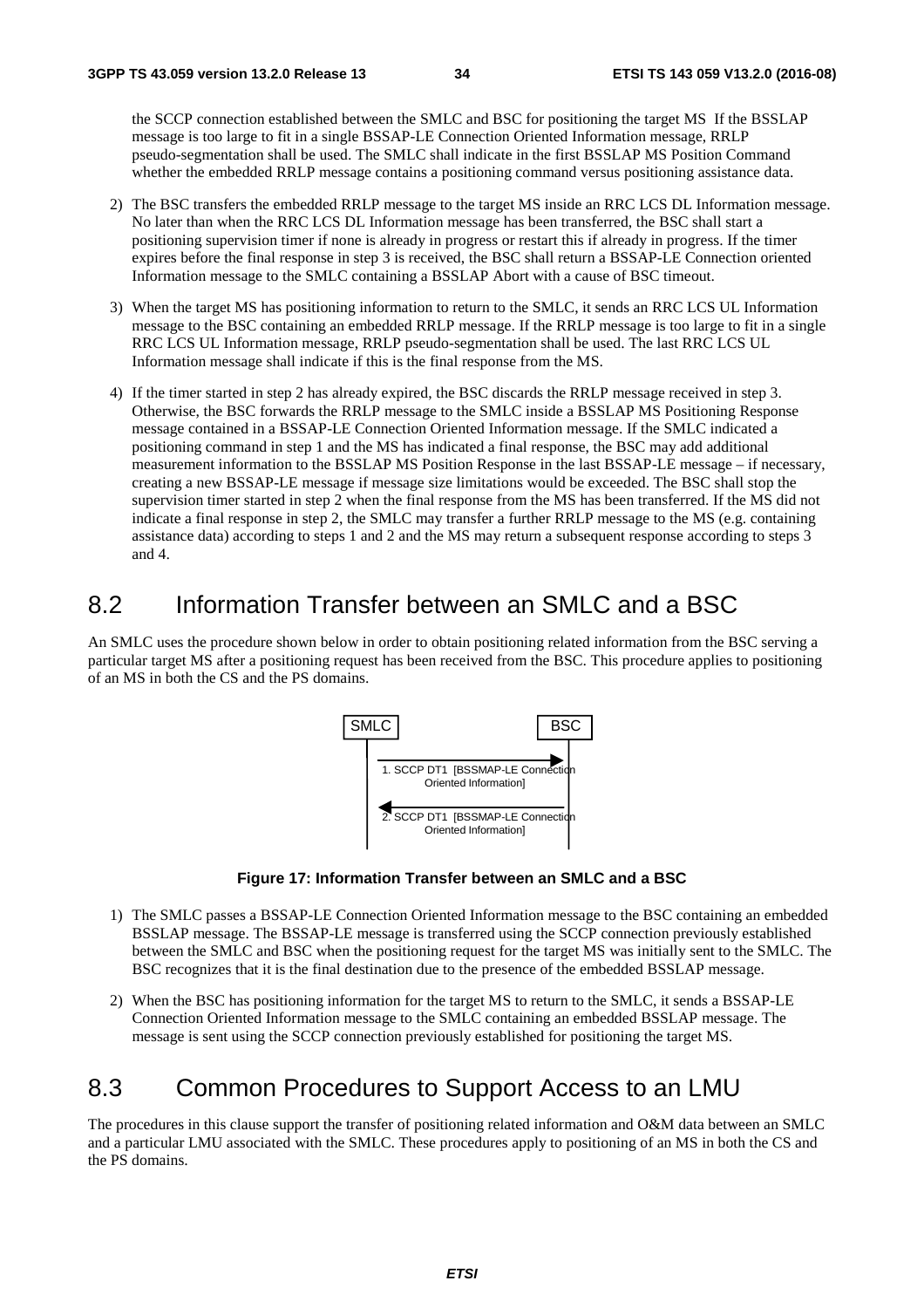### <span id="page-35-0"></span>8.3.1 Location Update Procedure between an SMLC and a Type A LMU

The following procedure supports a normal location update from the perspective of a Type A LMU. The location update can occur periodically, on power up, following recovery from some failure condition and when an LMU in idle mode detects that its closest BTS is in another location area.



#### **Figure 18: Location Update Procedure between an SMLC and a Type A LMU**

- 1) If the LMU does not currently have a signaling link, it sends an RR Channel Request to the serving BTS to request a SDCCH. The RR Channel Request contains an establishment cause identifying an LMU. After assignment of the SDCCH, the LMU sends a DTAP Location Updating request to the BSC. This shall indicate that a follow on request is pending if the LMU has more data to send.
- 2) Because the BSC serving the LMU is associated with an SMLC and the Channel Request message contained an LMU establishment cause, the BSC forwards the Location Updating request to the SMLC rather than MSC. If there was previously no SDCCH, this is sent inside a BSSMAP Complete Layer 3 Information message that is contained in an SCCP Connection Request.
- 3) The SMLC performs normal authentication and ciphering if needed for the LMU. The SMLC shall not assign a TMSI to the LMU to avoid duplicating a TMSI assigned to a normal MS by a VLR.
- 4) The SMLC returns a DTAP Location Updating Accept to the BSC. Unless the LMU indicated a follow on request, the SMLC may then initiate release of the SDCCH.
- 5) The BSC forwards the DTAP message to the LMU.

### 8.3.2 IMSI Detach Procedure between an SMLC and a Type A LMU

The following procedure supports a normal IMSI Detach from the perspective of a Type A LMU. This may be instigated if the LMU is to be deactivated – e.g. for offline maintenance.



#### **Figure 19: IMSI Detach Procedure between an SMLC and a TypeA LMU**

1) If the LMU does not currently have a signaling link, it sends an RR Channel Request to the serving BTS to request a SDCCH. The RR Channel Request contains an establishment cause identifying an LMU. After assignment of the SDCCH, the LMU sends a DTAP IMSI Detach Indication to the BSC.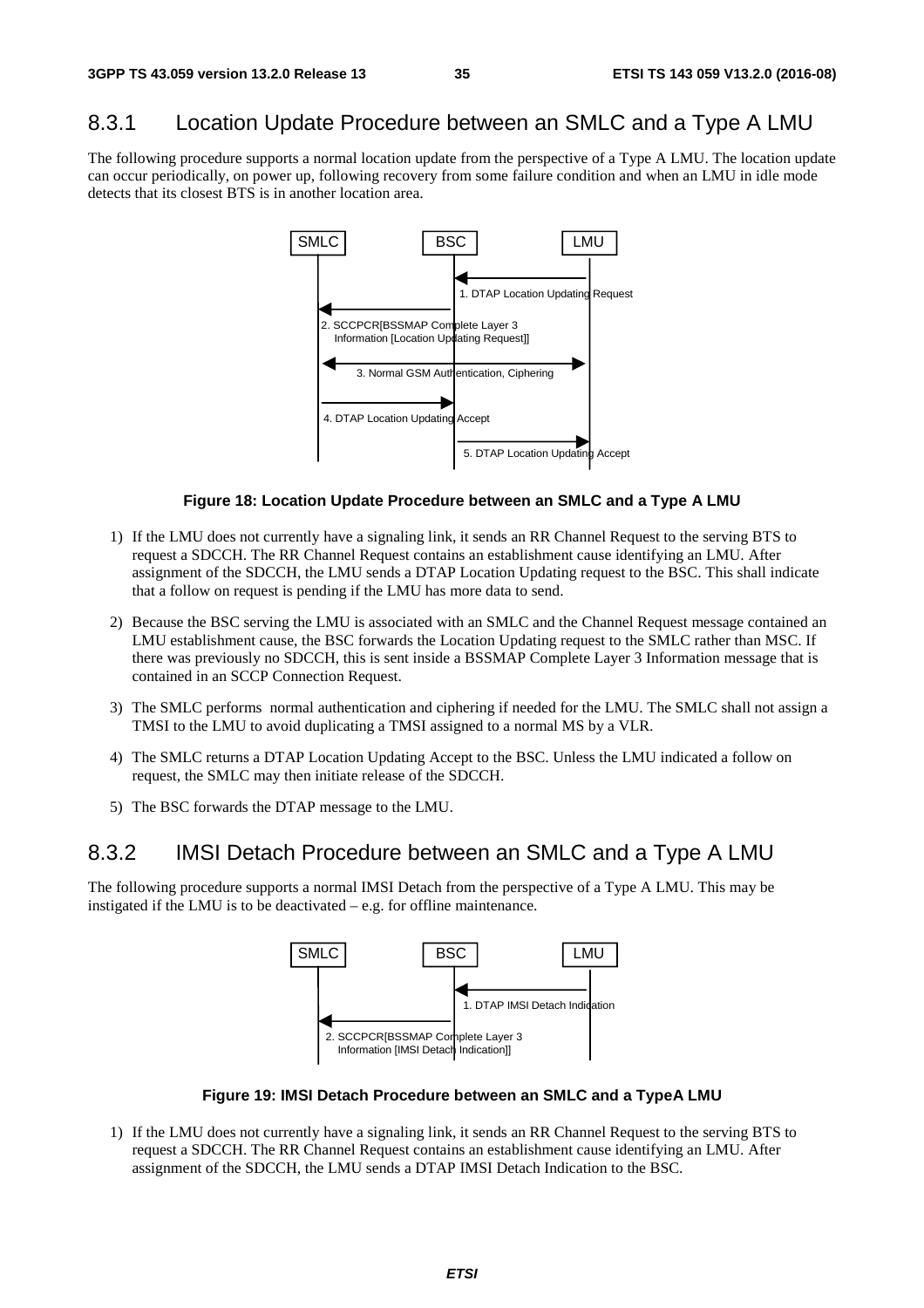2) Because the BSC serving the LMU is associated with an SMLC and the Channel Request message contained an LMU establishment cause, the BSC forwards the IMSI Detach Indication to the SMLC rather than MSC. If there was previously no SDCCH, this is sent inside a BSSAP Complete Layer 3 Information message that is contained in an SCCP Connection Request. The SMLC marks the LMU as temporarily inactive and initiates release of the SDCCH.

## 8.3.3 LCS Information Transfer between an SMLC and a Type A LMU

#### 8.3.3.1 Information Transfer using an SDCCH

The following procedure supports information transfer between an SMLC and a Type A LMU.



**Figure 20: Information Transfer between an SMLC and a Type A LMU** 

- 1) If there is no signaling link yet for an LMU between the SMLC and the BSC serving the LMU, the SMLC sends a BSSAP Paging message to the serving BSC inside an SCCP Unitdata message.
- 2) The serving BSC broadcasts an RR Paging Request.
- 3) The LMU sends a Channel Request message containing an LMU establishment cause to request an SDCCH. After assignment of the SDCCH, the LMU returns an RR Paging Response.
- 4) Because the BSC serving the LMU is associated with an SMLC and the Channel Request message in step 3 contained an LMU establishment cause, the BSC transfers the Paging Response to the SMLC, rather than MSC, in a BSSAP Complete Layer 3 Information message contained in an SCCP Connection Request.
- 5) The SMLC performs normal authentication and ciphering if this is needed for the LMU. The SMLC shall not assign a TMSI to the LMU to avoid duplicating a TMSI assigned to a normal MS by a VLR.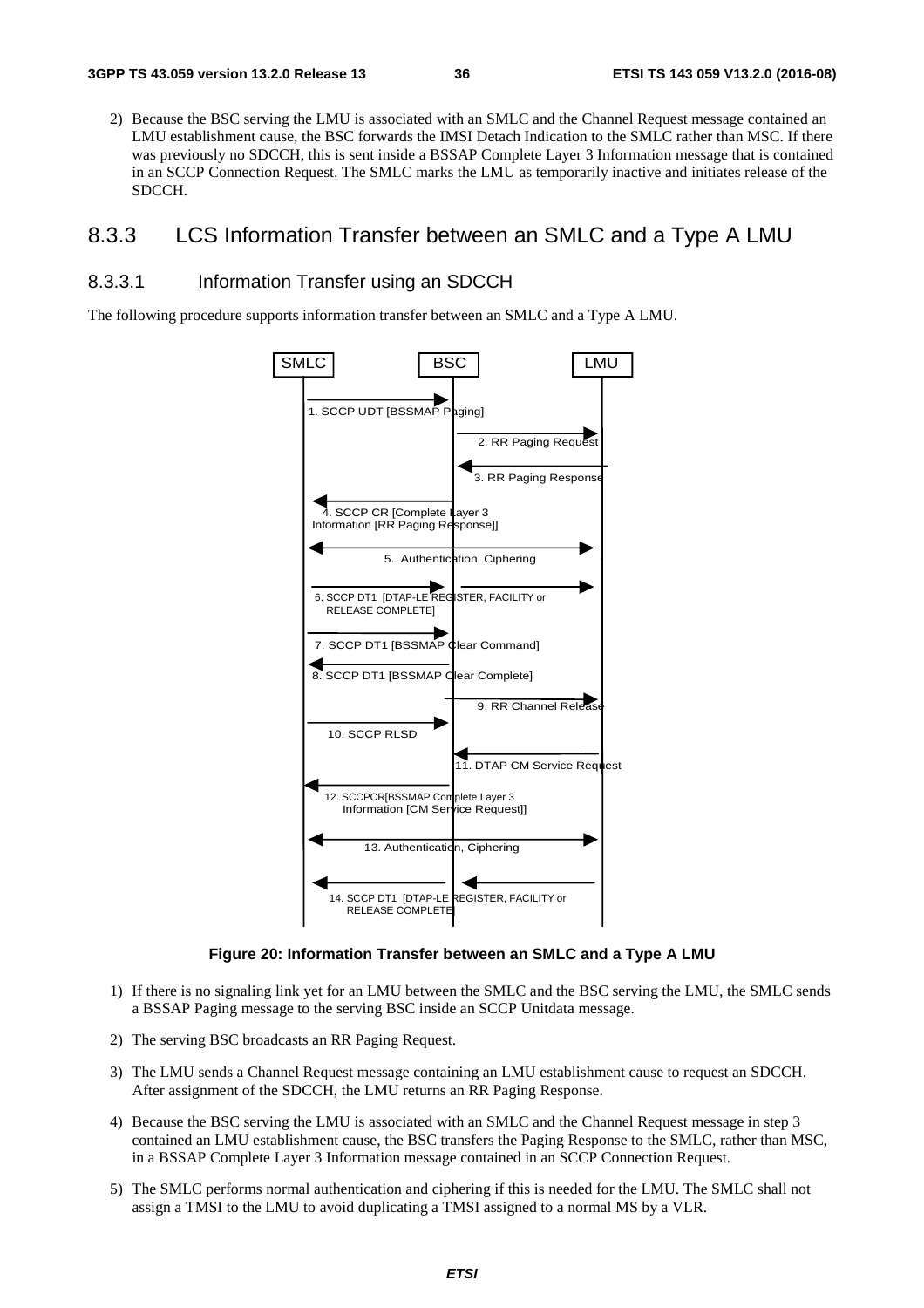- 6) If the SMLC needs to send data to the LMU, it may send one or more DTAP-LE REGISTER, FACILITY or RELEASE COMPLETE messages to the BSC. Each DTAP-LE message contains an embedded LLP message and an indication of whether release of the SDCCH by the LMU is forbidden. Each DTAP-LE message is transferred by the BSC to the LMU.
- 7) The SMLC may initiate release of the SDCCH to the LMU by sending a BSSAP Clear Command to the BSC.
- 8) The BSC returns a BSSAP Clear Complete.
- 9) The BSC orders release of the SDCCH by sending an RR Channel Release to the LMU.
- 10) The SMLC releases the SCCP connection to the BSC by sending an SCCP Released message.
- 11) When the LMU has LCS data to send and does not currently have a signaling link, it sends an RR Channel Request to the serving BTS to request an SDCCH. The RR Channel Request contains an establishment cause identifying an LMU. After assignment of the SDCCH, the LMU sends a DTAP CM Service request to the serving BSC.
- 12) Because the BSC serving the LMU is associated with an SMLC and the Channel Request message contained an LMU establishment cause, the BSC forwards the CM Service Request with an indication that this came from an LMU to the SMLC, rather than MSC, inside a BSSAP Complete Layer 3 Information message that is contained in an SCCP Connection Request.
- 13) The SMLC performs authentication and ciphering if needed for the LMU. Otherwise, a CM Service Accept is returned. The SMLC shall not assign a TMSI to the LMU to avoid duplicating a TMSI assigned to a normal MS by a VLR.
- 14) The LMU sends one or more DTAP-LE REGISTER, FACILITY or RELEASE COMPLETE messages to the serving BSC each containing an embedded LLP message. The BSC forwards each DTAP-LE message to the SMLC.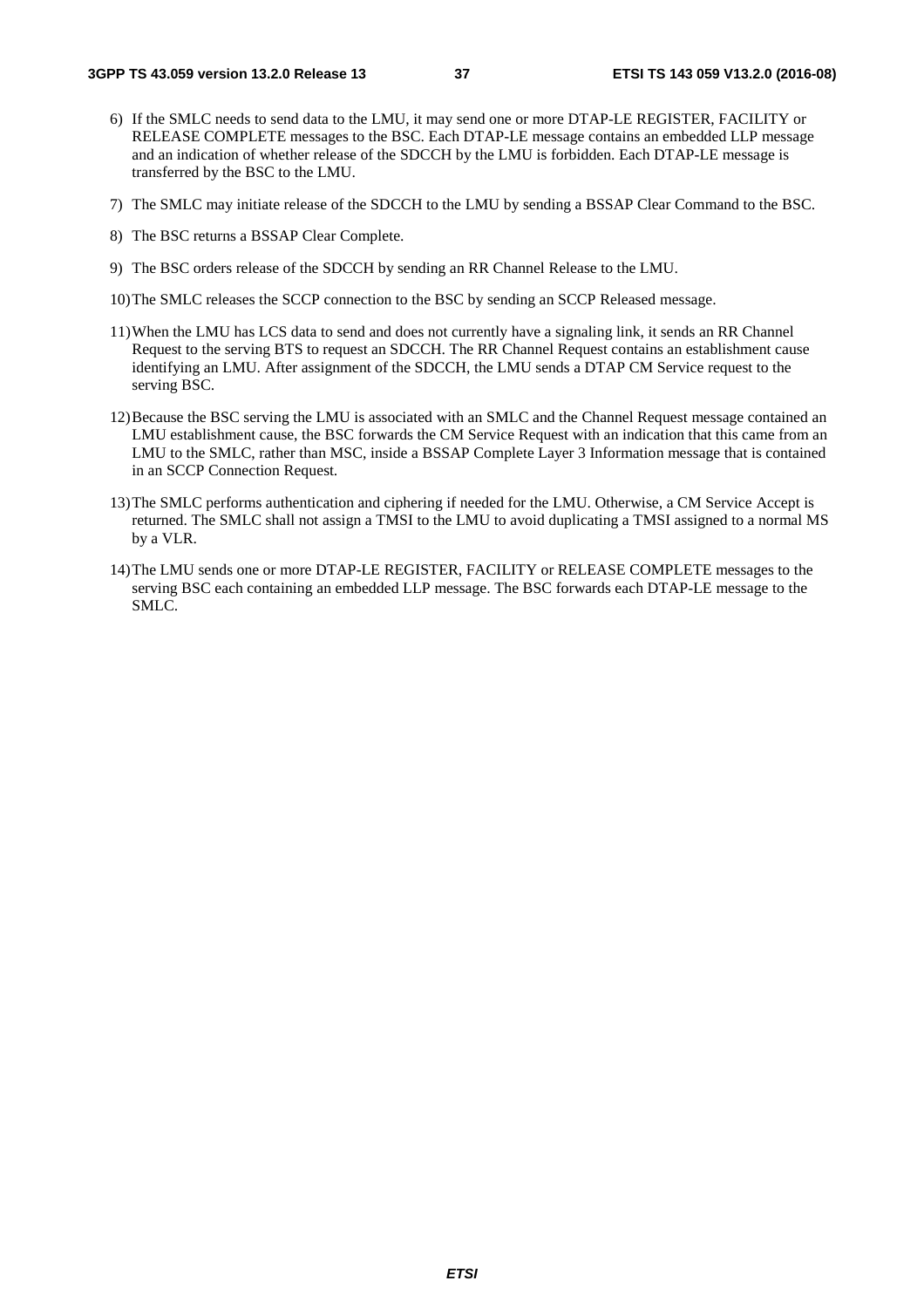

#### 8.3.3.2 Information Transfer using a TCH

#### **Figure 21: Information Transfer between an SMLC and a Type A LMU using a TCH**

- 1) The SMLC establishes a signaling connection to the LMU using an SDCCH.
- 2) The SMLC sends a DTAP Setup to the LMU with the requested bearer capability.
- 3) The LMU returns a DTAP Call Confirmed.
- 4) The SMLC initiates traffic channel assignment by sending a BSSAP Assignment Request to the BSC.
- 5) The BSC requests channel activation in the BTS and then sends an RR Assignment Command to the LMU.
- 6) The LMU acknowledges TCH assignment.
- 7) The BSC confirms TCH assignment.
- 8) The LMU confirms call establishment.
- 9) The SMLC acknowledges the LMU confirm.
- 10) DTAP-LE Connection Oriented Information messages are transferred between the SMLC and LMU on the established TCH: these are transparent to the BSC.
- 11) The SMLC initiates release of the TCH by sending a DTAP Disconnect to the LMU
- 12) The LMU returns a DTAP Release.
- 13) The SMLC sends a DTAP Release Complete.
- 14) The SMLC initiates release of the TCH by sending a BSSAP Clear Command to the BSC.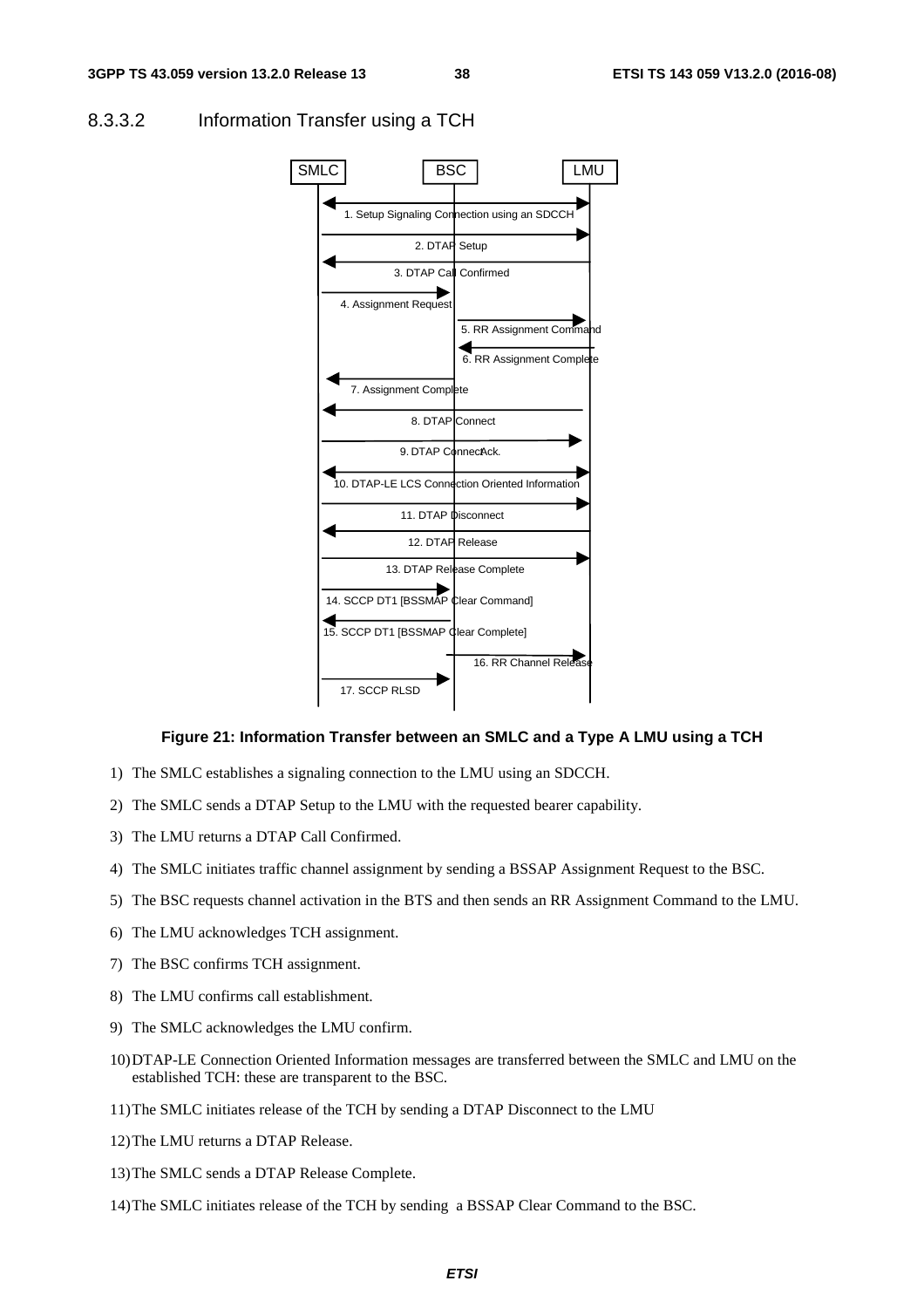15) The BSC returns a BSSAP Clear Complete.

- 16) The BSC orders release of the TCH by sending an RR Channel Release to the LMU.
- 17) The SMLC releases the SCCP connection to the BSC by sending an SCCP Released message.

### 8.3.4 LCS Information Transfer between an SMLC and a Type B LMU

A SMLC uses the procedure shown below in order to exchange LCS information with a TypeB LMU.



#### **Figure 22: Information Transfer between a SMLC and a Type B LMU**

- 1) The SMLC passes a BSSAP-LE Connectionless Information message to the BSC containing an embedded LLP message and the LAC/CI cell address identifying the LMU. The BSSAP-LE message is transferred inside an SCCP Unitdata message.
- 2) The BSC transfers the embedded LLP message to either the BTS associated with the LMU or the LMU itself inside a Location Information message. The BTS or LMU is identified using the LAC/CI received in step 1.
- 3) When the LMU has positioning information to return to the SMLC, either it or its associated BTS transfers this to the BSC inside a Location Information message..
- 4) The serving BSC forwards the LLP message to the SMLC inside a BSSAP-LE Connectionless Information message contained in an SCCP Unitdata message. The BSSAP-LE message contains the LAC/CI address identifying the LMU.

# 8.4 Common Control Procedures for LMUs

These procedures are applicable to any Type A LMU and may be used for any Type B LMU to enable control of the LMU by its associated SMLC. The procedures assume support for the establishment of a signaling link and the transfer of LLP messages between an SMLC and LMU that are defined in the common procedures to support access to an LMU, clause 8.3. Consequently, details of signaling link establishment and message transfer by a BSC and BTS are not shown.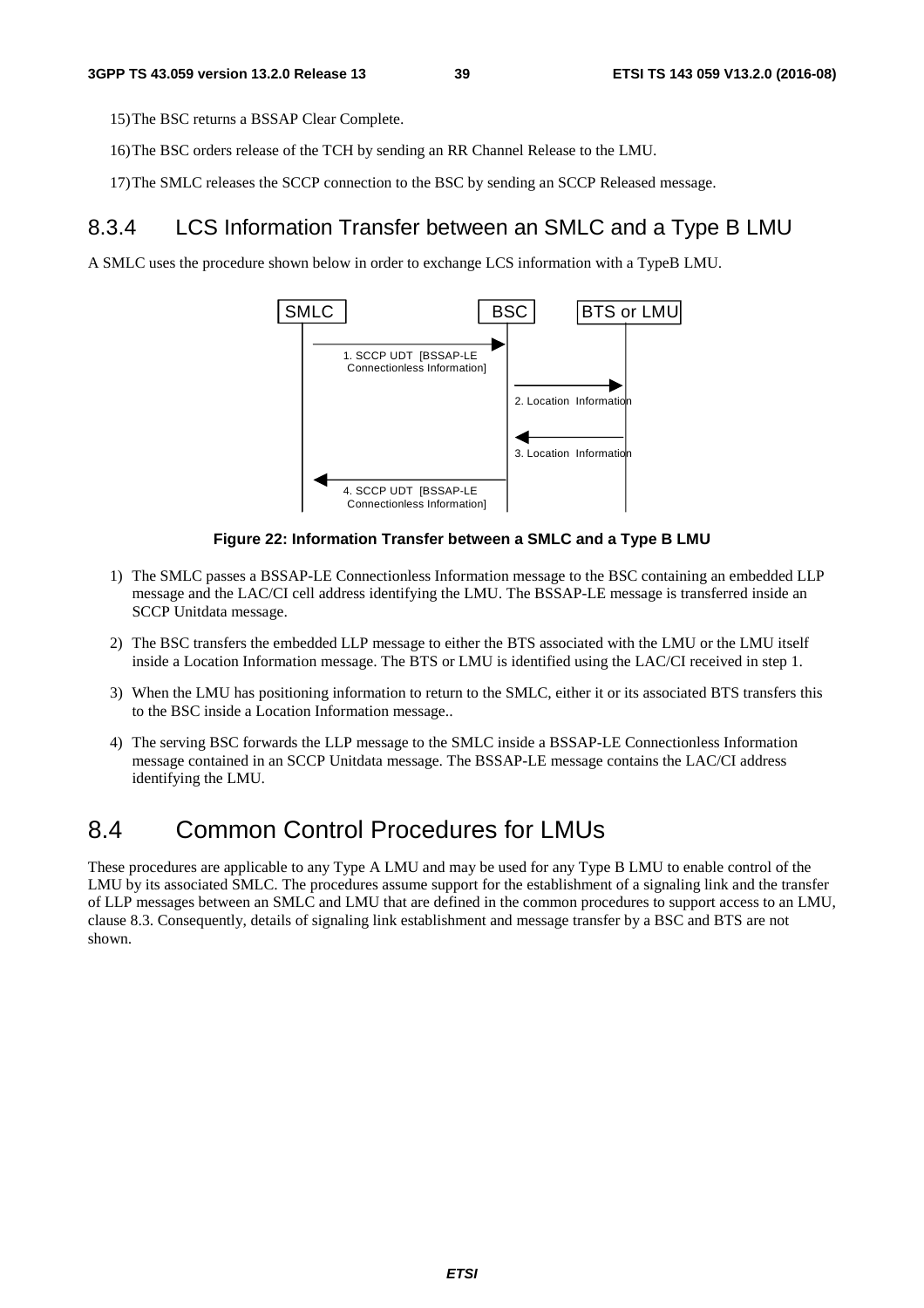## 8.4.1 Reset Procedure

The reset procedure enables an SMLC to return an LMU to a known initial state in which no measurement or O&M operations are outstanding or being performed.



#### **Figure 23: Reset Procedure for a Circuit Mode LMU**

- 1) After first establishing a signaling connection to the LMU (see clause 8.3), the SMLC sends an LLP Reset Invoke to the LMU via BSC.
- 2) The LMU cancels any LCS measurement and O&M tasks previously ordered by the SMLC. The LMU then returns an LLP Reset Return Result to the SMLC.

## 8.4.2 Status Query Procedure

The Status Query procedure enables an SMLC to verify the status of an associated LMU. The procedure may be instigated periodically or following any loss of communication with the LMU.



#### **Figure 24: Status Query Procedure for a Circuit Mode LMU**

- 1) After first establishing a signaling connection to the LMU (see clause 8.3), the SMLC sends an LLP Status Query Invoke to the LMU via BSC.
- 2) The LMU returns an LLP Status Query return result, indicating the number of active measurement jobs for each type of measurement (e.g. RIT) and the number of active O&M jobs in the LMU that were previously ordered by the SMLC.

### 8.4.3 Status Update Procedure

The Status Update procedure enables an LMU to report status information to its associated SMLC. The procedure may be instigated for the following reasons:

- 1. Periodically;
- 2. Power-on condition or recovery from failure with loss of memory;
- 3. Impending availability or unavailability for O&M reasons;
- 4. Location Update by a Type A LMU in a new Location Area.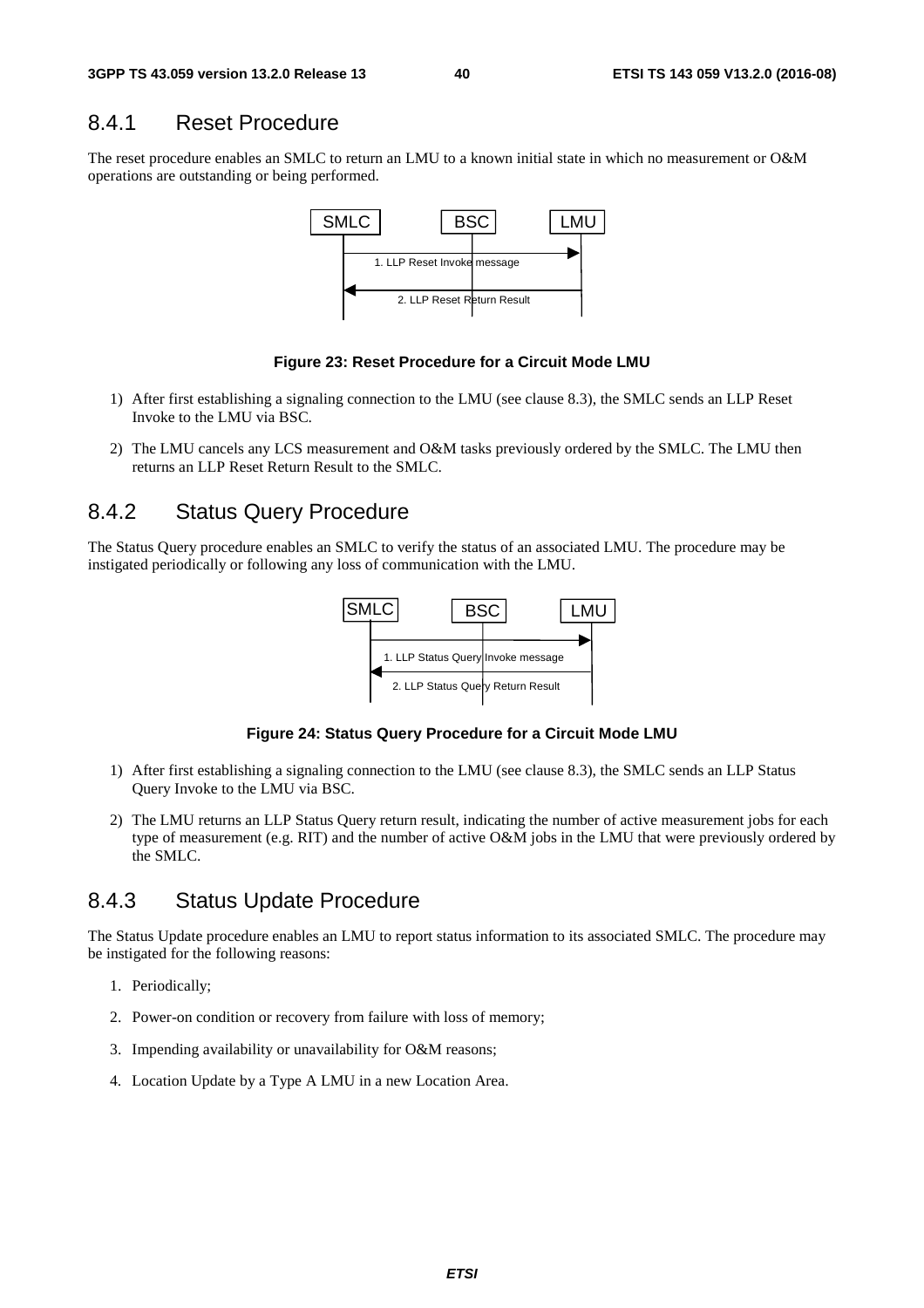

#### **Figure 25: Status Update Procedure for a Circuit Mode LMU**

- 1) After first establishing a signaling connection to the SMLC (see clause 8.3), the LMU sends an LLP Status Update Invoke to the SMLC via BSC. This message shall include the reason for the Status Update, the number of active and outstanding jobs of each category in the LMU and the current hardware status.
- 2) The SMLC returns an LLP Status Update return result to acknowledge receipt of the Status Update.

# 8.5 Exception Procedures

The procedures in this clause apply to all location procedures where a BSSAP-LE Perform Location Request has been sent to an SMLC by a BSC requesting some location service (e.g. provision of a location estimate for a target MS or transfer of assistance data to a target MS).

## 8.5.1 Procedures in the SMLC

When a request for a location estimate fails due to failure of a position method itself (e.g. due to inaccurate or insufficient position measurements and related data) and the SMLC is unable to instigate another positioning attempt (e.g. due to a requirement on response time), the SMLC may return a BSSAP-LE Perform Location response containing a less accurate location estimate (e.g. based on serving cell and timing advance). If a less accurate estimate is not available, the SMLC shall instead return a BSSAP-LE Perform Location response message containing no location estimate and indicating the cause of failure.

When a request for any other location service (e.g. transfer of assistance data to a target MS) fails for any reason and the SMLC is unable to reattempt the service, the SMLC shall return a BSSAP-LE Perform Location response message indicating the cause of failure.

When a location service request is interrupted by some other unrecoverable error event inside the SMLC, the SMLC shall immediately terminate the location service attempt and return a BSSAP-LE Perform Location Response message containing the reason for the location service cancellation. In that case, any dialogue previously opened with an LMU or BSS for the purpose of instigating position measurements for any MS being located may also be aborted by the SMLC.

If the SMLC receives a BSSAP-LE Perform Location Abort indication for a previous location service request from the BSS, it shall immediately terminate the location service attempt and may abort any dialogues used for the location service attempt that may still exist with any LMUs. The circumstances of the abort may still ensure cancellation of any such procedure (see clause on BSS). For a BSSAP-LE Perform Location Abort, the SMLC shall then either return any location estimate (with optional velocity estimate) already derived, if this was requested, or return a BSSAP-LE Perform Location response indicating failure of the location service and the cause of the failure in the BSSAP-LE Perform Location Abort.

If the SMLC has instigated any location related procedure in the Target MS or its serving BSS and receives a BSSLAP Reject, BSSLAP Abort or BSSLAP Reset indication from the BSS, it shall cancel the location service attempt and may abort any dialogues for this that currently exist with any LMUs. For a BSSLAP Abort, the SMLC shall then either return any location estimate (with optional velocity estimate) already derived, if this was requested and is sufficient for the requested QoS, or return a BSSAP-LE Perform Location response indicating failure of the location service and the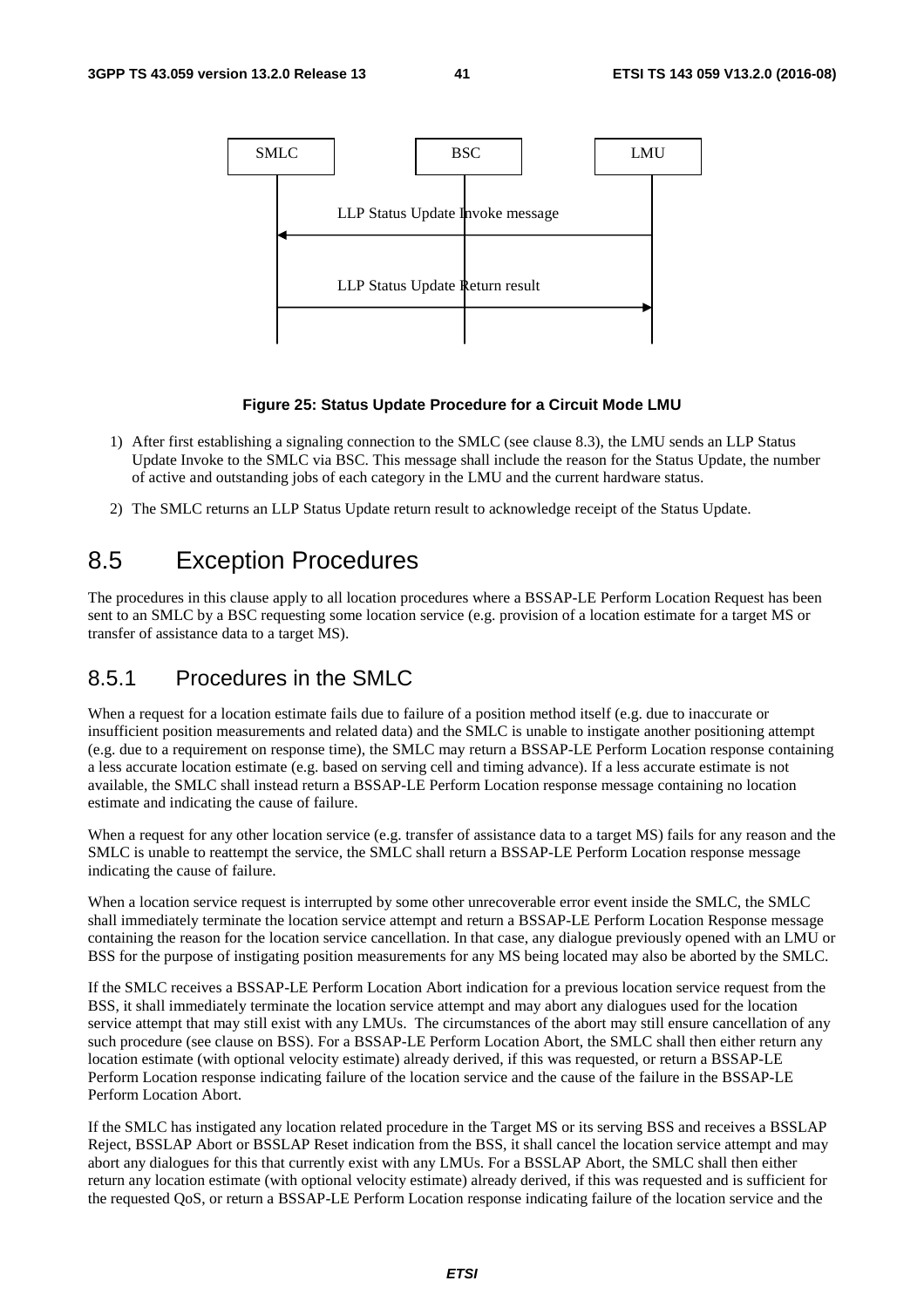cause of the failure in the BSSLAP Abort. For a BSSLAP Reject and BSSLAP Reset, the SMLC has the additional option of restarting the location service attempt and using the same or a different position method where a location estimate was requested. A decision to restart the location service shall take into account the cause of the location service failure as conveyed in the BSSLAP Reject or BSSLAP Reset and whether, in the case of successful intra-BSC handover, the new cell for the target MS is still associated with the SMLC. If the SMLC receives a BSSLAP Reject or BSSLAP Reset with a cause indicating intra-BSC handover and with a new cell identity for the target MS that is not associated with the SMLC, the SMLC shall return a BSSAP-LE Perform Location response containing either a location estimate (with optional velocity estimate), if requested and available, or a failure cause indicating "intra-BSC" handover.

NOTE: In the CS domain, in the case of an intra-BSC handover to a cell in a different PLMN (different MCC, MNC combination), the SMLC may receive a BSSLAP Reset containing the new location area code and new cell ID. The SMLC may then deduce the new MCC and MNC from the uniqueness, when this applies, of the combined values for the new location area code and cell ID compared to the corresponding values for neighbouring cells.

### 8.5.2 Procedures in an LMU

An LMU shall return an error indication to its controlling SMLC when location measurements previously ordered by the SMLC cannot be provided due to any error condition.

# 8.5.3 Procedures in the BSC in the CS Domain

#### 8.5.3.1 General Procedures

The BSC serving a target MS shall supervise any network or MS location service procedure, including transfer of positioning assistance data to an MS, and shall only allow one such procedure to be active at any time. If a new procedure is instigated by the SMLC for any target MS, the BSC shall cancel any previous procedure without notifying the SMLC or target MS. The new procedure shall then be treated according to the prevailing conditions. If a location information transfer to an MS initiated by an SMLC is not active, the BSC shall discard any RRLP message received from the MS. This precludes the initiation of any location service procedure from an MS.

The BSC may optionally allow one A-GNSS or E-OTD positioning procedure and one Cell-based or U-TDOA positioning procedure to be active concurrently for the same target MS. The BSC shall indicate the second independent location procedure is supported when SMLC instigates a first positioning procedure for any MS. The SMLC may initiate the concurrent positioning procedure only in when the BSC has indicated this capability. The BSC may disallow the concurrent positioning procedure at any time.

In the concurrent positioning procedure, if the SMLC invokes a first A-GNSS or E-OTD location procedure and then invokes a second A-GNSS or E-OTD then the BSC shall cancel the first procedure and proceed with the second without notifying the SMLC or target MS. In the concurrent location procedure, if the SMLC invokes a first cell-based or U-TDOA location procedure and then invokes a second cell-based or U-TDOA location procedure then the BSC shall cancel the first procedure and proceed with the second positioning procedure without notifying the SMLC or target MS.

Depending on the location procedure and its current state of execution, a serving BSC may chose to defer certain radio related events (e.g. handover) to avoid interference with location – refer to the later clauses for each positioning procedure. A serving BSC shall abort all existing location related procedures for a particular target MS without notifying a target MS if the DCCH to the target MS or the SCCP connection to the SMLC is released. In the event of an abort with an SMLC, the BSC shall attempt to notify the SMLC using a BSSAP-LE Perform Location Abort.

### 8.5.3.2 Rejection of an SMLC Positioning Request

The BSC may reject any request from an SMLC for positioning or transfer of assistance data for a target MS if the request cannot be performed for reasons other than interaction with handover or other RR management. If the request is rejected, the BSC shall return a BSSLAP Reject to the SMLC containing the cause of rejection.

#### 8.5.3.3 Interaction with Inter-BSC Handover

The BSC shall reject any request from an SMLC for positioning or transfer of assistance data while an inter-BSC handover procedure is ongoing and shall return a BSSLAP Abort to the SMLC.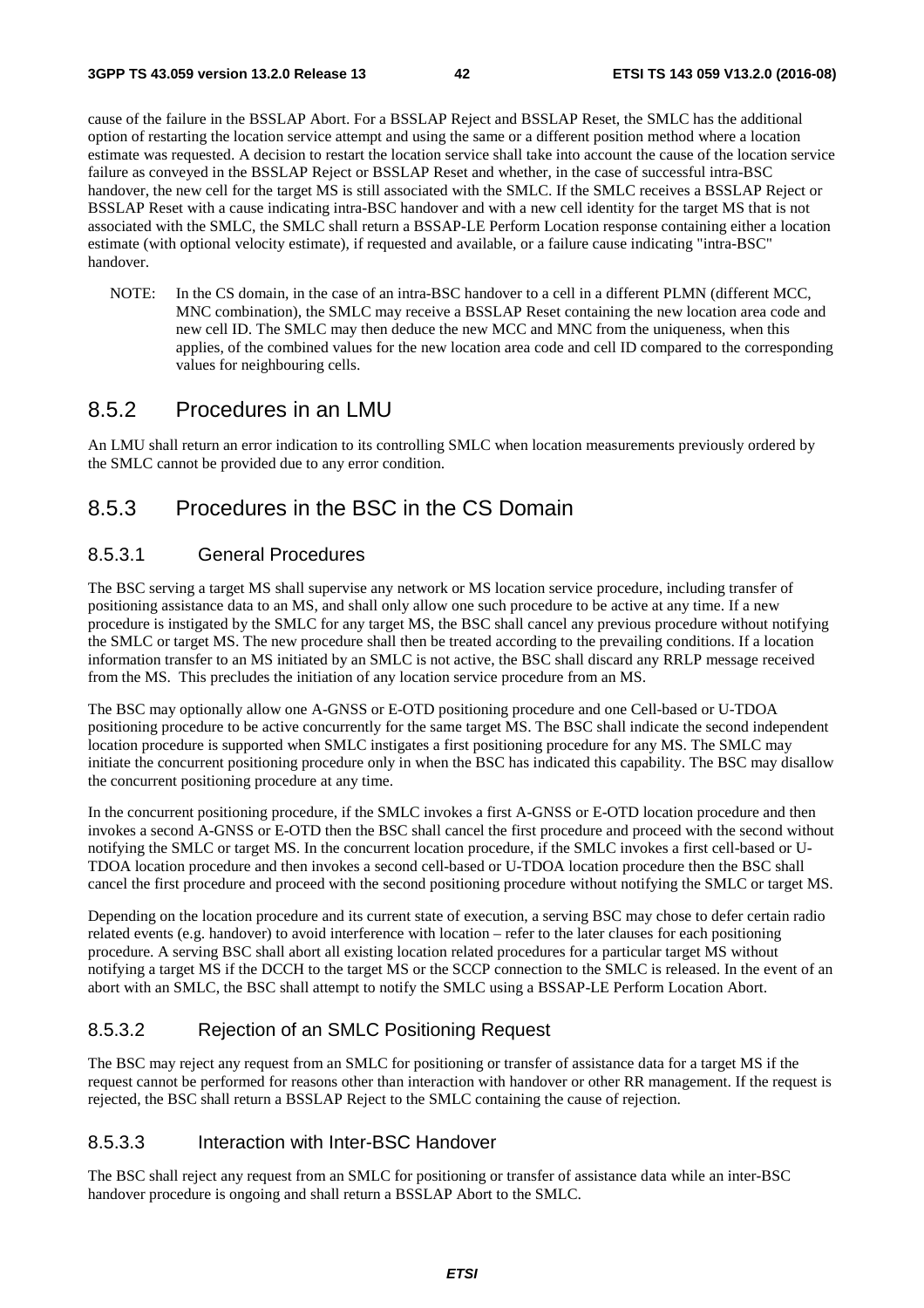The BSC shall terminate any network or MS positioning procedure or any transfer of RRLP assistance data already in progress if inter-BSC handover is needed and is not precluded by the particular location procedure and its current state. When a location procedure is terminated and there is an active BSSLAP transaction, the BSC shall return a BSSLAP Abort message to the SMLC after the BSSAP Handover Required has been sent to the serving MSC. The BSSLAP Abort shall contain the cause of the location procedure failure. When a location procedure is terminated and there is no active BSSLAP transaction, the BSC shall send a BSSAP-LE Perform Location Abort message to the SMLC after the BSSMAP Handover Required has been sent to the serving MSC.

#### 8.5.3.4 Interaction with Intra-BSC Handover and other RR Management Procedures

The BSC shall reject any request from an SMLC for positioning or transfer of assistance data while an intra-BSC handover or other intra-BSC RR management procedure involving the target MS is ongoing and shall return a BSSLAP Reset to the SMLC when the handover or other RR management procedure is complete in the BSC. If the handover or other RR management procedure times out in the BSC, the BSC shall instead return either a BSSLAP Reset or a BSSLAP Abort to the SMLC.

The BSC shall terminate any network or MS positioning procedure or any transfer of RRLP assistance data already in progress if an intra-BSC handover or other intra-BSC RR management procedure is needed and is not precluded by the particular location procedure and its current state. When location procedure is terminated, the BSC shall return a BSSLAP Reset message to the SMLC after the intra-BSC handover or other RR management procedure is complete in the BSC. If the intra-BSC handover or other RR management procedure times out in the BSC, the BSC shall instead return either a BSSLAP Reset or a BSSLAP Abort to the SMLC.

A BSSLAP Reset shall contain a cause indication, the current serving cell identity, the current location area code if this has just changed due to intra-BSC handover and may contain measurement information for the target MS (e.g. TA value). A BSSLAP Reset shall also include the current location area code if there has been any change of location area since the location request for the target MS was first sent to the SMLC and if the current location area code was not yet reported to the SMLC in a previous BSSLAP Reset.

#### 8.5.3.5 Priority of Handover and Other RR Management Procedures

If the transfer of RRLP messages between an SMLC and target MS is interrupted by intra-BSC handover, inter-BSC handover or any other intra-BSC RR management procedure, the BSC shall avoid delay to the handover or RR management procedure by employing the preemption capability defined in 3GPP TS 44.006 and 3GPP TS 24.008. This allows an RR Handover Command or other RR management command sent to the target MS to be assigned a "high" priority at the data link level enabling preemption of "low" priority RR Application Information messages (carrying RRLP messages) which may have been sent earlier. This procedure ensures that any RRLP data still not transmitted to the MS will be preempted (and discarded) by the data link layer in the BTS prior to transmission of the Handover Command or other RR Management command.

#### 8.5.3.6 Interaction with Segmentation support for Legacy MS

If a location information transfer to an MS initiated by an SMLC is not active, the BSC shall discard any RRLP message segment received from the MS. Once a location service procedure has been started involving RRLP message transfer to a target MS, the BSC shall discard all RRLP segments received from the MS until it receives the first or only segment of a new RRLP message. The new RRLP message shall then be treated according to the state of the RRLP message transfer as described in clause 8.1.

Further details regarding transfer and segmentation of RRLP messages between a BSC and MS can be found in 3GPP TS 44.018.

### 8.5.3.7 Overload

The BSC may indicate an inability to support location due to overload by rejecting with a cause indicating congestion a BSSAP Perform Location request received from the MSC. If an SMLC has rejected a request from the BSC to perform location with a cause indicating congestion, the BSC shall convey the rejection and cause to the MSC if the request was MSC initiated. If the request was initiated by the BSC, the BSC may reduce the frequency of its location requests to the SMLC according to the rules in 3GPP TS 49.031, which give precedence to location service requests with a higher priority.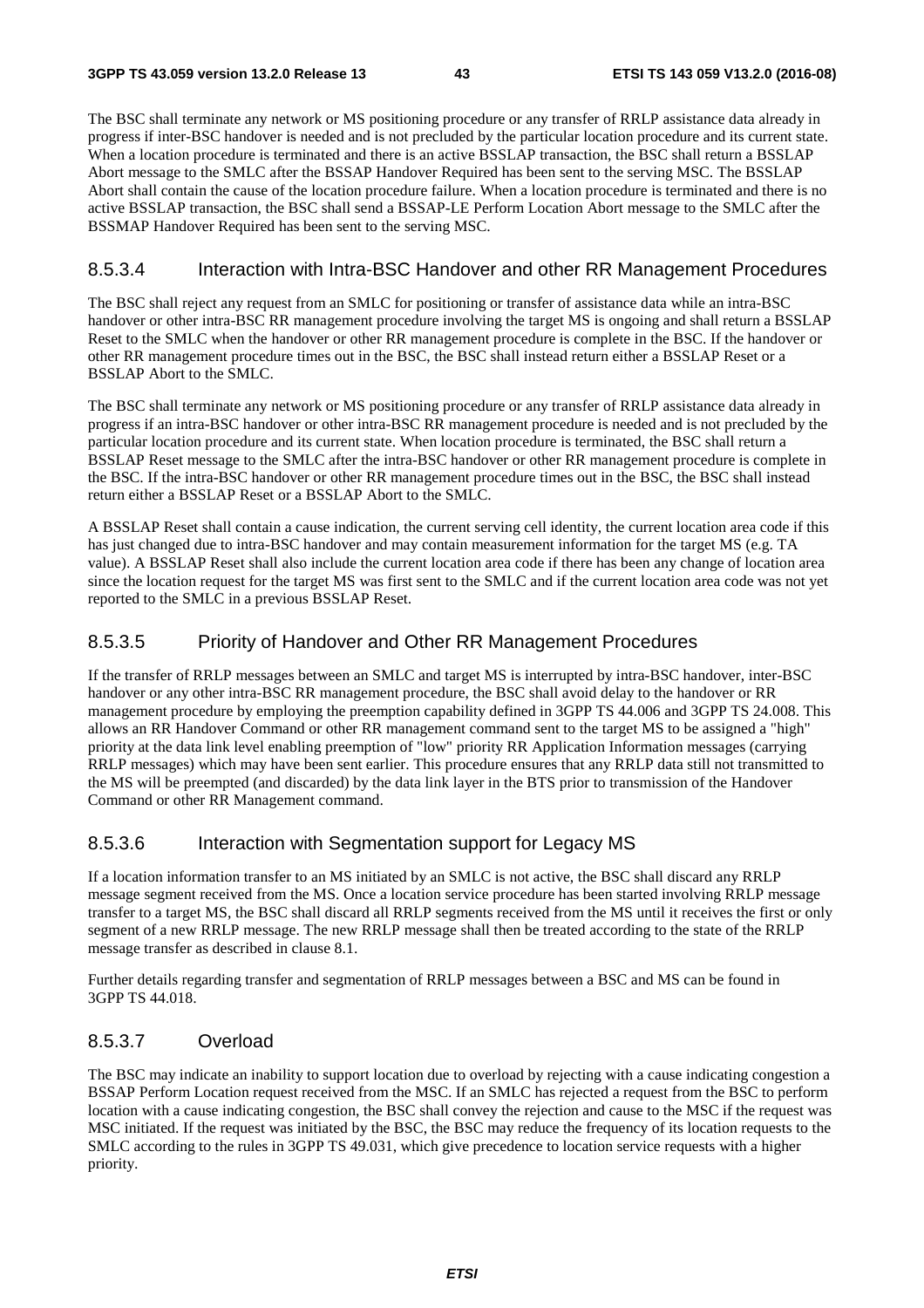# 8.5.4 Procedures in the BSS in the PS Domain

### 8.5.4.1 General Procedures

The BSS serving a target MS shall supervise any network or MS location service procedure, including transfer of positioning assistance data to an MS, and shall only allow one such procedure to be active at any time for any one TLLI. If a new procedure is instigated by the SMLC for any target MS, the BSS shall cancel any previous procedure without notifying the SMLC or target MS. The new procedure shall then be treated according to the prevailing conditions. If a location information transfer to an MS initiated by an SMLC is not active, the BSS shall discard any RRLP message received from the MS via the SGSN.

The BSC may optionally allow one A-GNSS or E-OTD positioning procedure and one Cell-based or U-TDOA positioning procedure to be active concurrently for the same target MS. The BSC shall indicate the second independent location procedure is supported when SMLC instigates a first positioning procedure for any MS. The SMLC may initiate the concurrent positioning procedure only in when the BSC has indicated this capability. The BSC may disallow the concurrent positioning procedure at any time.

In the concurrent positioning procedure, if the SMLC invokes a first A-GNSS or E-OTD location procedure and then invokes a second A-GNSS or E-OTD then the BSC shall cancel the first procedure and proceed with the second without notifying the SMLC or target MS. In the concurrent location procedure, if the SMLC invokes a first cell-based or U-TDOA location procedure and then invokes a second cell-based or U-TDOA location procedure then the BSC shall cancel the first procedure and proceed with the second positioning procedure without notifying the SMLC or target MS.

A serving BSS shall abort all existing location related procedures for a particular target MS without notifying a target MS if the SCCP connection to the SMLC is released. In the event of an abort when no BSSLAP procedure is active, but a location procedure is active, the BSS shall attempt to notify the SMLC using a BSSAP-LE Perform Location Abort.

A serving BSS shall abort all existing location related procedures for a particular target MS if the radio connection to the MS is lost. The SMLC shall be notified with a BSSAP-LE Perform Location Abort if no BSSLAP procedure is currently active. If there is an active BSSLAP procedure, the BSSLAP Abort message shall be sent to the SMLC.

A serving BSS shall return a BSSLAP Reject to the SMLC containing the cause of rejection, if the BSS receives the BSSGP Position Response message from the SGSN indicating a failure.

### 8.5.4.2 Rejection of an SMLC Positioning Request

The BSS may reject any request from an SMLC for positioning or transfer of assistance data for a target MS if the request cannot be performed. If the request is rejected, the BSS shall return a BSSLAP Reject to the SMLC containing the cause of rejection.

### 8.5.4.3 Overload

The BSS may indicate an inability to support location due to overload by rejecting with a cause indicating congestion sent in a BSSGP Perform Location Response message to the SGSN. If an SMLC has rejected a request from the BSS to perform location with a cause indicating congestion, the BSS shall convey the rejection and cause to the SGSN if the request was initiated by the SGSN. If the request was initiated by the BSS, the BSS may reduce the frequency of its location requests to the SMLC according to the rules in 3GPP TS 49.031, which give precedence to location service requests with a higher priority.

### 8.5.4.4 Inter BSS Cell Change

If the BSS detects (e.g. when it receives a BSSGP-FLUSH-LL PDU from the SGSN) that a target MS has changed cell to another BSS, it shall abort the positioning procedure by sending the BSSAP-LE Perform Location Abort to the SMLC.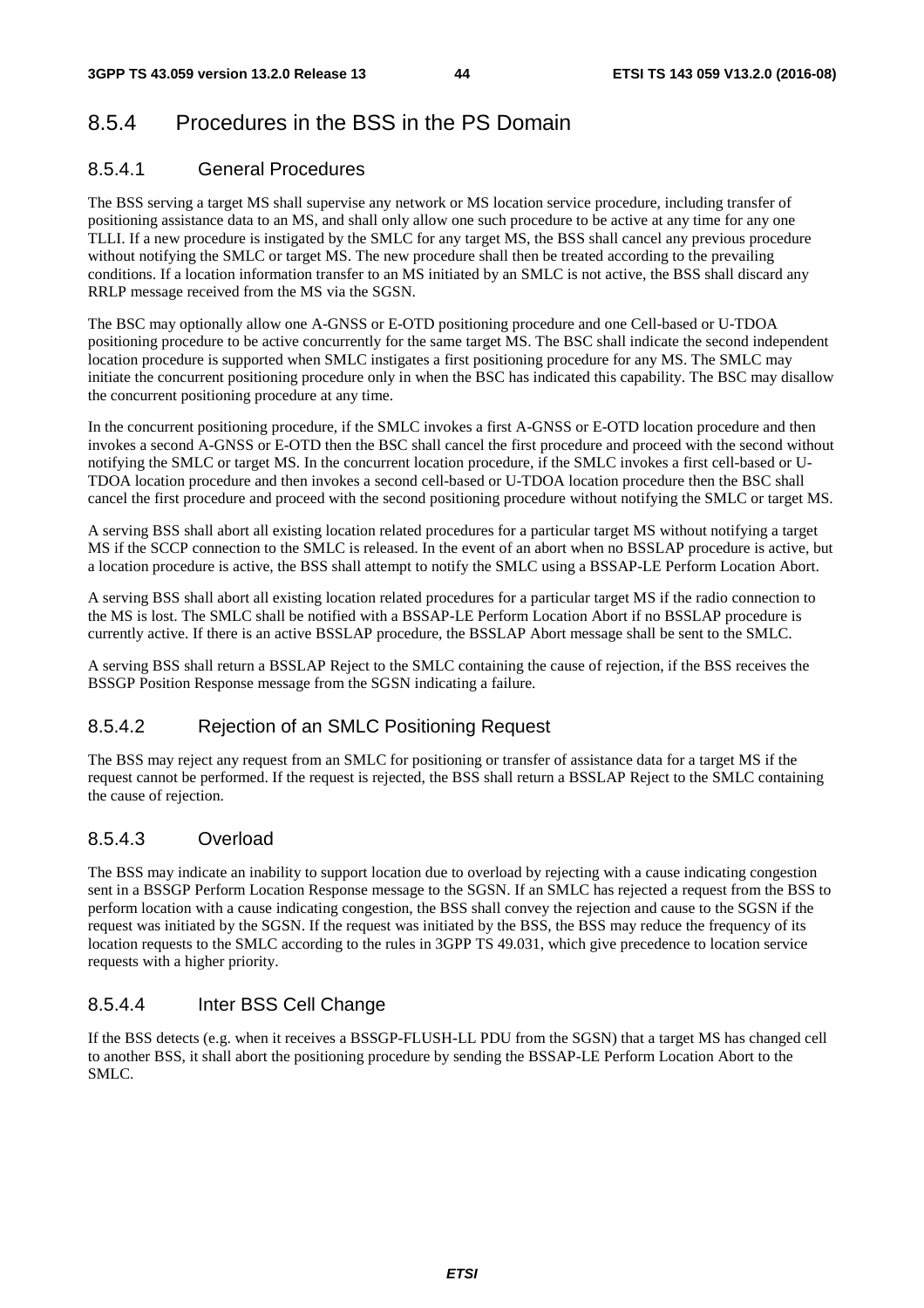# 8.5.5 Void

# 8.6 Procedures in the Target MS

A target MS shall terminate any positioning procedure or the transfer of RRLP positioning assistance data without sending any response to the SMLC if any RR message is received from the BSC that starts some other RR management procedure, including a new positioning procedure. The new RR procedure shall then be executed by the MS.

A target MS shall terminate any positioning procedure or the transfer of RRLP positioning assistance data without sending any response to the SMLC if a Routing Area Update Request message is sent to the SGSN or if a suspension request message is sent to the network or if its P-TMSI is reallocated.

# 8.7 Further Procedures for Handover

Handover procedures are described in 3GPP TS 23.271 [7].

# 9 Positioning procedures

The following clause describes the positioning procedures for Timing Advance, Enhanced Observed Time Difference and A-GNSS.

# 9.1 Positioning Procedure Initiation

## 9.1.1 Core Network Position Procedure Initiation over the A interface

This procedure is used by the Core Network to start the positioning procedure in GERAN over the A interface.





- 1) The MSC sends the BSSAP Perform Location Request message on the existing SCCP connection for the target MS to request the BSC to start the positioning procedure. The Location Type is always included. Depending on the type of location request, additional parameters may be included to provide the Cell Identifier, Classmark Information Type 3, LCS Client Type, Chosen Channel, LCS Priority, Quality of service, A-GNSS Assistance Data, and APDU. In addition, the IMSI and / or the IMEI of the mobile station involved in the positioning procedure may be provided by the MSC in order, if forwarded by the BSC, to allow the SMLC to maintain a context between subsequent requests for a mobile station, to tune positioning for each mobile station and to add more options for SMLC diagnostics.
- 2) The common positioning procedures for CS domain are executed (see below).
- 3) The BSC sends the BSSAP Perform Location Response message to the MSC. A location estimate, velocity estimate, positioning data, deciphering keys, or LCS Cause may be included.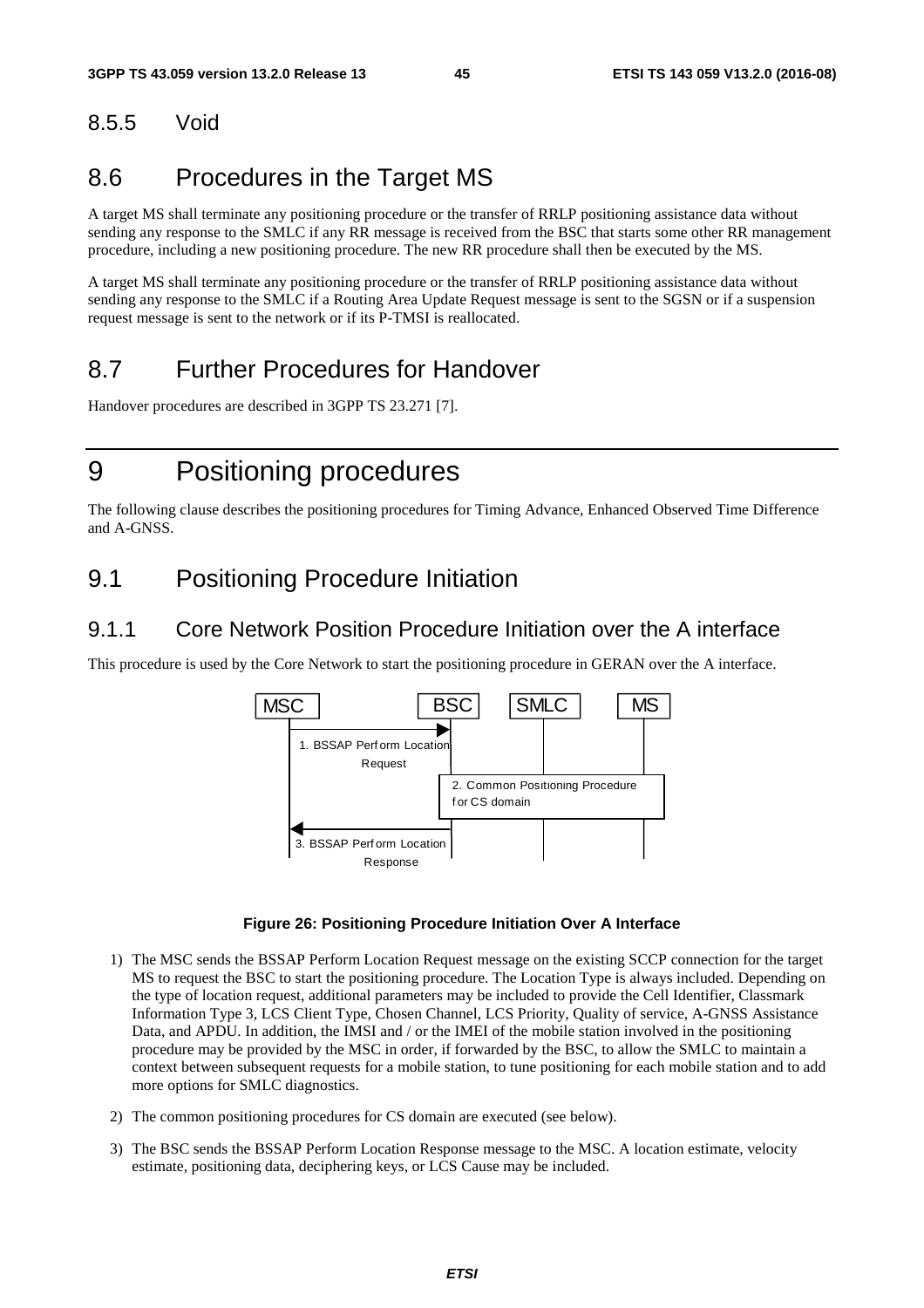## 9.1.2 Positioning Procedure Initiation from an Internal LCS Client for the CS Domain (A/Gb mode)

Figure 27 illustrates how a serving BSC may obtain the location of a target MS that is already in dedicated mode on behalf of some PLMN operator LCS client in GERAN – e.g. to support handover. The procedure is valid when local regulatory requirements do not require privacy checking for PLMN operator initiated location.



#### **Figure 27: Positioning Procedure Initiation from an Internal LCS Client**

- 1) An LCS client within the GERAN requests the current location of a target MS from the serving BSC
- 2) The common positioning procedures for CS domain are executed see Figure 28. The BSC returns the MS location estimate to the requesting LCS client.

### 9.1.3 Core Network Position Procedure Initiation over the Gb interface

This procedure is used by the Core Network to start the positioning procedure in GERAN over the Gb interface.



#### **Figure 27a: Positioning Procedure Initiation Over Gb Interface**

1) The SGSN sends the BSSGP Perform Location Request message to request the BSS to start the positioning procedure. The TLLI, IMSI, DRX Parameters or eDRX Parameters, Current BVCI for the MS, Current NSEI for the MS, Location Type, Current Cell Identifier, and LCS Capability IEs are always included. The SGSN may also include the Coverage Class and MS Radio Access Capability IEs for a MS that supports EC-GSM-IoT (see 3GPP TS 43.064). The IMSI, DRX Parameters or eDRX Parameters, Current BVCI for the MS, Current NSEI for the MS and optionally the Coverage Class and MS Radio Access Capability shall be stored in the SCCP signalling context towards the SMLC for potential use in a TA Request procedure later on. Depending on the type of location request, additional parameters may be included in the BSSGP Perform Location Request message to provide LCS Client Type, LCS Priority, LCS Quality of Service, and A-GNSS Assistance Data. In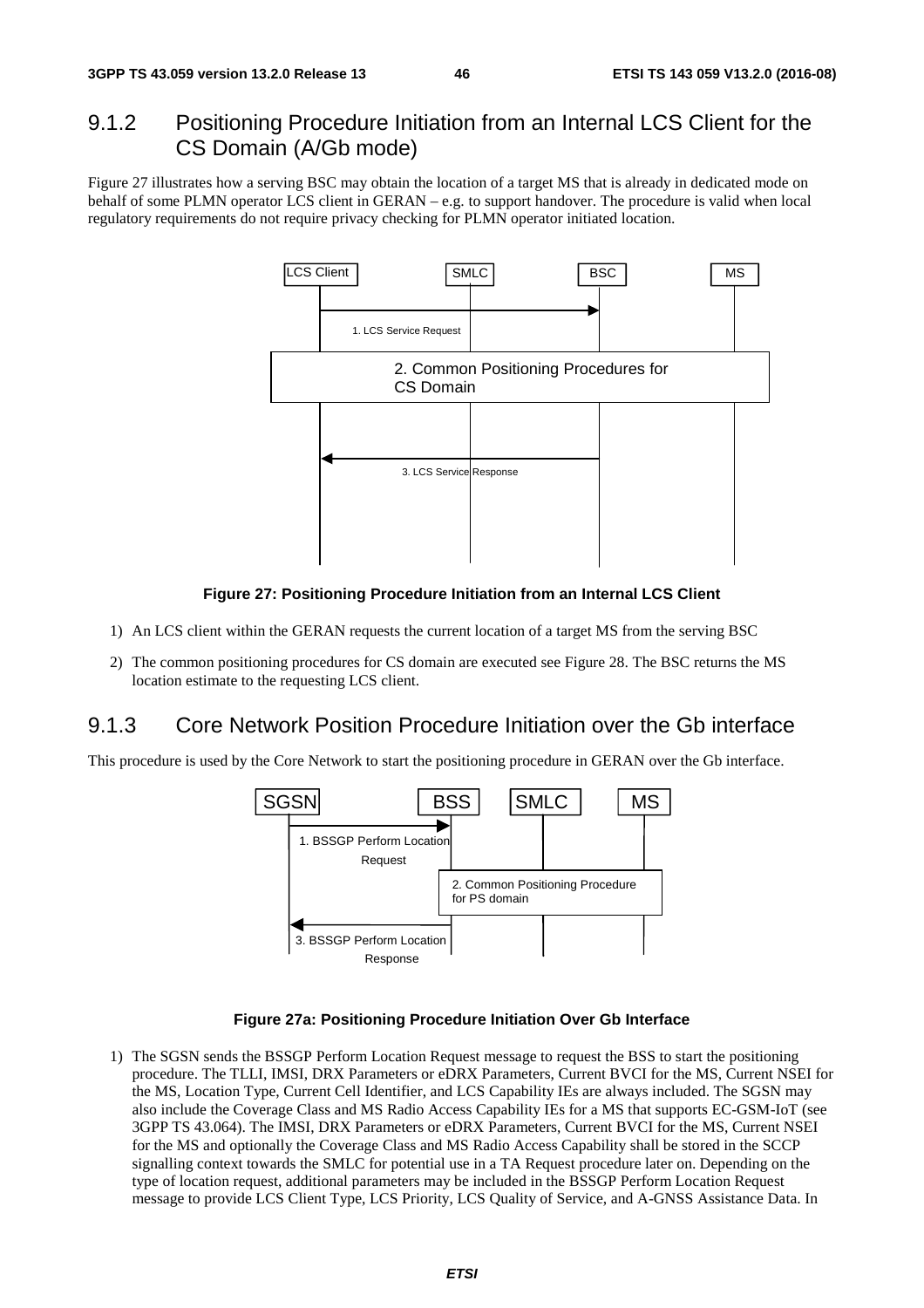addition, the IMEI of the mobile station involved in the positioning procedure may be provided by the SGSN. The IMSI and, if forwarded by the BSS, the IMEI, would allow the SMLC to maintain a context between subsequent requests for a mobile station, to tune positioning for each mobile station and to add more options for SMLC diagnostics.

- 2) The common positioning procedures for PS domain are executed (see clause 9.2a).
- 3) The BSS sends the BSSGP Perform Location Response message to the SGSN. The TLLI and the BVCI identifying the cell from which the last LLC PDU was received from the MS are always included. A location estimate, velocity estimate, positioning data, deciphering keys, or LCS Cause may be included.

## 9.1.4 Positioning Procedure Initiation from Core Network (Iu mode)

This procedure is used by the Core Network to start the positioning procedure in GERAN Iu mode. This procedure is used when the source node in the Core Network is the 3G-MSC (Iu-cs interface) or when the source node in the Core Network is the 3G-SGSN (Iu-ps interface).



#### **Figure 27b: Positioning Procedure Initiation from Core Network (Iu mode)**

- 1) The MSC/SGSN sends the Location Reporting Control message on the existing SCCP connection for the target MS to request the BSC to start the positioning procedure. The Location Type is always included. Depending on the type of location request, additional parameters may be included to provide LCS Client Type, LCS Priority, Quality of service, and A-GNSS Assistance Data.
- 2) The Positioning Procedure for Iu mode is executed (see below).
- 3) The BSC sends the Location Report message to the MSC/SGSN. A location estimate (with optional velocity estimate), or LCS Cause may be included.

### 9.1.5 Positioning Procedure Initiation from Internal LCS Client (Iu mode)

FFS.

# 9.2 Common Positioning Procedure for CS Domain in A/Gb mode

This procedure is common to all positioning methods in the CS domain.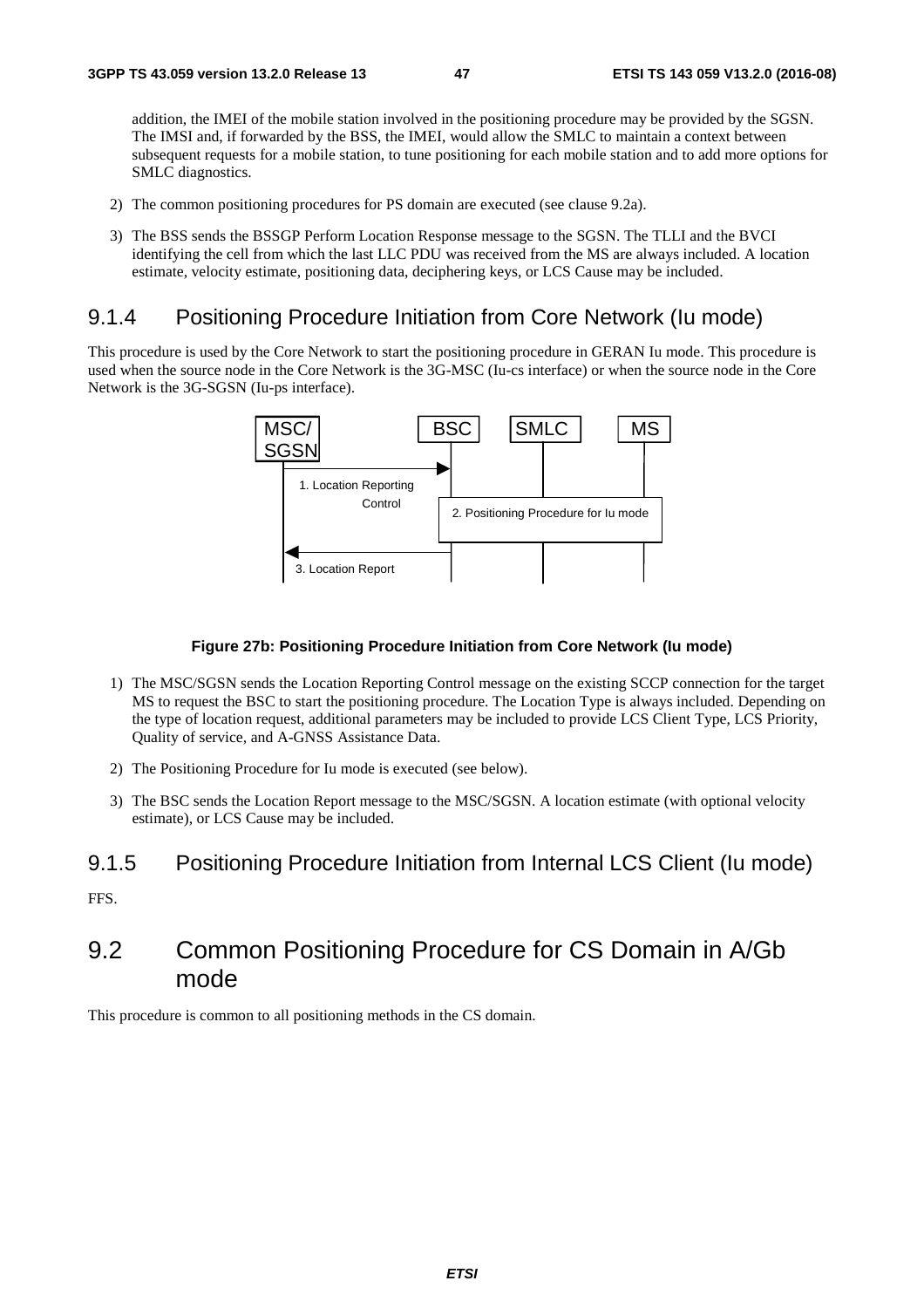

#### **Figure 28: Common Positioning Procedure for CS Domain**

- 1) The BSC sends the BSSAP-LE Perform Location Request message to request the SMLC to start the positioning procedure. The Location Type and Current Cell Identifier IEs are always included. Depending on the type of location request, additional parameters may be included to provide Measurement Report (in BSSLAP APDU IE), LCS Client Type, Classmark Information Type 3, Chosen Channel, LCS Priority, LCS Quality of Service, and A-GNSS Assistance Data. In addition, the IMSI and / or the IMEI of the mobile station involved in the positioning procedure may be provided by the BSC in order to allow the SMLC to maintain a context between subsequent requests for a mobile station, to tune positioning for each mobile station and to add more options for SMLC diagnostics.
- 2) If location information is requested and the location accuracy within the QoS, if provided, can be satisfied by the reported cell ID and, if available, TA value, the SMLC may send a BSSAP-LE Perform Location Response message immediately. Otherwise, the SMLC determines the positioning method and instigates the particular message sequence for this method defined in subsequent clauses. If the position method returns position measurements, the SMLC uses them to compute a location estimate (with optional velocity estimate). If there has been a failure to obtain position measurements, the SMLC may use the current cell ID and, if available, TA value to derive an approximate location estimate. If a computed location estimate is returned for an MS based position method, the SMLC may verify consistency with the current cell ID and, if available, TA value. If the location estimate so obtained does not satisfy the requested accuracy or the location attempt failed, e.g. due to missing data, and sufficient response time still remains, the SMLC may instigate a further location attempt using the same (e.g. providing more assistance data to MS) or a different position method. If there is insufficient response time for another position attempt, the SMLC shall return any location estimate already obtained even if not satisfying the requested accuracy. If a vertical location co-ordinate is requested but the SMLC can only obtain horizontal co-ordinates, these may be returned. Requirements on the geographic shape encoded within the "position information" parameter may exist for certain LCS client types. The SMLC shall comply with any shape requirements defined in 3GPP. The SMLC in a certain country should attempt to comply with the shape requirements defined for a specific LCS client type in the relevant national standards of that country. If location assistance data is requested, the SMLC transfers this data to the MS as described in subsequent clauses. The SMLC determines the exact location assistance data to transfer according to the type of data specified by the MS, the MS location capabilities and the current cell ID. If deciphering keys are requested the SMLC obtains the current keys.
- 3) The SMLC sends the BSSAP-LE Perform Location Response message to the BSC containing any location estimate (with optional velocity estimate) or deciphering keys. In case of failure the cause value may be included.

# 9.2a Common Positioning Procedure for PS Domain in A/Gb mode

This procedure is common to all positioning methods in the PS domain.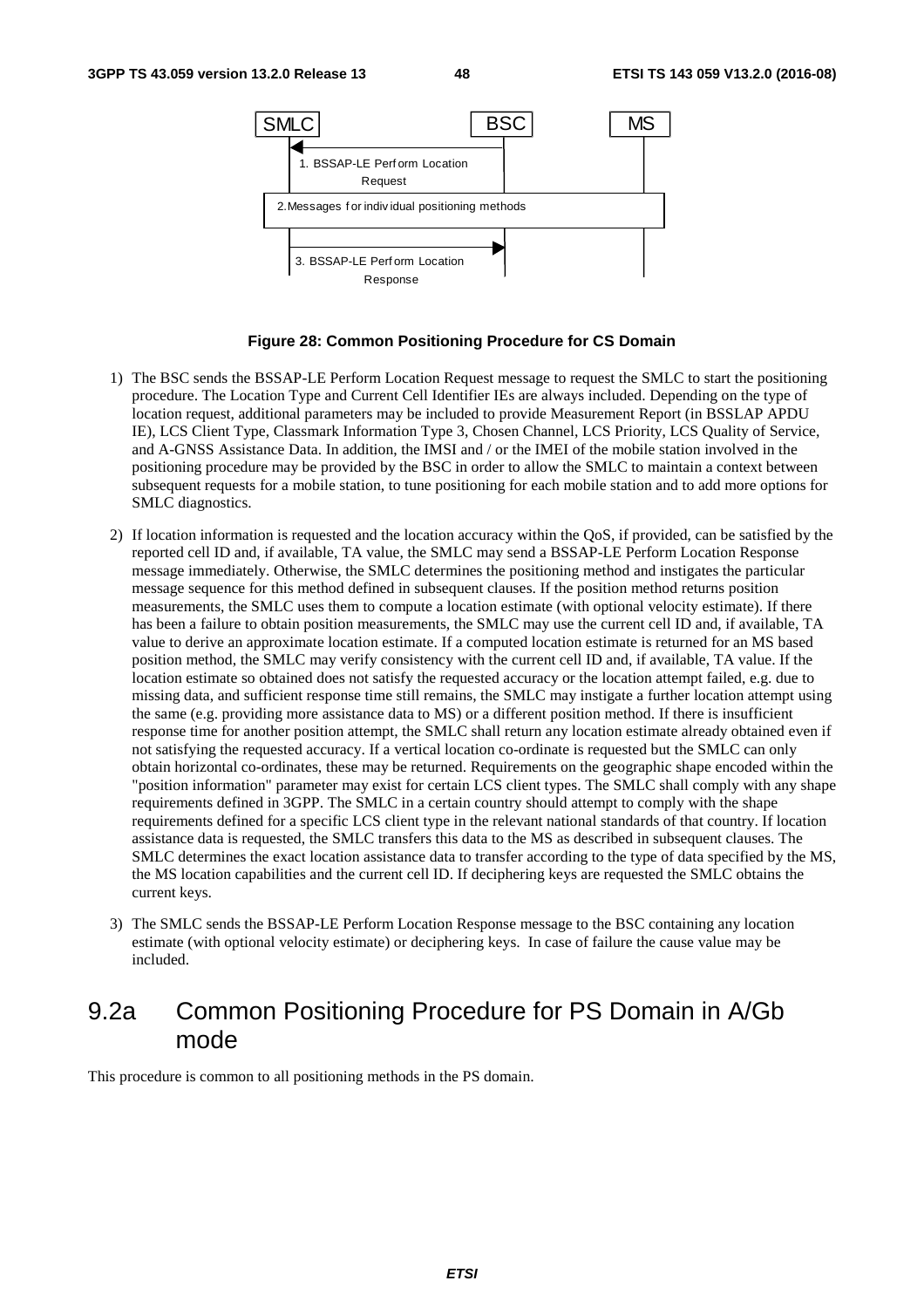

#### **Figure 28a: Common Positioning Procedure for PS Domain**

- 1) The BSS sends the BSSAP-LE Perform Location Request message to request the SMLC to start the positioning procedure. The Location Type, and Current Cell Identifier IEs are always included. If the Timing Advance value for the MS is available in the BSS, it shall be included (in BSSLAP APDU IE). Depending on the type of location request and the MS capability, additional parameters may be included to provide Measurement Report (in BSSLAP APDU IE), Packet Measurement Report, LCS Client Type, LCS Capability, LCS Priority, LCS Quality of Service, and A-GNSS Assistance Data. In addition, the IMSI and / or the IMEI of the mobile station involved in the positioning procedure may be provided by the BSS in order to allow the SMLC to maintain a context between subsequent requests for a mobile station, to tune positioning for each mobile station and to add more options for SMLC diagnostics.
- 2) See step 2 of clause 9.2 "Common Positioning Procedure for CS Domain in A/Gb mode". For a MS that only supports EC-GSM-IoT only the TA based positioning method is supported, see clause 9.3a.
- 3) The SMLC sends the BSSAP-LE Perform Location Response message to the BSS. A location estimate, velocity estimate, positioning data, deciphering keys, or LCS Cause may be included.

# 9.2b Common Positioning Procedure for Iu mode

This procedure is common to all positioning methods in the Iu mode.



#### **Figure 28b:Common Positioning Procedure**

- 1. The BSC sends the BSSAP-LE Perform Location Request message to request the SMLC to start the positioning procedure.
- 2. See step 2 of Clause 9.2 "Common Positioning Procedure for CS Domain in A/Gb Mode."
- 3. The SMLC sends the BSSAP-LE Perform Location Response message to the BSC containing any location estimate (with optional velocity estimate) or deciphering keys. In case of failure the cause value may be included.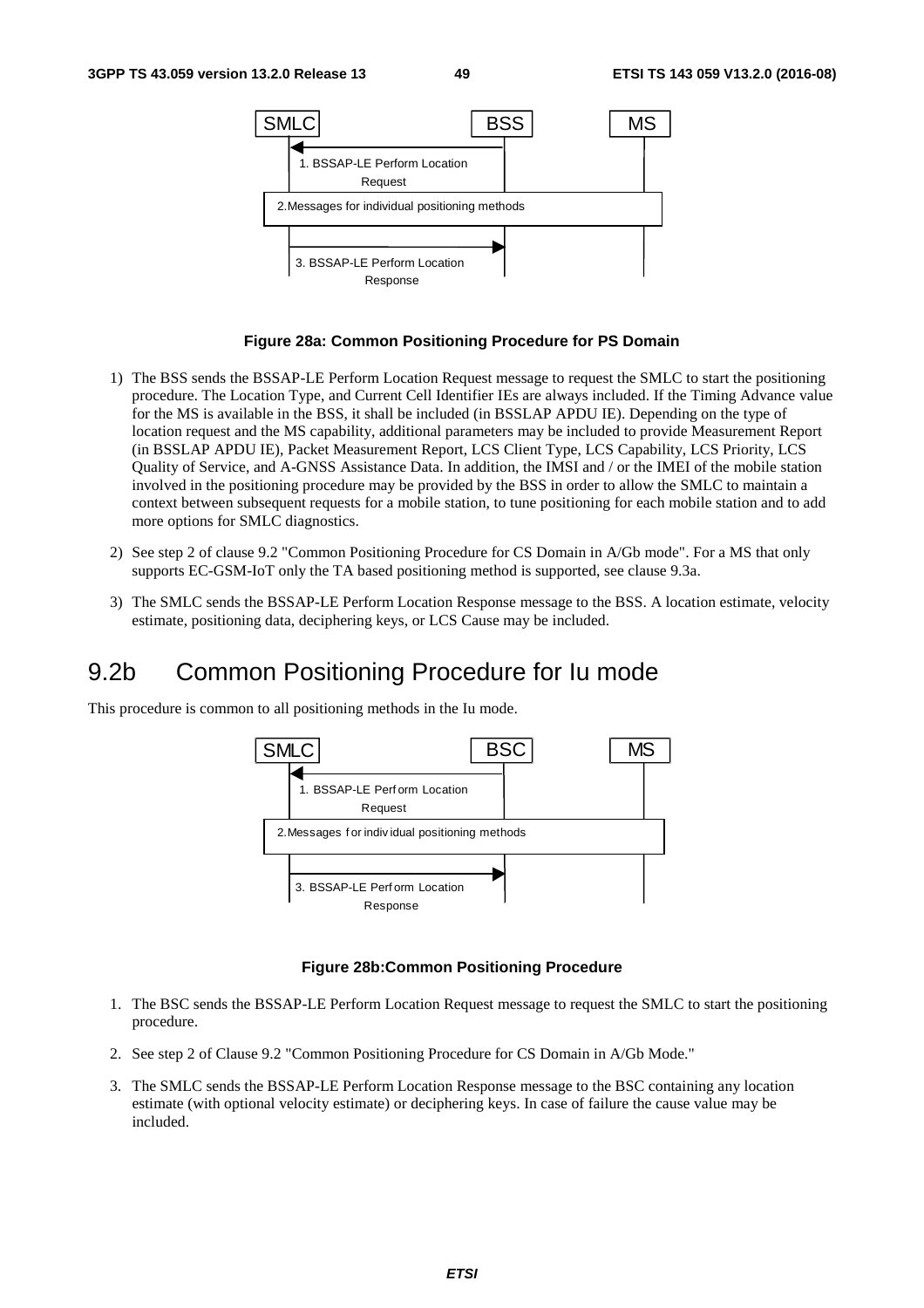# 9.2c GPRS Cell Change for the PS Domain in A/Gb mode

## 9.2c.1 Intra-BSS Cell Change

The procedure shown below is used in order to keep an SMLC updated about Intra-BSS cell changes during a positioning procedure for a target MS in the PS domain in A/Gb-mode (note that unlike the CS domain and handover, the BSSLAP reset procedure is not used). The following procedure is applicable except when U-TDOA positioning is ongoing in the BSS as described in sub-clause 9.5.2.4 of this specification.



#### **Figure 28c: Cell Change with BSSAP-LE Perform Location Information for the PS Domain**

- 1. The MS detects a cell change and sends a cell update message or routing area update message to the SGSN (for more information, see 3GPP TS 23.060).
- 2. The SGSN sends a BSSGP FLUSH-LL PDU to the BSS. If the cell change is an Inter-NSE Cell Change, the NSEI of the new cell is provided.
- 3. The BSS acknowledges by sending a BSSGP FLUSH-LL-ACK PDU to the SGSN.
- 4. The BSS detects that a positioning procedure is active and the BSS is able to continue the positioning procedure in the new cell and sends a BSSAP-LE Perform Location Information message to the SMLC. This message contains the Cell Identifier for the new cell. If the Timing Advance value for the MS in the new cell is available in the BSS, it shall also be included. The BSS may send this message either if it receives the indication from the SGSN about the cell change (the BSSGP FLUSH-LL) or if it detects the cell change on its own (e.g. network controlled cell reselection).

## 9.2c.2 Inter-BSS Cell Change

The procedure shown below is used to abort the positioning procedure when an Inter-BSS cell change occurs for a target MS in the PS domain in A/Gb-mode. The following procedure is applicable except when U-TDOA positioning is ongoing in the BSS as described in sub-clause 9.5.2.5 of this specification.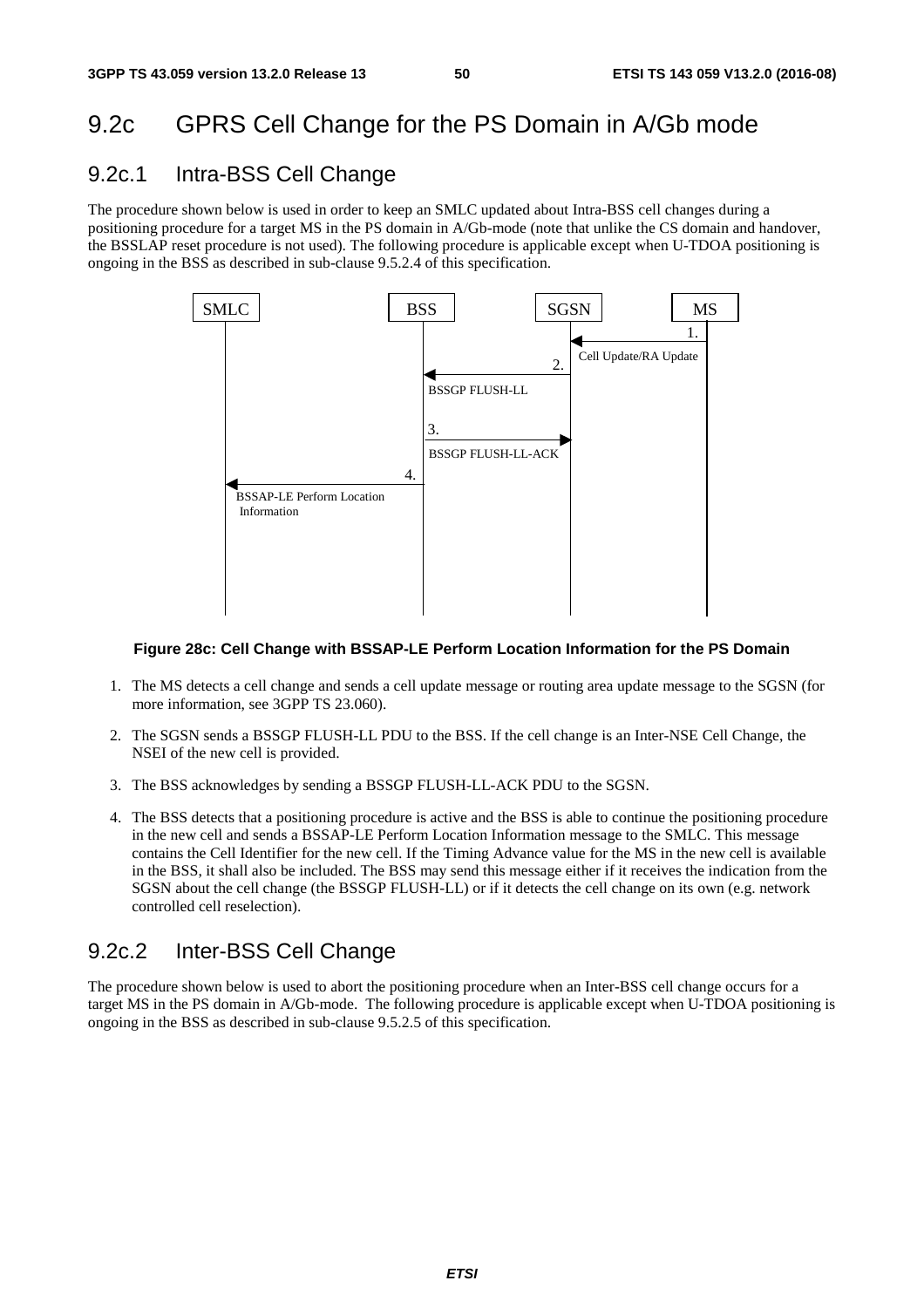

#### **Figure 28d: Cell Change with positioning abort for the PS Domain**

- 1. The MS detects a cell change and sends a cell update message or routing area update message to the SGSN (for more information, see 3GPP TS 23.060).
- 2. The SGSN sends a BSSGP FLUSH-LL PDU to the BSS. The NSEI of the new cell is provided.
- 3. The BSS acknowledges by sending a BSSGP FLUSH-LL-ACK PDU to the SGSN.
- 4. The BSS detects that a positioning procedure is active and that the BSS is not able to continue the positioning procedure in the new cell (e.g. Inter BSS Cell Change) and sends a BSSAP-LE Perform Location Abort message to the SMLC. The IE LCS Cause indicates the reason for the abort (e.g. 'Inter BSS Cell Change'). The BSS then awaits the BSSAP-LE Perform Location Response from the SMLC, which it will forward in a BSSGP Perform Location Response to the SGSN.

# 9.3 TA Based Positioning in CS Domain for A/Gb-mode

The TA is based on the existing Timing Advance (TA) parameter. The TA value is known for the serving BTS. To obtain TA values in case the MS is in idle mode a special call, not noticed by the GSM subscriber (no ringing tone), is set up. The cell-ID of the serving cell and the TA is returned as the result of the TA.

## 9.3.1 Definition of TA states

### 9.3.1.1 MS in IDLE State

In IDLE state the MS may be paged or may request an originating (e.g. emergency) call. The paging response message or CM Service Request, in each case respectively, received in COMPLETE\_LAYER\_3 message may contain location information that includes the TA value. If available, the TA value and other location information shall be provided to the SMLC by the requesting BSC along with the current serving cell ID in the BSSAP-LE Perform Location request. This enables TA based positioning in the SMLC without any further interactions.

### 9.3.1.2 MS in DEDICATED State

In DEDICATED state the SMLC shall send a TA\_REQUEST to request the TA value from the serving BSC. The BSC shall respond with either a TA\_RESPONSE carrying the TA value and possibly other radio measurements from the MS or a Reset. The associated procedure is described in the next clause.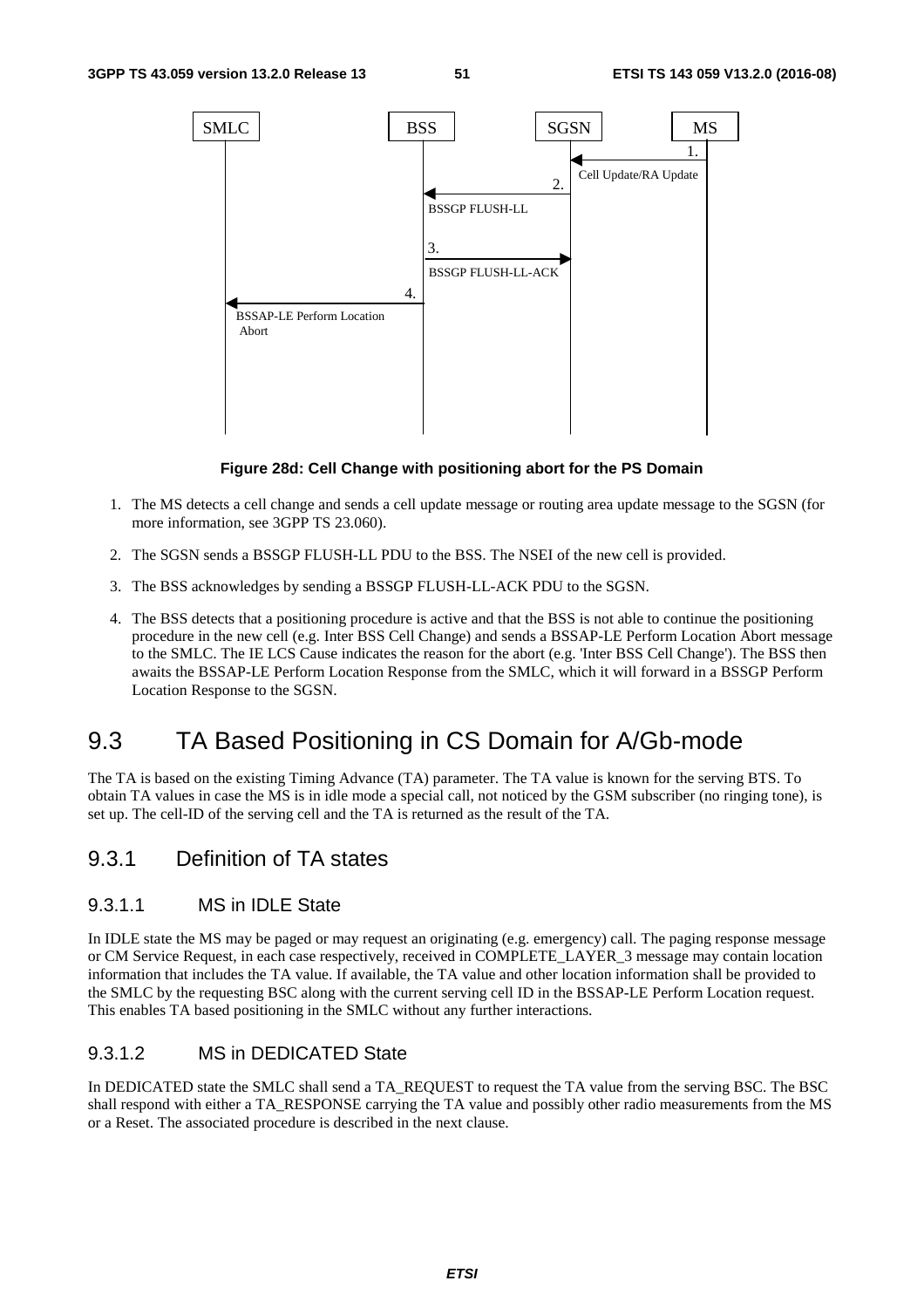# 9.3.2 TA Positioning Procedure

This TA positioning procedure is generic for a standalone SMLC or integrate SMLC in the BSC.



**Figure 29: TA Positioning Procedure for the SMLC in the CS Domain** 

- 1) The SMLC sends a BSSAP-LE Connection Oriented Information message to the BSC serving a particular target MS. The APDU parameter in this message contains a BSSLAP TA Request.
- 2) Provided the location area for the target MS has not changed or, if changed, was previously reported to the SMLC, the BSC returns the current TA value and current serving cell for the target MS to the SMLC in a BSSLAP TA response contained within a BSSAP-LE Connection Oriented Information message. The TA response may also include the latest measurement results received from the target MS for the serving and neighbouring cells. If the location area for the target MS has changed since the location request was first sent to the SMLC and if the new location area has not yet been reported to the SMLC, the BSC shall return a BSSLAP Reset to the SMLC within a BSSMAP-LE Connection Oriented Information message. The Reset shall include the current serving cell, the current location area code, a cause value indicating 'intra-BSC handover' and the current TA value and may include the latest measurement results received from the target MS for the serving and neighboring cells. The SMLC then derives a location estimate for the target MS based on the received serving cell ID, location area code if included, TA value and other measurement results if included.
- NOTE: In the case of a previous intra-BSC handover to a cell in a different PLMN (different MCC, MNC combination), the SMLC would receive a BSSLAP Reset containing the new location area code and new cell ID. The SMLC may then deduce the new MCC and MNC from the uniqueness, when this applies, of the combined values for the new location area code and cell ID compared to the corresponding values for neighbouring cells.

## 9.3.3 Unsuccessful TA positioning procedure in BSC

There are three messages defined to handle error scenarios during positioning procedure in BSC. The messages are 1) Reject, 2) Abort and 3) Reset. Refer to 3GPP TS 48.071 [21] for details.

After receiving the BSSLAP TA Request in BSC, a Reject will be sent with proper cause value from BSC to SMLC in "BSSAP-LE Connection Oriented Information Message" if TA positioning cannot be performed in BSC at that time for reasons other than handover or another ongoing RR management procedure.

An Abort or Reset is possible if the TA positioning cannot be done in BSC during that time. Reset is sent to SMLC to indicate when the positioning needs to be restarted after temporary interruption due to intra BSC HO or other intra-BSC RR management. The contents of a Reset shall be as defined in step 2 in section 9.3.2. Abort is used to indicate to SMLC the failure of the current TA positioning attempt (e.g. due to inter-BSC handover) and allowing a new one from application level.

# 9.3a TA Based Positioning in PS Domain for A/Gb-mode

The TA is based on the existing Timing Advance (TA) parameter. The TA value is known for the serving BTS. To obtain TA values in case the MS is in packet idle mode and the value is not available in the BTS signalling is used to retrieve it. The cell-ID of the serving cell and the TA is returned as the result of the TA procedure.

If available, the TA value shall be provided to the SMLC by the requesting BSS in the BSSAP-LE Perform Location request. This enables TA based positioning in the SMLC without any further interactions. The current serving cell ID shall always be provided by the BSS to the SMLC.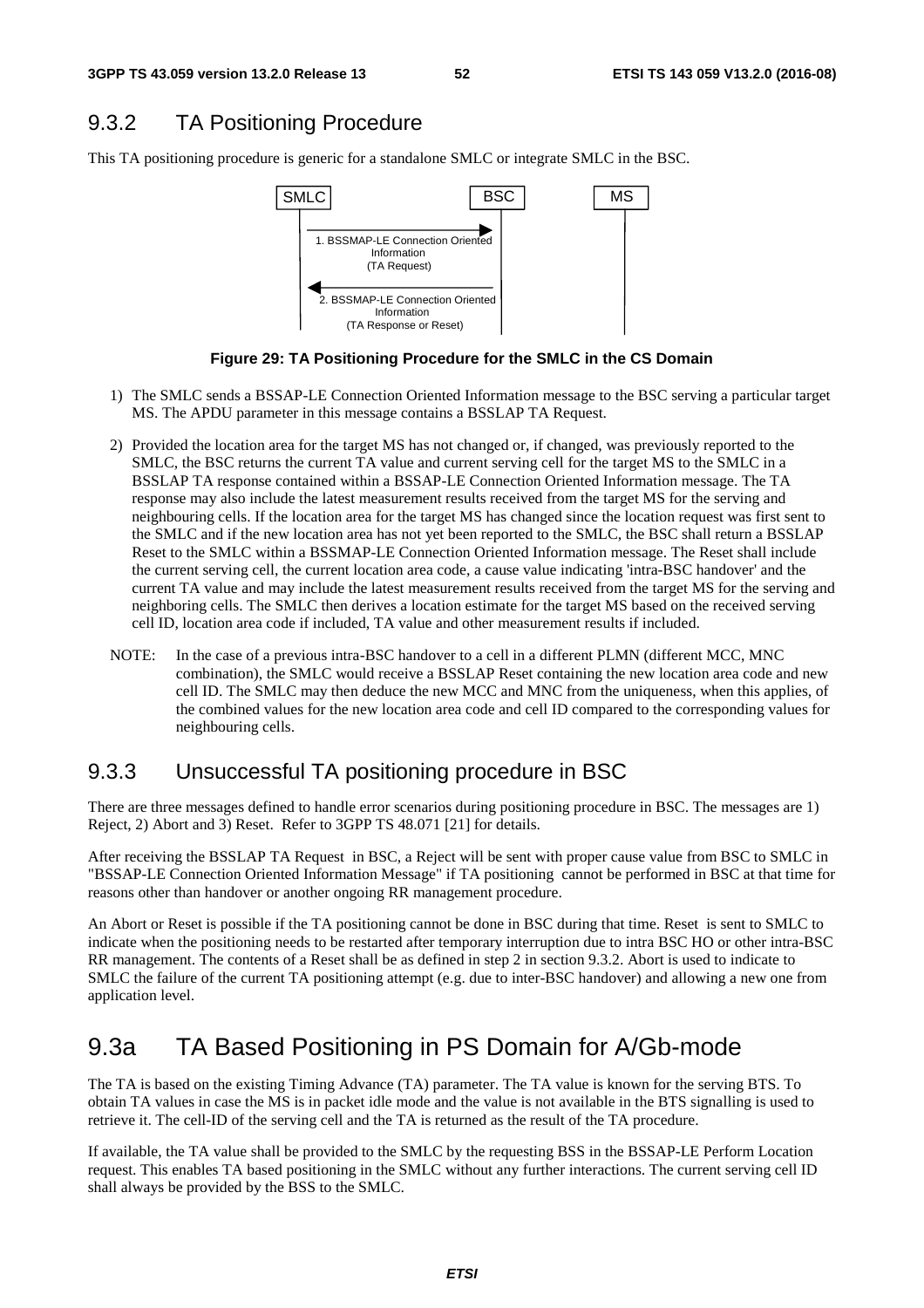# 9.3a.1 Definition of PS Domain TA Modes

### 9.3a.1.1 MS in Packet Idle Mode

When the BSS receives a TA Request message and the MS is in Packet Idle Mode and the TA value is not available in the BSS, the MS may be paged or may be sent a Packet Polling Request message. If there is a PBCCH allocated in the current cell, the BSS will send a Packet Polling Request message to the MS. If there is no PBCCH allocated in the current cell, the BSS will perform packet paging (sends a Paging Request Type 1, 2, or 3 message) for the MS.

The paging response message or Packet Control Acknowledgement message will provide the TA value to the BSS and this will be provided to the SMLC, possibly together with other radio measurements from the MS, in the TA Response message. The associated procedure is described below.

For an MS in EC operation the BSS will send an EC Paging Request message to the MS.

## 9.3a.1.2 MS in Packet Transfer Mode

When the BSS receives a TA Request message and the MS is in Packet Transfer Mode and the TA value is not available in the BSS the MS shall be sent a Packet Polling Request message.

The Packet Control Acknowledgement message will provide the TA value to the BSS and it will be provided to the SMLC, possibly together with other radio measurements from the MS, in the TA Response message. The associated procedure is described in the next clause.

For an MS in EC operation the BSS shall send an EC Packet Polling Request message instead of a Packet Polling Request message to the MS. The EC Packet Control Acknowledgement message will provide the TA value to the BSS.

## 9.3a.2 TA Positioning Procedure

This TA positioning procedure is generic for a standalone SMLC or integrate SMLC in the BSS.

For a TA positioning procedure when the MS is in EC operation see sub-clause 9.3a.2a.



#### **Figure 29a: TA Positioning Procedure for the SMLC in the PS Domain**

- 1) If the SMLC has not already received the TA Value in the BSSAP-LE Perform Location Request message, the SMLC sends a BSSAP-LE Connection Oriented Information message to the BSS serving a particular target MS. The APDU parameter in this message contains a BSSLAP TA Request.
- 2) If the TA value is available in the BSS, the BSS immediately returns it in step 4, otherwise the BSS either performs a packet paging procedure or sends a Packet Polling Request message (for details, see clause 9.5.2).
	- 2a) If there is no PBCCH allocated in the current cell and the MS is in Packet Idle Mode, the BSS will perform packet paging (sends a Paging Request Type 1, 2, or 3 message) for the MS.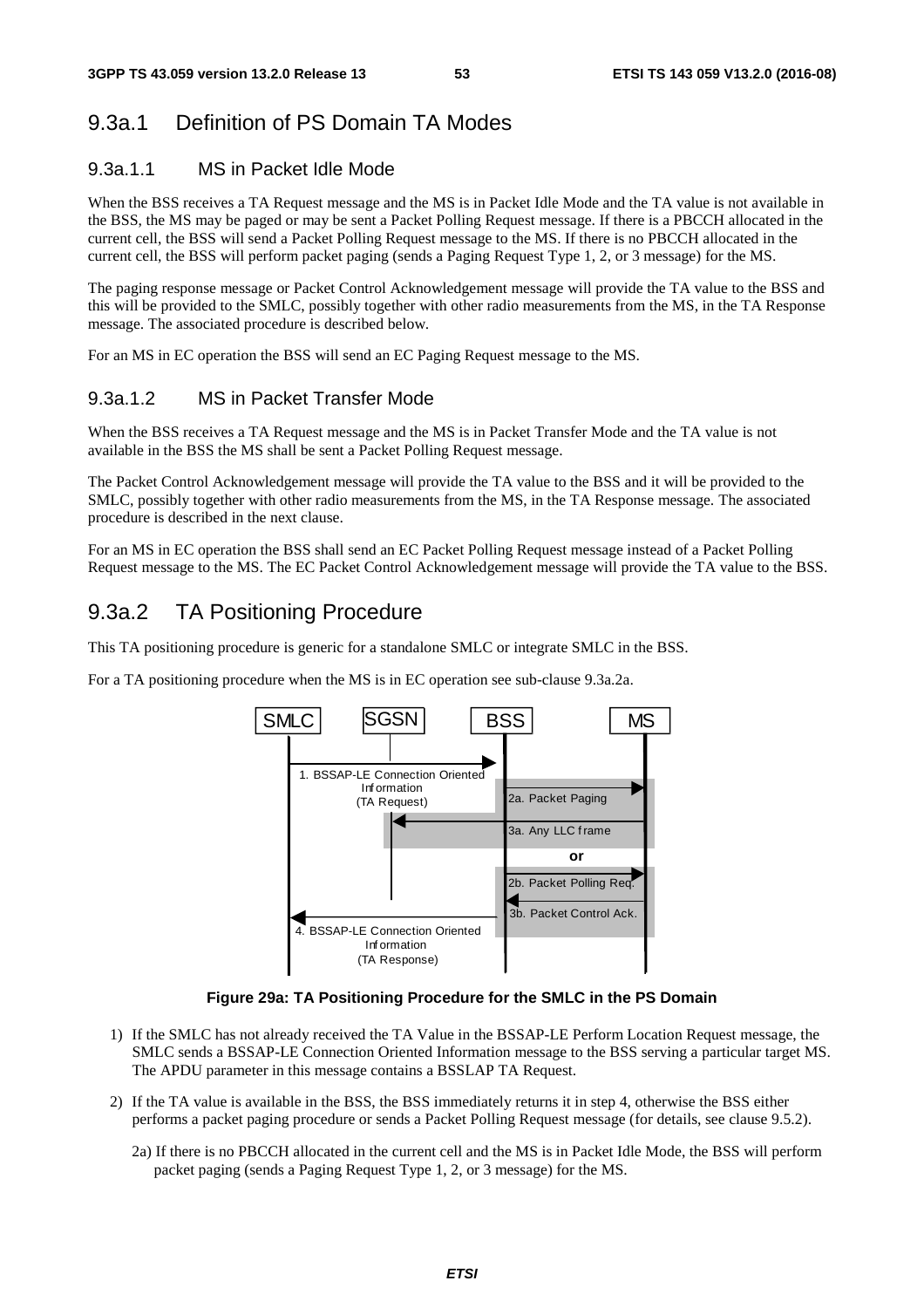2b) If there is a PBCCH allocated in the current cell or the MS is in Packet Transfer Mode, the BSS will send a Packet Polling Request message to the MS.

- 3a) If the MS receives the packet paging it will send a page response.
- 3b) If the MS receives a Packet Polling Request message it will return a Packet Control Acknowledgement message.
- 4) The BSS returns the current TA value and current serving cell for the target MS to the SMLC in a BSSLAP TA response contained within a BSSAP-LE Connection Oriented Information message. The TA response may also include the latest measurement results received from the target MS for the serving and neighbouring cells. The SMLC then derives a location estimate for the target MS based on the received serving cell ID, TA value and other measurement results if included.

## 9.3a.2a TA Positioning Procedure for an MS in EC operation

This TA positioning procedure is generic for a standalone SMLC or an integrated SMLC in the BSS.



#### **Figure 29b: TA Positioning Pr Procedure for the SMLC when the MS is in EC op operation**

- 1) If the SMLC has not already received the TA Value in the BSSAP-LE Perform Location Request message, the SMLC sends a BSSAP-LE Connection Oriented Information message to the BSS serving a particular target MS. The APDU parameter in this message contains a BSSLAP TA Request.
- 2) If the TA value is available in the BSS, the BSS immediately returns it in step 4, otherwise the BSS either performs a paging procedure or sends an EC Packet Polling Request message to the MS.

2a) If the MS is in Packet Idle Mode, the BSS will send an EC-Paging Request message to the MS.

2b) If the MS is in Packet Transfer Mode, the BSS will send an EC Packet Polling Request message to the MS.

3) The MS responds to the BSS.

3a) If the MS receives the paging it wi will send a page response.

- 3b) If the MS receives an EC Packet Polling Request message it will return an EC Packet Control Acknowledgement message.
- 4) The BSS returns the current TA value and current serving cell for the target MS to the SMLC in a BSSLAP TA response contained within a BSSAP-LE Connection Oriented Information message. The SMLC then derives a location estimate for the target MS based on the received serving cell ID and the TA value.

<sup>3)</sup> The MS responds to the BSS.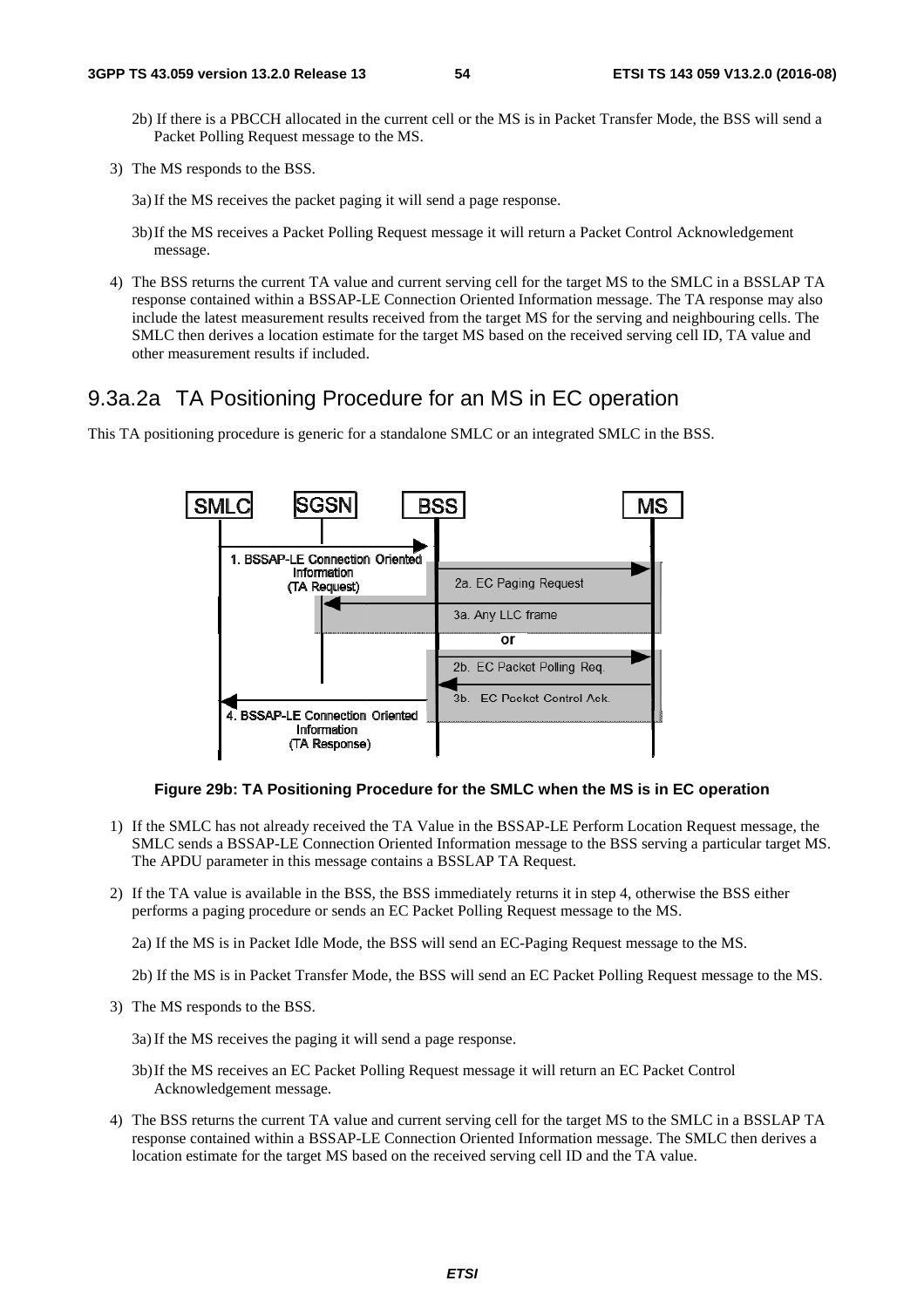# 9.3a.3 Unsuccessful TA positioning procedure in BSS

There are three messages defined to handle error scenarios during positioning procedure in BSS. The messages are 1) Reject, 2) Abort and 3) Reset. Refer to 3GPP TS 48.071 [21] for details. The Reset message does not apply for PS domain.

After receiving the BSSLAP TA Request in BSS, a Reject will be sent with proper cause value from BSS to SMLC in "BSSAP-LE Connection Oriented Information Message" if TA positioning cannot be performed in BSS at that time for reasons other than handover or another ongoing RR management procedure.

An Abort is possible if the TA positioning cannot be done in the BSS during that time. Abort is used to indicate to SMLC the failure of the current TA positioning attempt (e.g. due to reception of an BSSGP\_Perform\_Location\_Abort from the SGSN) and allowing a new one from application level.

# 9.4 E-OTD and A-GNSS Positioning Procedures

## 9.4.1 General procedures

For any location request where the highest priority level is assigned and MS-based A-GNSS positioning is not used, the SMLC functionality shall provide sufficient assistance data to a target MS to enable a location estimate, velocity estimate, or location measurements to succeed according to the required QoS on the first attempt. The SMLC shall not assume in this case that the target MS already possesses assistance data. For a lower priority location request or when MS-based A-GNSS positioning is used, the SMLC may reduce the assistance data provided to a target MS on the first location attempt.

In the high priority case with MS-assisted GNSS for the first positioning attempt, acquisition assistance data shall be included in the RRLP measure position request message.

## 9.4.2 Positioning Request

This signaling flow is generic for all MS based or assisted location methods (MS Based E-OTD, MS Assisted E-OTD, MS Based A-GNSS, and MS Assisted A-GNSS). The signaling flow below applies to integrated and standalone SMLCs in a circuit switched network.

If the SMLC desires to avoid lower layer (e.g. BSSAP-LE) segmentation, see clause 6.1.2, and transfer the LCS assistance data more reliably, this procedure may be preceded by an "Assistance Data Delivery" procedure. Note, that part of the entire set of assistance data may be included in the RRLP Measure Position Request even when the message is preceded by an "Assistance Data Delivery" procedure.

If the MS has indicated support for providing MS positioning capabilities using RRLP in the MS Classmark 3 IE for GSM (see 3GPP TS 24.008), in the PS LCS Capability IE for GERAN Gb mode (see 3GPP TS 24.008), or in the MS Positioning Capability IE for GERAN Iu mode (see 3GPP TS 44.118), this procedure may be preceded by a 'Positioning Capability Transfer' procedure.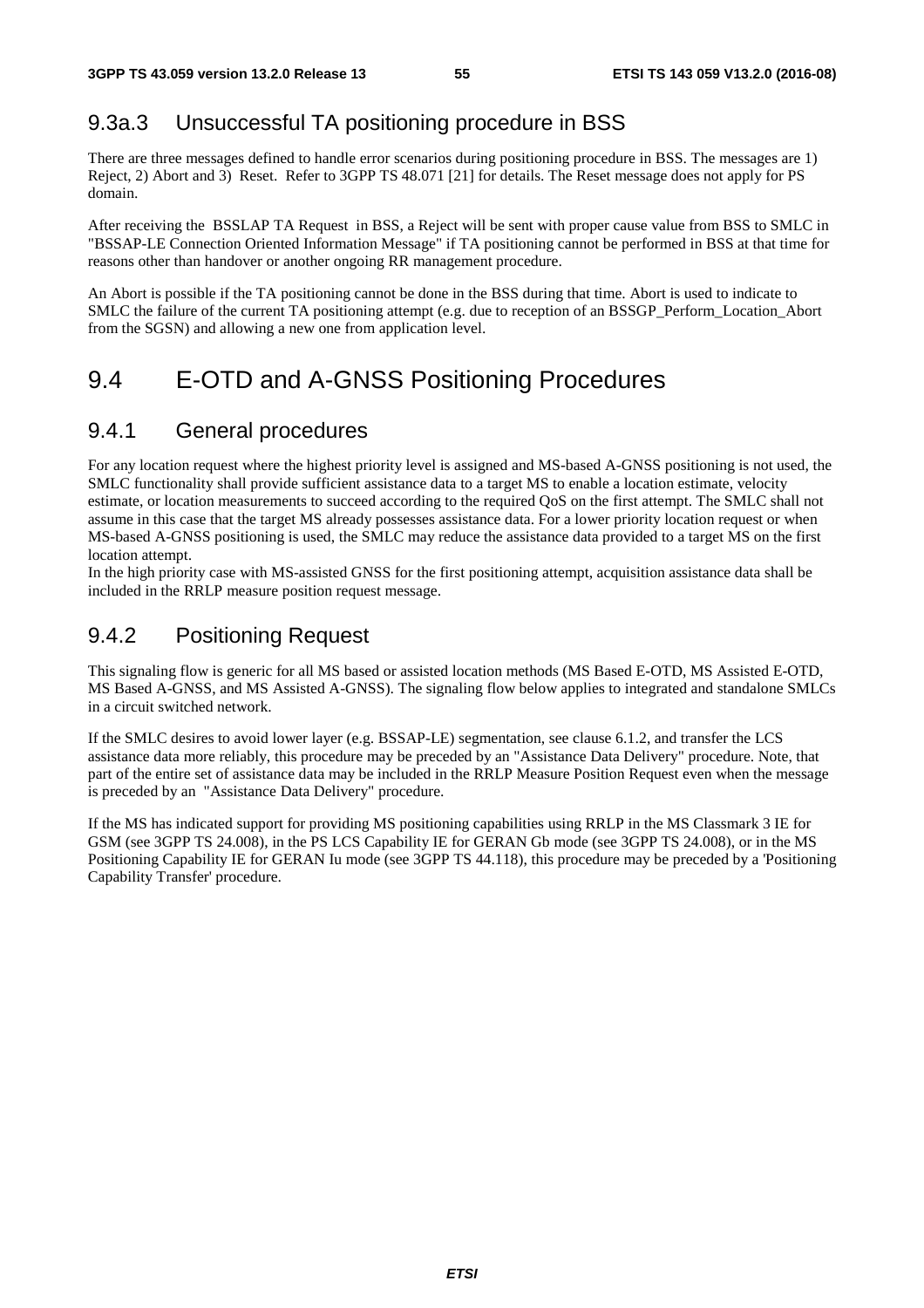

**Figure 30: E-OTD or A-GNSS Position Request Flow** 

- 1) The SMLC may precede the RRLP MEASURE POSITION REQUEST or Assistance Data Delivery procedure with a Position Capability Transfer procedure, if the MS supports the transfer of MS positioning capabilities using RRLP.
- 2) The SMLC may precede the RRLP MEASURE POSITION REQUEST with an optional Assistance Data Delivery procedure.
- 3) The SMLC determines possible assistance data and sends RRLP MEASURE POSITION REQUEST to the BSC.
- 4) The BSC forwards the positioning request including the QoS and any assistance data to the MS in a RRLP MEASURE POSITION REQUEST.
- 5) The MS performs the requested E-OTD or GNSS measurements, if needed assistance data is available in the MS. If the MS is able to calculate its own location and this is required and needed assistance data is available in MS, the MS computes a location estimate based on E-OTD or GNSS measurements. In case of E-OTD, any data necessary to perform these operations will either be provided in the RRLP MEASURE POSITION REQUEST or available from broadcast sources. In case of A-GNSS (both MS based and MS assisted) and first positioning attempt, a minimum set of A-GNSS assistance data will be either provided in the RRLP MEASURE POSITION REQUEST or available from broadcast sources. For further positioning attempt (failure in first attempt due to missing assistance data), sufficient A-GNSS assistance data, possibly excluding the assistance data sent in the first attempt, will be provided in the RRLP MEASURE POSITION REQUEST and possibly preceding RRLP ASSISTANCE DATA messages. The resulting E-OTD or GNSS measurements or E-OTD or GNSS location estimate (with optional velocity estimate) are returned to the BSC in a RRLP MEASURE POSITION RESPONSE. If the MS was unable to perform the necessary measurements, or compute a location, a failure indication identifying the reason for failure (e.g. missing assistance data) is returned instead. In case of A-GNSS, if the MS was unable to compute a location, the GNSS measurements are also optionally returned if allowed by the network. If the RRLP message is larger than the RRLP maximum PDU size, several RRLP MEASURE POSITION RESPONSE messages are sent (i.e. the RRLP pseudo-segmentation is used).
- 6) BSC forwards the RRLP MEASURE POSITION response to SMLC.

## 9.4.3 Assistance Data Delivery

This signalling flow is generic for MS Based and MS Assisted E-OTD, and MS Based or MS Assisted A-GNSS in a circuit switched network.

If the SMLC desires to avoid lower layer (e.g. BSSAP-LE) segmentation and transfer the LCS assistance data more reliably, the sequence 1-4 illustrated in the figure below may be repeated several times to deliver more assistance data than can be sent by one RRLP Assistance Data Delivery message. In this case, each individual message is independent such that the data received in one message is stored in the MS independently of the other RRLP Assistance Data messages (i.e. an error of delivery of one message does not require a retransmission of all the RRLP Assistance Data messages). The SMLC shall indicate in the RRLP ASSISTANCE DATA message if more RRLP ASSISTANCE DATA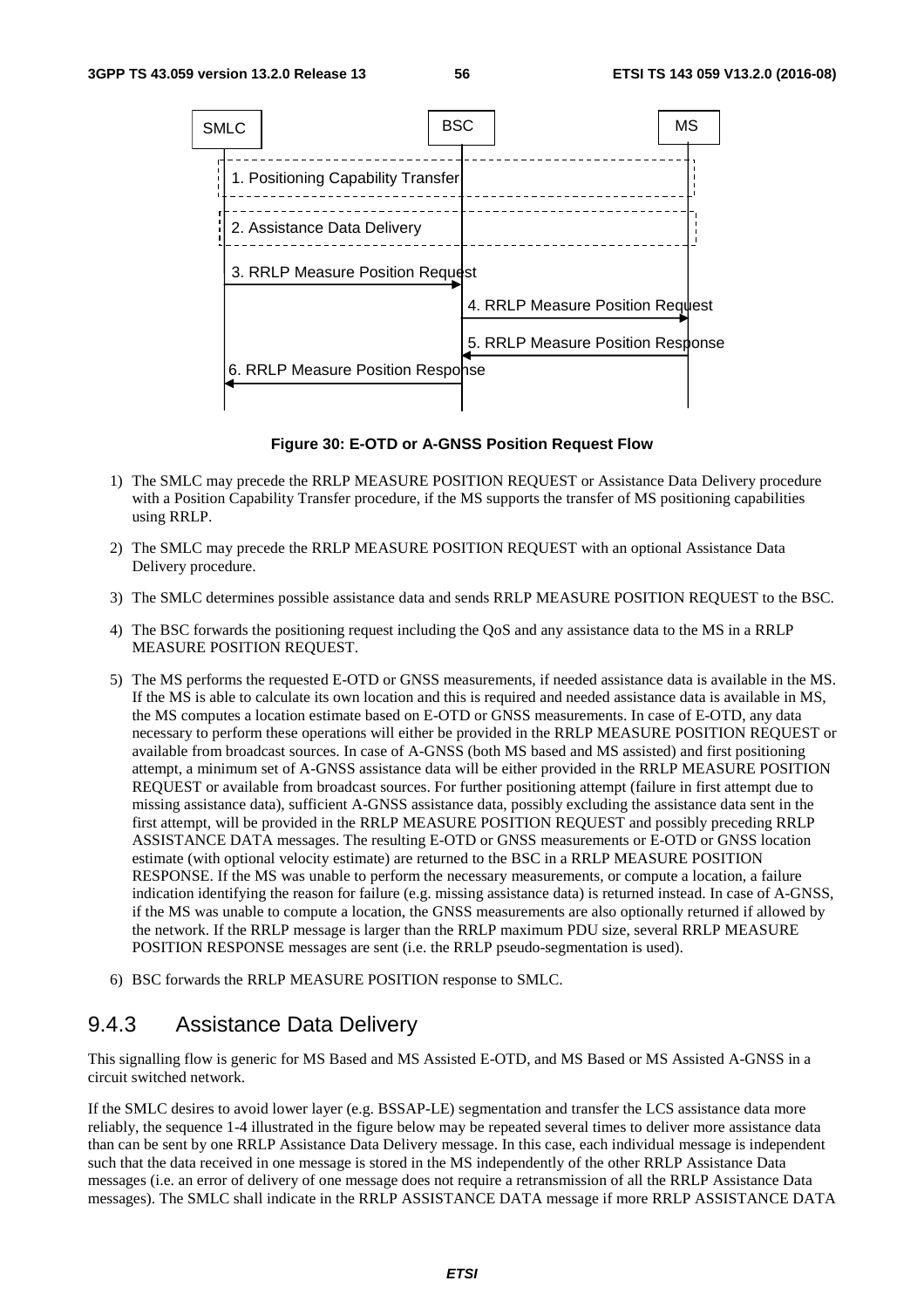messages will be used after the current one in order to deliver the entire set of assistance data. Data that is specific to the current cell should be sent in the last message this is recommended so that assistance data for the correct cell is available to the MS after a handover.



#### **Figure 31: E-OTD or A-GNSS Assistance Data Delivery Flow**

- 1) The SMLC determines assistance data and sends it in the RRLP ASSISTANCE DATA message to the BSC.
- 2) The BSC forwards the assistance data to the MS in a RRLP ASSISTANCE DATA message.
- 3) The MS acknowledges the reception of complete assistance data to the BSC with a RRLP ASSISTANCE DATA Ack.
- 4) The BSC forwards the RRLP ASSISTANCE DATA Ack message to the SMLC.

## 9.4.3a Positioning Capability Transfer

The purpose of this procedure is to enable the SMLC to obtain the positioning capabilities of the MS, the types of assistance supported and the types of assistance data that may be needed from the SMLC. MS support for this procedure can be indicated to the SMLC using the MS Classmark 3 IE for GSM (see 3GPP TS 24.008), the PS LCS Capability IE for GERAN Gb mode (see 3GPP TS 24.008) and the MS Positioning Capability IE for GERAN Iu mode (see 3GPP TS 44.118).



**Figure 31a: RRLP Position Capability Transfer Flow** 

- 1) The SMLC determines that the target MS supports MS Positioning Capability Transfer using RRLP and sends a Positioning Capability Request message to the BSC.
- 2) The BSC forwards the Positioning Capability Request message to the MS.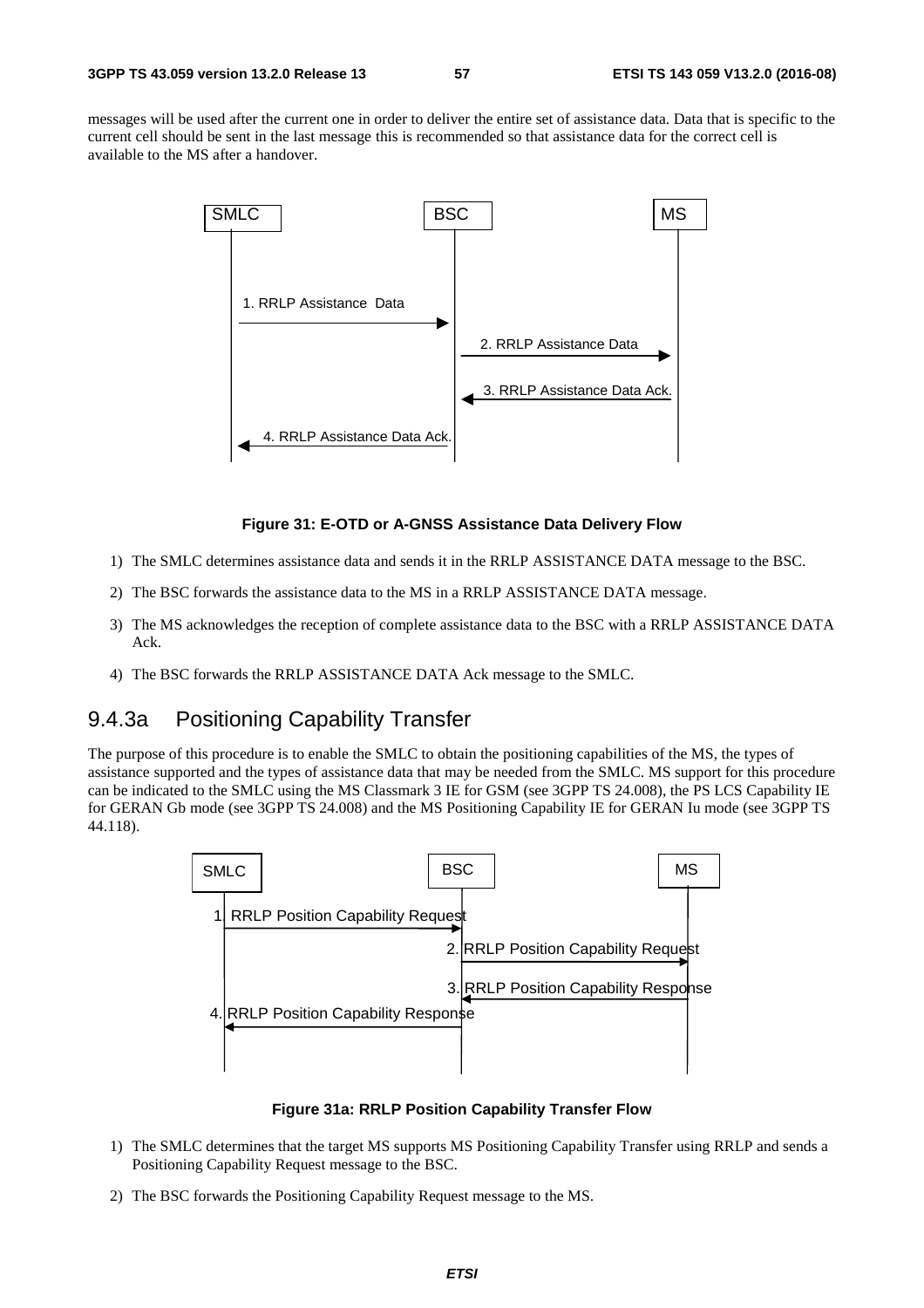- 3) The MS sends the Positioning Capability Response message to the BSC. The response message shall include the positioning capabilities of the MS and the types of supported assistance data (if applicable). The message may include the types of assistance needed by the MS to obtain a location estimate or positioning measurements.
- 4) The BSC forwards the Positioning Capability Response message to the SMLC.

## 9.4.4 Error Handling for E-OTD and A-GNSS in CS Domain

This clause describes error handling for positioning and transfer of assistance data for E-OTD and A-GNSS. For a description of error handling involving segmentation, and more details on usage of a BSSLAP Abort, Reject and Reset refer to clause 8.5 Exception Procedures.

- Case 1: When the RRLP request comes to BSC for E-OTD and A-GNSS, The BSC will send a BSSLAP reject message to SMLC if the request cannot be supported in the BSC for reasons other than an ongoing intra BSC or inter BSC handover or other ongoing RR management procedure. For an ongoing intra BSC HO or other RR management procedure, the BSC shall return a BSSLAP Reset when the handover or RR management procedure is complete. The SMLC may then start the RRLP request (if there is time) again. For ongoing inter-BSC HO, the BSC shall return a BSSLAP Abort. The location service request may then restart from the LCS Client, VMSC or SGSN.
- Case 2: When the RRLP request comes to BSC from SMLC, BSC sends the "RRLP request" to the MS if there is no ongoing HO or other RR management procedure at that point. If an intra-BSC HO or other RR management procedure is initiated in BSC, the BSC sends the HO or other RR management command to MS. A timer will then be started in BSC, the duration of which is network dependent, but typically 6 (six) seconds. Upon receiving the HO of other RR management command, the MS will stop the location procedure and start on handover or other RR management procedure, since this has higher priority than location. The MS will then send the HO complete or other RR management response message to BSC. When this message is received before the expiration of BSC timer, a BSSLAP Reset message will be sent to SMLC from BSC. The Reset will tell SMLC to start another location service request if there is enough time.
- Case 3: During intra-BSC HO or other intra-BSC RR management procedure, if a HO complete or RR management procedure completion was not received in BSC and the corresponding timer expired. In this case a reset or abort message will be sent to SMLC indicating MS timeout. The location service may then restart from either the SMLC if a reset was sent or from the LCS Client, VMSC or SGSN if an abort was sent.
- Case 4: If an inter-BSC handover is needed during a location procedure or if the BSC times out on an RRLP response from the target MS, the BSC shall send a BSSLAP Abort to the SMLC. The location service attempt may then be restarted from the LCS Client, VMSC, or SGSN.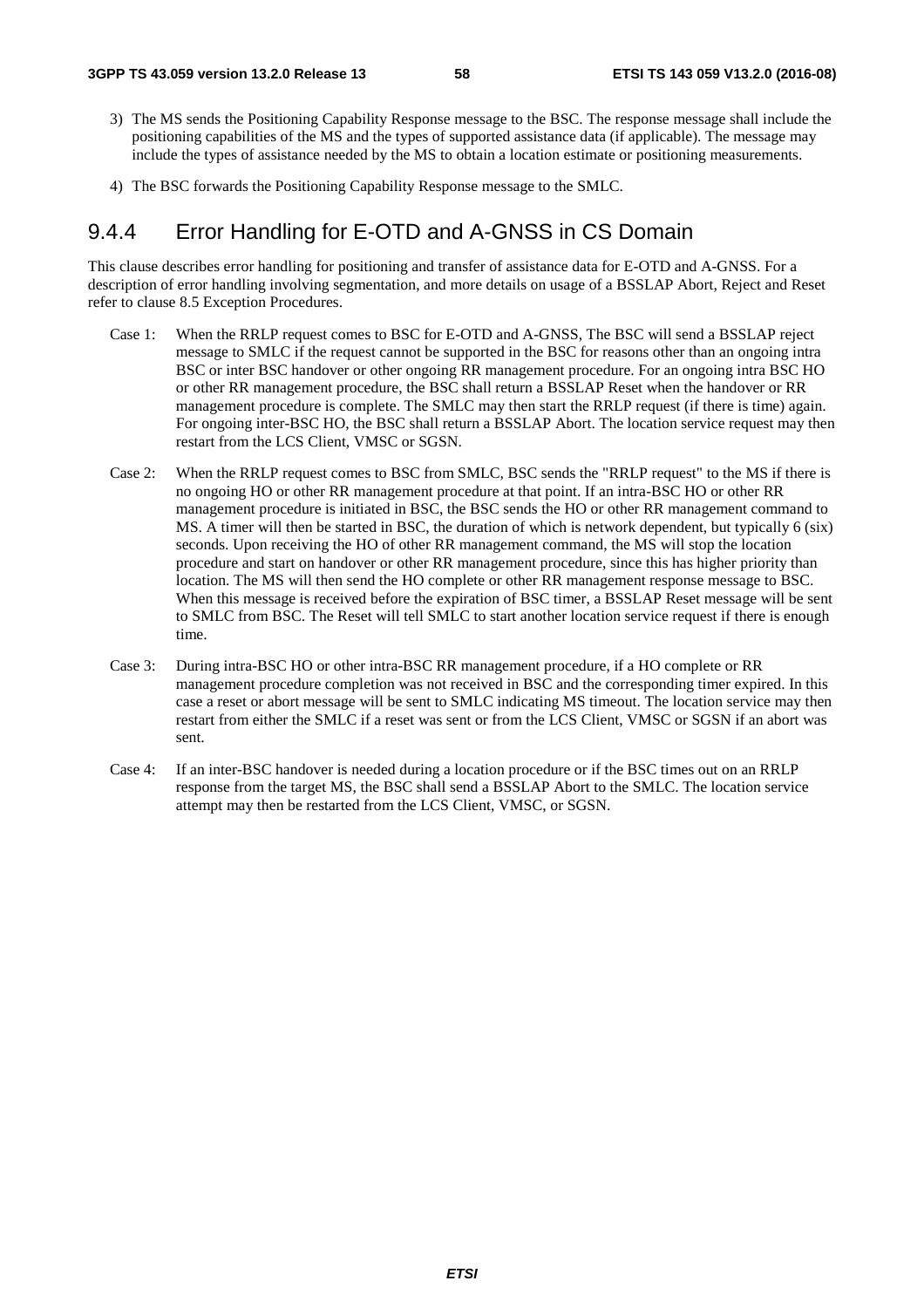

## 9.4.5 Error Handling for the SMLC in CS Domain

**Figure 32: Error Handling for the SMLC in the CS Domain** 

## 9.4.5a Error Handling for E-OTD and A-GNSS in PS Domain

- Case 1: When the RRLP request comes to BSS for E-OTD and A-GNSS, the BSS will send a BSSLAP reject message to SMLC if the request cannot be supported in the BSS.
- Case 2: When the RRLP request comes to BSS from SMLC, BSS sends the "RRLP request" to the MS via the SGSN and starts position supervision timer. After this, if the BSS determines that the current location procedure cannot be continued, the BSS sends an abort message to the SMLC. Notice that an MS reselection to a new cell is not a reason for the BSS to abort the procedure.
- Case 3: If the position supervision timer times out in BSS before the RRLP response from the target MS is received, the BSS shall send a BSSLAP Abort to the SMLC. The location service attempt may then be restarted from the LCS Client, VMSC, or SGSN.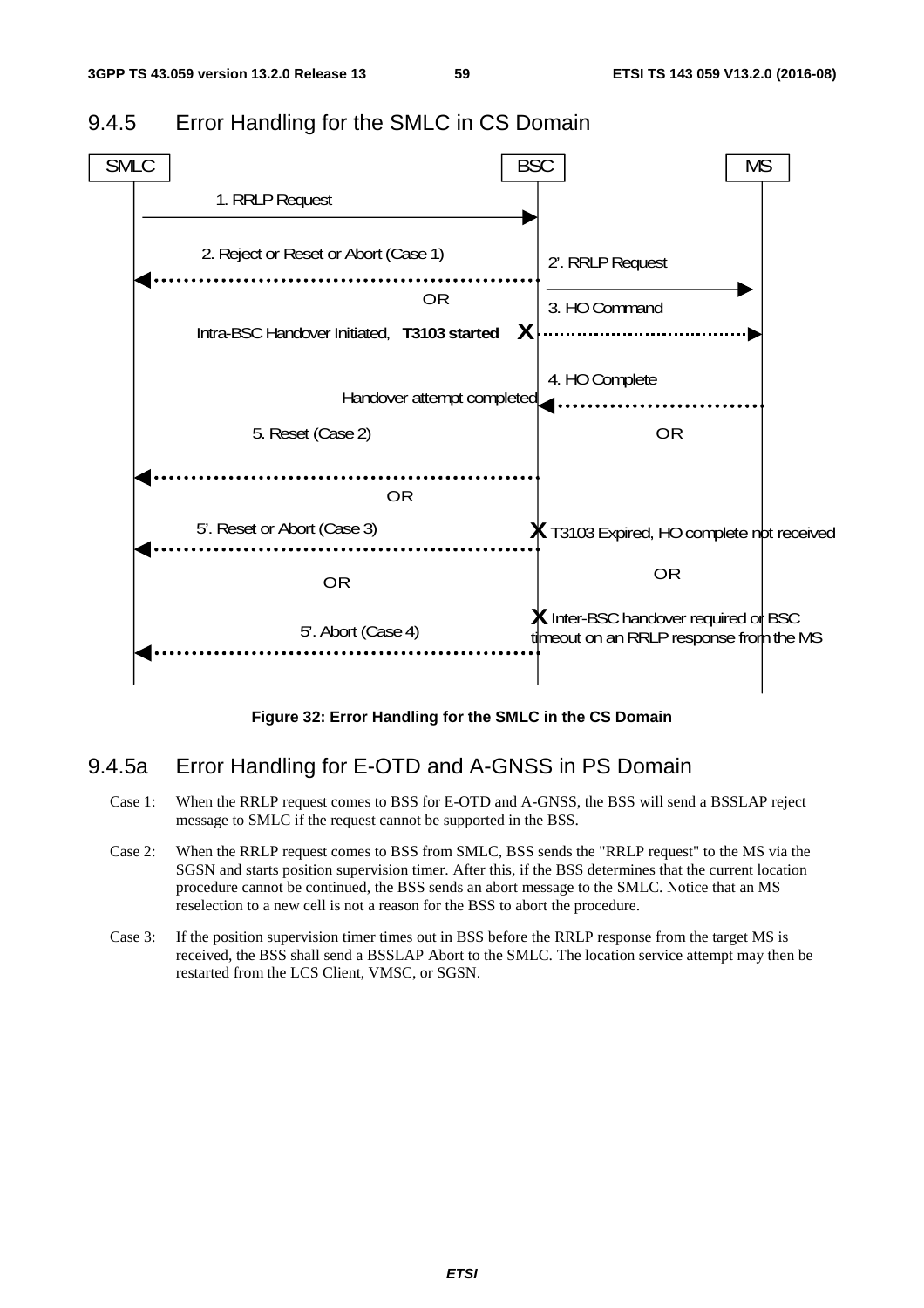

**Figure 32a: Error Handling for the SMLC in PS domain** 

## 9.4.6 Broadcast of Assistance Data

In MS Based E-OTD, MS Based GPS and MS Assisted A-GNSS systems, there may be a need for assistance data to be broadcast to the MS. The assistance data to be broadcast for MS Based E-OTD contains the Real Time Difference (RTD) values (in case of a non-synchronised network) and Base Transceiver Station (BTS) coordinates. In addition, the broadcast data contains other information simplifying the E-OTD measurements. The broadcast of A-GNSS assistance data may make available the same information as in A-GNSS point-to-point signalling. It improves the location accuracy for MS Based implementations, increases the sensitivity, enables LMU-independent time dissemination and assists the acquisition of satellite signals for both MS Based and MS Assisted implementations.

The CS mechanism (Cell Broadcast on CBCH) is used for broadcast of assistance data for all MSs, irrespective of which domain (CS or PS) they are located in. Notice that it may take longer for an MS in the PS domain compared to the CS domain to read all the broadcast data. This is because the PBCCH is not co-ordinated with the CBCH and therefore, the MS may have to skip reading a CBCH slot in order to listen for a potential paging message.

The E-OTD assistance data to be broadcast is in compressed format where the redundant information is not included. The MS is capable to reconstruct the E-OTD assistance data using the message header information. The length of the message is depending on how many neighbours are included in the E-OTD assistance data as well as whether the redundant information can be removed from the message. The typical size of one broadcast message will be less than 82 octets. Part of the broadcast message (serving and neighbour base station coordinates) may be ciphered.

The contents of the broadcast message for the E-OTD and A-GNSS assistance data is described in 3GPP TS 44.035 [16]. The support for these broadcast messages is optional for network and MS.

The broadcast channel which is used to broadcast the E-OTD and A-GNSS assistance data make use of the existing basic or extended CBCH and SMSCB DRX service. The LCS broadcast messages need to be either scheduled, or prioritised over other broadcast messages to avoid any delay.

### 9.4.6.1 Point-To-Multipoint Assistance Data Broadcast Flow

This signalling flow is generic for MS Based E-OTD, MS Based A-GNSS and MS Assisted A-GNSS methods. The E-OTD/A-GNSS Assistance Data Broadcast Message is created in SMLC and the whole message including the ciphered parts and parameters to control the transfer are transferred with below flow from SMLC to MS. SMSCB DRX service is used for LCS assistance data broadcast. Prior receiving the first schedule message MS should read first block of each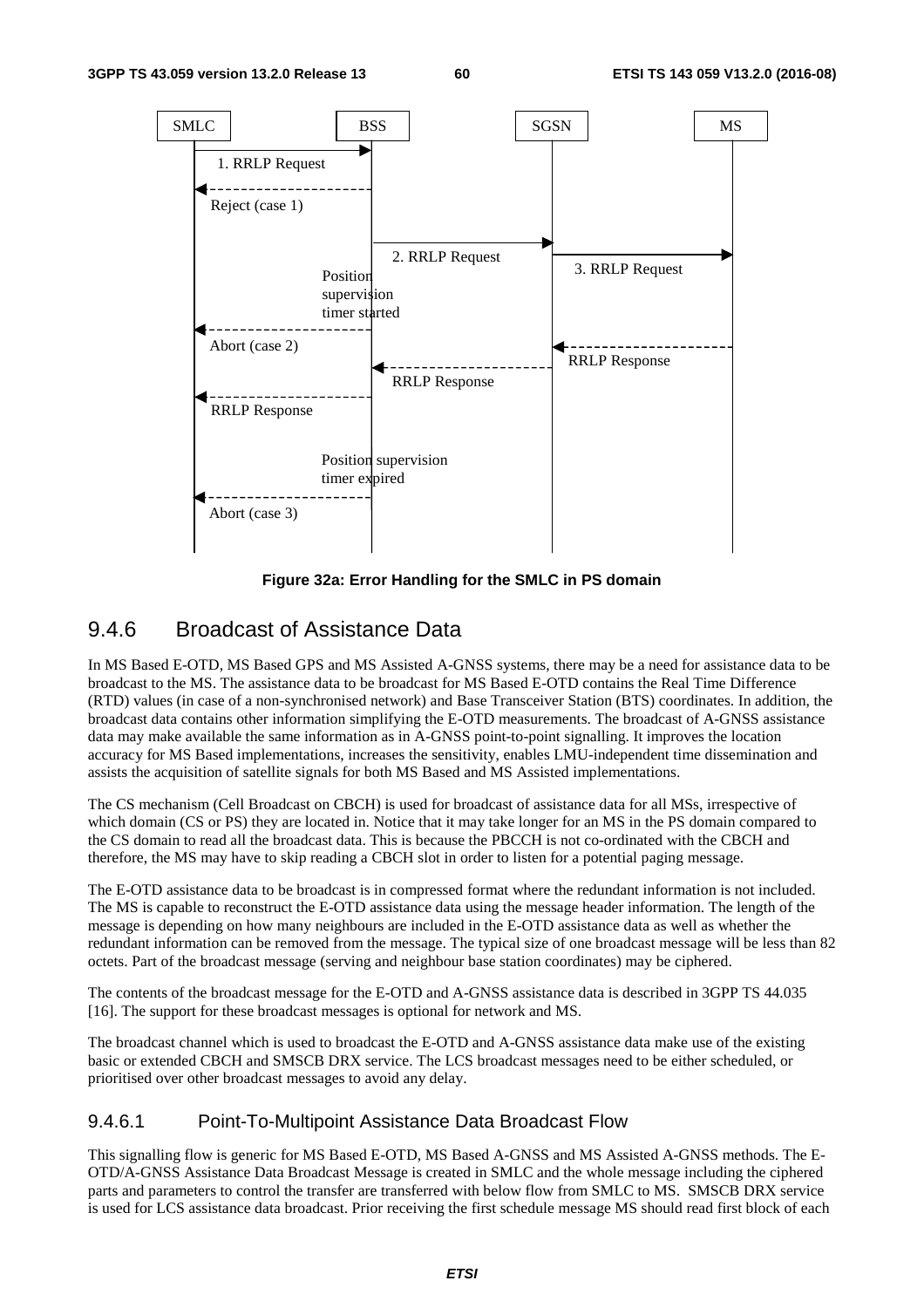message lot to be able to receive the LCS Broadcast Data or the schedule message. After receiving the schedule message MS should receive the LCS Broadcast Data messages according the schedule information.



#### **Figure 33: E-OTD/A-GNSS Broadcast Data Flow**

- 1) SMLC sends the complete broadcast message to CBC with LCS Broadcast Data message. This LCS Broadcast Data message contains the data to be broadcasted as well as parameters that indicate to which BTS the broadcast message is targeted and what time the broadcast should happen. LCS Broadcast Data (data & parameters) message may also contain the SMSCB scheduling information which can be utilised for the SMSCB DRX feature specified in 3GPP TS 44.012 [13] specification. SMSCB DRX operation is required in order that MS performance can be optimised.
- 2) CBC starts message transfer to BSC and BTS according to 3GPP TS 23.041 [6].
- 3) LCS Broadcast Data Response message from CBC to SMLC is used to indicate that the LCS Broadcast Data has been delivery request has been fulfilled. This message is not mandatory
- 4) BTS starts the message transfer to MS according to 3GPP TS 23.041 [6].

Implementations that have SMLC and/or CBC integrated into BSC may use other message signalling.

### 9.4.6.2 Ciphering

In order for the operators to control the access to the assistance data, parts of the broadcast data may be ciphered. Ciphering is done with a specific key delivered by the network for this purpose. The deciphering keys may be requested by the MS as described in 3GPP TS 23.271 [7]. The LCS Broadcast Data, when ciphered, will be partially ciphered according to the LCS broadcast message definitions specified in 3GPP TS 44.035 [16]. The parts that will be ciphered in E-OTD LCS Broadcast Data message are neighbour RTD values, serving and neighbour BTS coordinates. For A-GNSS, all assistance data may be ciphered, The MS is capable to decipher the broadcast message (ciphered parts) using the cipher key (56 bits) delivered from the Core Network to MS and using the Ciphering Serial Number (16 bits) included in the broadcast message.

#### 9.4.6.2.1 Algorithm

The algorithm used for ciphering is the standard 56-bit DES algorithm. The deciphering of broadcast messages is done in the MS. SMLC ciphers the LCS Broadcast Data message (part of message is ciphered) using the deciphering keys (56 bits) and Ciphering Serial Number (16 bits) included in broadcast message using 56-bit DES algorithm.

The ciphered part is variable length with one bit resolution. From LCS Broadcast Data message header MS can compute what part of message is ciphered.

Inputs to the 56-bit DES algorithm are the following: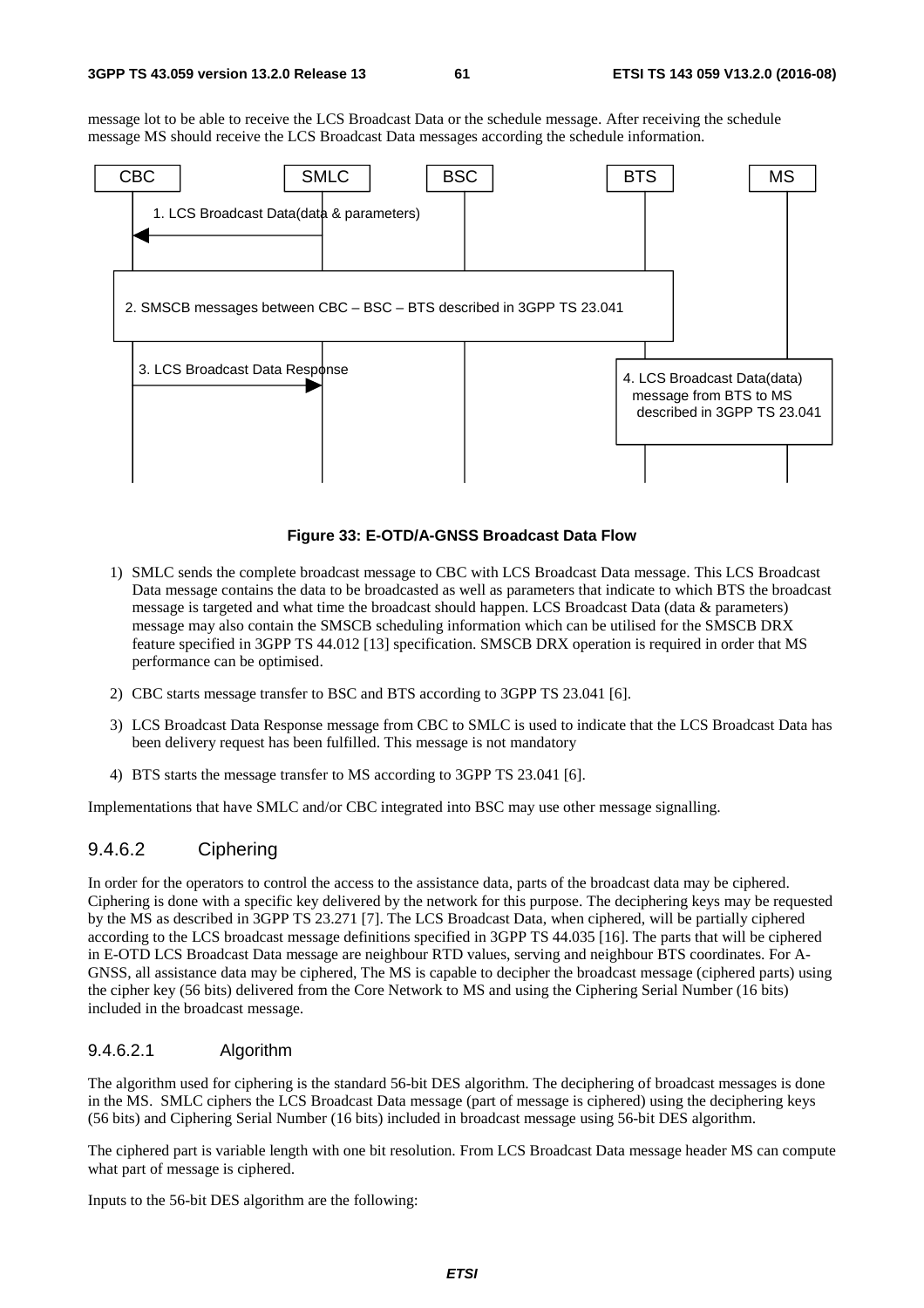- 56-bit key K (deciphering key);
- 16-bit Ciphering Serial Number from broadcast message which is denoted here by IV (initialisation vector);
- plaintext bits (the ciphered part of broadcast message).

Encryption is done by producing a mask bit stream which is then added bit-by-bit to the plaintext data (XOR-operation) to obtain the cipher text data. First IV is concatenated with 0-bits in order to achieve a 64-bit block I<sub>1</sub>. This block is then encrypted by the DES algorithm using the key K. Output is a 64-bit block  $I_2$ . This constitutes the first 64 bits of the mask bit stream. If the message is longer than 64 bits, then more bits are needed. Those are produced by encrypting  $I_2$ again by the DES algorithm using the key K. Output is a 64-bit block  $I_3$ . This constitutes the next 64 bits of the mask bit stream. This iteration is continued until enough bits are produced. The unnecessary bits from the last  $64$ -bit block  $I_i$  are discarded. Below figure describes the first two mask bit generations and the two ciphered 64-bit blocks.



#### **Figure 34 : Ciphering Algorithm**

Decryption is done similarly. The same mask bit stream is produced. This time the mask stream bits are added bit-by-bit (XORed) to the ciphertext data bits. The result will be the plain text data.

#### 9.4.6.3 Deciphering key control and delivery to MS

The deciphering keys are needed in MS if the LCS Broadcast Data (ciphered parts) is ciphered. The deciphering keys' control system contains two keys (the Current Deciphering Key and the Next Deciphering Key) and the Ciphering Key Flag (indicating the current Ciphering Key Flag state in the location area in the time that the deciphering key set is delivered from SMLC to MS). Two Deciphering Keys are needed in order to overcome the problem of unsynchronised nature of the periodic location updates that MSs make in the location area. The SMLC controls the keys and there are following requirements related to the deciphering keys:

- Deciphering Key Set (Current and Next Deciphering Key, Ciphering Key Flag) are always location area specific.
- One SMLC controls the deciphering key set changes inside the location area and in case several SMLCs in the location area then one coordinating SMLC for the deciphering key set control must be nominated. The SMLC configuration is done with O&M procedures.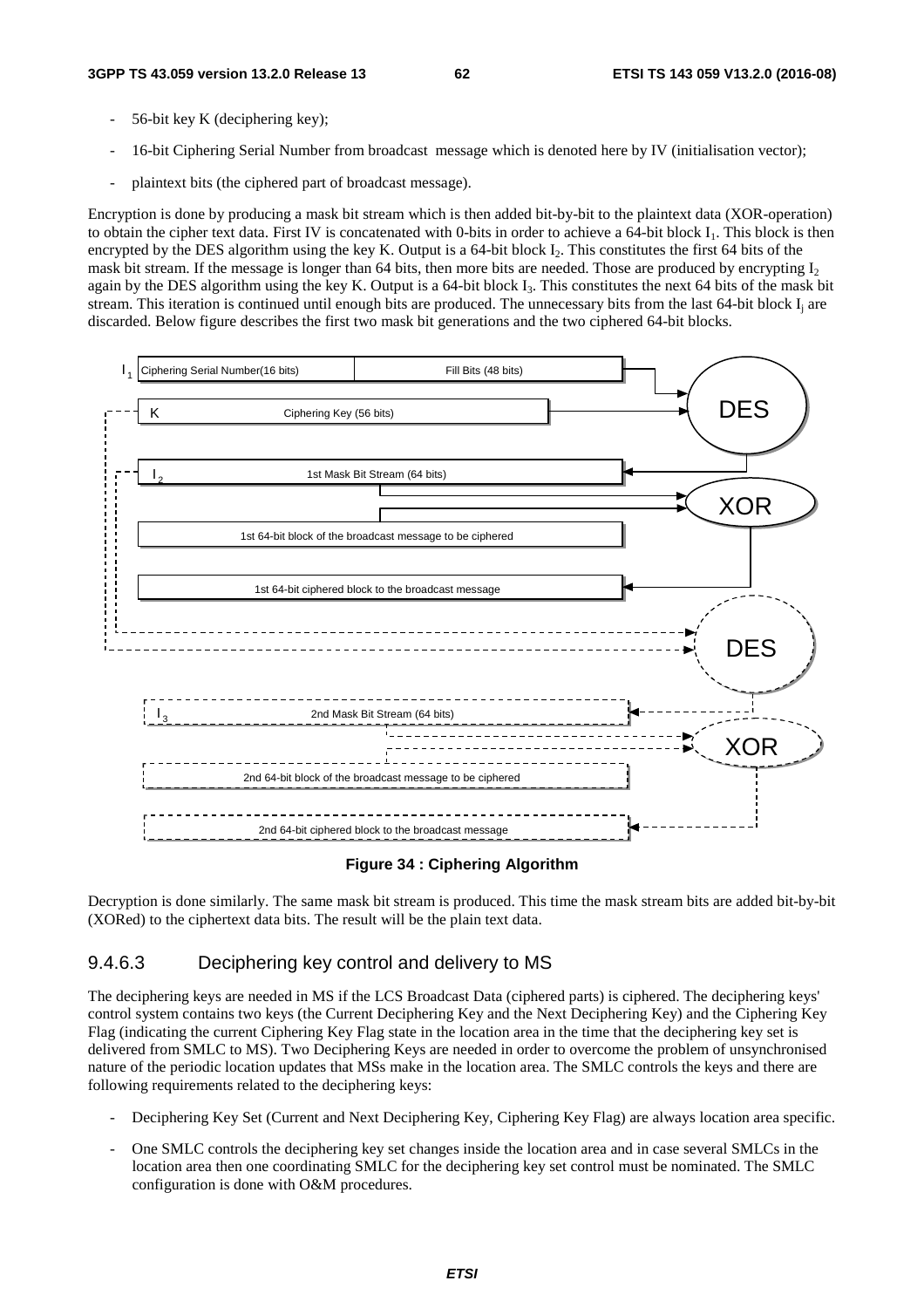- The coordinating SMLC delivers the new deciphering key set to the other SMLCs with SMLCPP protocol when the deciphering key set changes. The Ciphering Key Flag in the LCS Broadcast Data message is changed only when the coordinating SMLC changes the deciphering key set and delivers the new set to other SMLCs in the same location area.
- The SMLCs upon receiving the new deciphering key set, start using immediately the new set in the LCS Broadcast Data message. The coordinating SMLC also starts using the new set same time.

The deciphering key set changes always following way when the new set is generated:

- The Next Deciphering Key comes to the Current Deciphering Key in the new set.
- One new key is taken into use and named as the Next Deciphering Key.
- The Ciphering Key Flag changes the state.

The Ciphering Key Flag controls the MS key usage (Current/Next Deciphering Key) as follows:

- After receiving the new deciphering key set, MS starts using the new set immediately.
- The Ciphering Key Flag in the LCS Broadcast Data message and the one received returned to the MS should have same polarity. This means that MS starts using the Current Deciphering Key immediately.
- When the Ciphering Key Flag state changes in the LCS Broadcast Data message then MS starts to use the Next Deciphering Key for deciphering the broadcast message. The Next Deciphering Key becomes now the Current Deciphering Key in MS.

Figure 35 describes the deciphering key delivery mechanism.

|  | Decryption key A                                                                                            |  |                                   |                                   | Decryption key B                  |                                        |                                   |                                   | Decryption key C                  |                                        |                                   |                                   |      |
|--|-------------------------------------------------------------------------------------------------------------|--|-----------------------------------|-----------------------------------|-----------------------------------|----------------------------------------|-----------------------------------|-----------------------------------|-----------------------------------|----------------------------------------|-----------------------------------|-----------------------------------|------|
|  | MS 1 requests<br>MS 1 requests<br>deciphering keys<br>deciphering keys<br>MS 2 requests<br>deciphering keys |  | ٠                                 |                                   | MS 1 requests<br>deciphering keys |                                        | MS 1 requests<br>deciphering keys |                                   | MS 1 requests<br>deciphering keys |                                        | MS 1 requests<br>deciphering keys |                                   |      |
|  |                                                                                                             |  | MS 2 requests<br>deciphering keys | MS 2 requests<br>deciphering keys |                                   | MS 2 requests<br>deciphering keys      |                                   | MS 2 requests<br>deciphering keys |                                   |                                        | MS 2 requests<br>deciphering keys |                                   |      |
|  |                                                                                                             |  |                                   | MS 3 requests<br>deciphering keys |                                   | MS 3 requests<br>deciphering keys      |                                   | MS 3 requests<br>deciphering keys |                                   | MS 3 requests<br>deciphering keys      |                                   | MS 3 requests<br>deciphering keys |      |
|  | Decryption keys A and<br>are delivered                                                                      |  |                                   |                                   |                                   | Decryption keys B and<br>are delivered |                                   |                                   |                                   | Decryption keys C and<br>are delivered |                                   |                                   | time |

#### **Figure 35: Deciphering key delivery**

- First the key A is the Current Deciphering Key and key B is the Next Deciphering Key.
- When the SMLC changes to use the key B (Next Deciphering Key) then the Deciphering Key Flag state is changed in the LCS Broadcast Data message. At this point the coordinating SMLC delivers the new deciphering key set to other SMLCs in the same location area as well as to MS when MS is requesting the keys during the location update (IMSI Attach, Normal or Periodic Location Update).
- The new deciphering key set contains now key B as the Current Deciphering Key, key C as new Next Deciphering Key and the Ciphering Key Flag currently in use in that location area.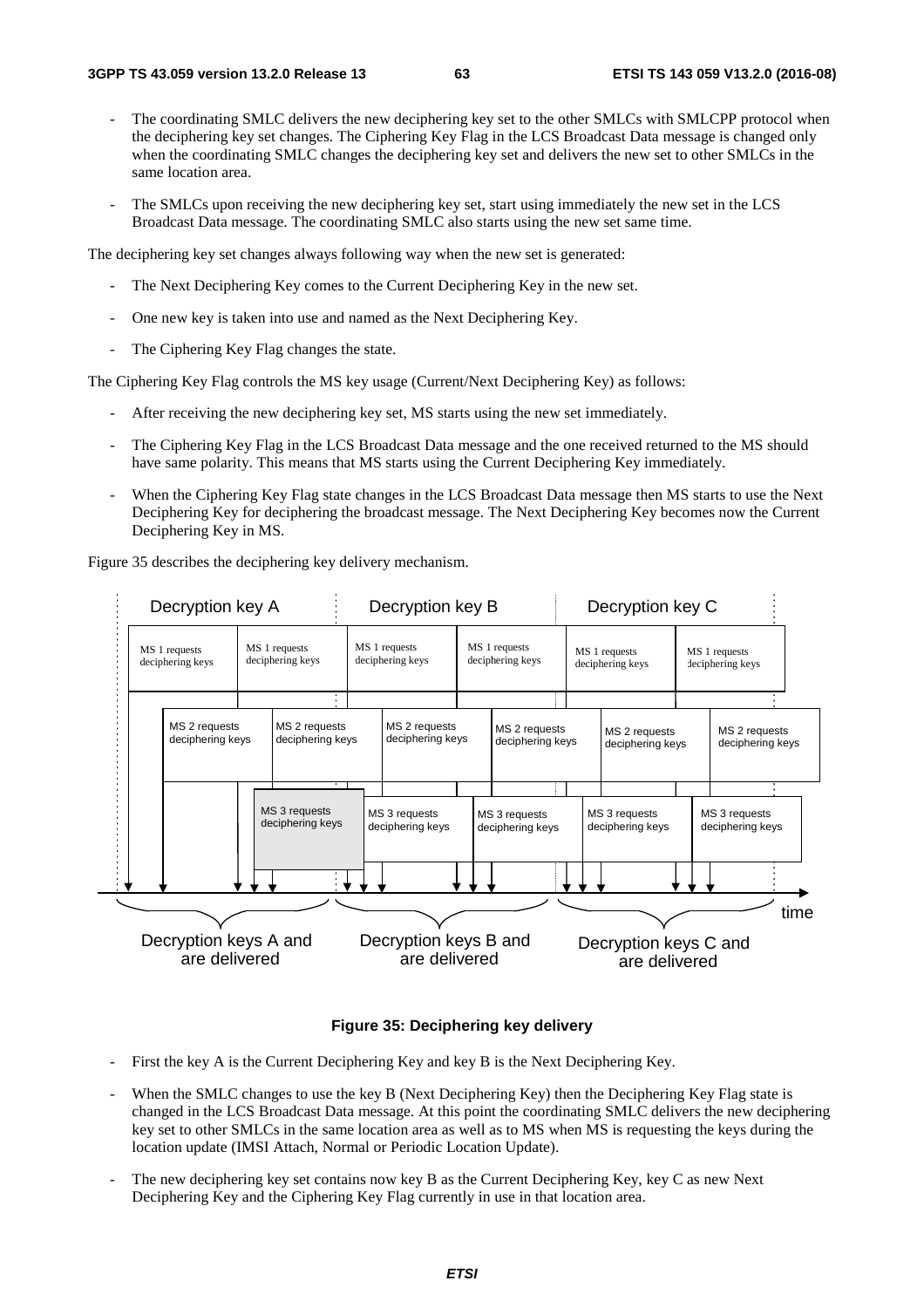- When the SMLC changes to use the key C (Next Deciphering Key) then the Ciphering Key Flag state is changed in the LCS Broadcast Data message. At this point the coordinating SMLC delivers the new deciphering key set to other SMLCs in same location area as well as to MS when MS is requesting the new set during the location update (IMSI Attach, Normal or Periodic Location Update).
- The new deciphering key set contains now key C as the Current Deciphering Key, key D as new Next Deciphering Key and the Ciphering Key Flag currently in use in that location area.

The process continues as above when the keys are changed. The lifetime of one key (Current/Next Ciphering Key) is minimum one periodic location update period used in the location area.

# 9.5 U-TDOA Positioning Procedures

## 9.5.0 General

Following the receipt of a location request message from the BSC, the U-TDOA capable SMLC interrogates the BSS for the RF channel information associated with the MS to be located. The SMLC uses this information to task the LMUs at the serving and surrounding cells. The LMUs are tasked to measure the identified RF channel(s) and thus provide a time reference from different LMUs. The time-of-arrival information from the tasked LMUs is returned to the SMLC where the MS location is calculated.

## 9.5.1 U-TDOA Positioning in CS Domain for A/Gb-mode

### 9.5.1.1 General Procedures

The U-TDOA location method uses the uplink energy transmitted by an MS to make a location determination. If the MS was in the dedicated mode, carrying subscriber traffic prior to the beginning of the location process, the energy associated with this subscriber traffic can be used to locate the MS. If the MS was placed in the dedicated mode by the MSC specifically for location determination purposes, either the SDCCH or TCH can be used for U-TDOA location purposes.

### 9.5.1.2 CS U-TDOA Messages and Procedures on the Lb Interface

The following section describes the positioning procedure for CS U-TDOA location determination on the Lb interface.





1. The SMLC sends a BSSMAP-LE Connection Oriented Information message to the BSC that contains the embedded BSSLAP U-TDOA Request message. The U-TDOA Request message may contain the delta timer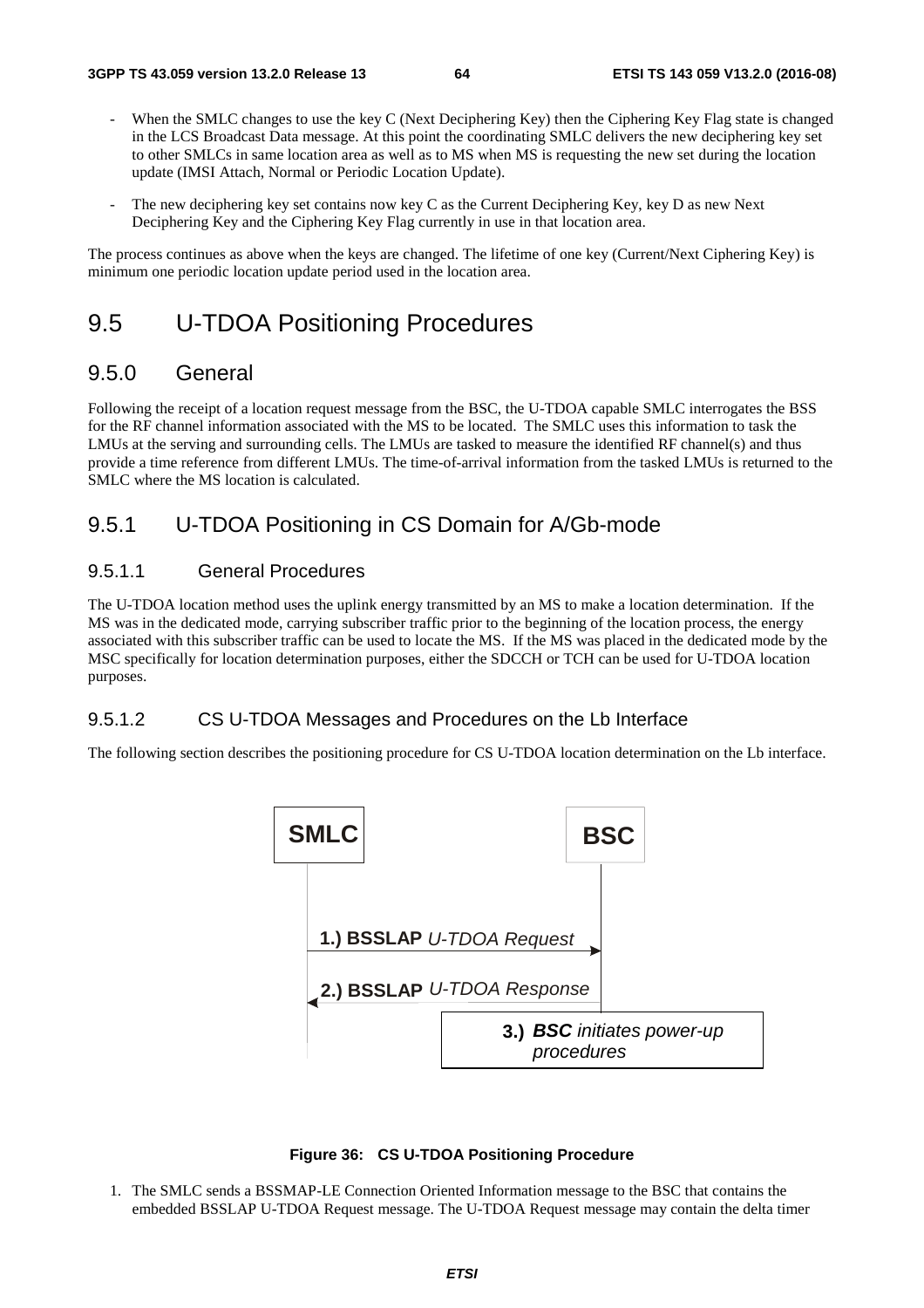value. The BSC starts the delta timer, received or internal, immediately after sending the U-TDOA Response message to the SMLC. The purpose of this timer is to define the maximum time during which the BSC supervises the location request.

- 2. The BSC sends a BSSMAP-LE Connection Oriented Information message to the SMLC that contains the embedded BSSLAP U-TDOA Response message. The U-TDOA Response message contains the physical channel information (frequencies, hopping sequence, channel type, time slot, sub-channel number, etc.), the intended Power-Up Starting Time (if the power-up procedure for U-TDOA is supported), the MS power, the cell identifier, and the TA. If frequency hopping is used, the U-TDOA Response message also includes the frequency list. The U-TDOA Response message also contains the ciphering key (Kc) if ciphering is used on the air interface and the version of the applied A5 ciphering algorithm (A5/x). The Kc is ciphered if sent from the SMLC to any LMU. The SMLC and any LMU with which it interacts shall also be mutually authenticated. These requirements shall be met using a security mechanism meeting the capabilities of the Zb interface of NDS/IP (TS 33.210) or TLS (RFC 2246). The LMU installation shall meet the same physical security requirements as a BTS installation. For locations on channels that are not ciphered, the algorithm identifier will show the same.
- 3. If the power-up procedure for U-TDOA is supported, the BSC may use the normal power-control command to order the MS to go to the maximum power allowed by the BTS. After the MS has been at full power for a period of one second, the BSC shall return to normal power-control. During the time the MS is ordered to the maximum power, the BSC may temporarily suspend uplink DTX, if in use.

#### 9.5.1.3 RR Procedure effecting the CS U-TDOA channel description

The location determination process is not an instantaneous event and it can take a few seconds to collect and calculate location determination related data. If changes happen to the last reported channel description and the location determination is not complete, an updated channel description needs to be sent to the SMLC.

The BSC considers the location determinations complete if; it receives a BSSAP-LE Perform Location response message; or the delta timer expires; or it receives a valid BSSLAP message for a new positioning method.

The RR procedures that effect the U-TDOA channel description are listed in Table 9.5.1. The 'Treatment' column lists the appropriate BSSLAP message to be sent by the BSC to the SMLC. The Reset message is defined in 3GPP TS 48.071 and shall contain the updated channel description. After sending the Reset message the BSC shall restart the delta timer and continue supervision of the location request.

| RR Procedure in Dedicated Mode                        | Treatment | Comments                                                                                                                                              |
|-------------------------------------------------------|-----------|-------------------------------------------------------------------------------------------------------------------------------------------------------|
| Channel assignment procedure.                         | Reset     |                                                                                                                                                       |
| Handover procedures (intra-BSS).                      | Reset     | For successful intra-BSS handover.                                                                                                                    |
| Frequency redefinition procedure.                     | Reset     | Only meaningful in the case of frequency hopping.                                                                                                     |
| Packet request procedure while in<br>dedicated mode.  | Reset     | For DTM, when an existing CS connection is<br>modified as PS resources are added in order to<br>comply with MS frequency/time domain<br>restrictions. |
| Packet downlink assignment while<br>in dedicated mode | Reset     | For DTM, when an existing CS connection is<br>modified as PS resources are added in order to<br>comply with MS frequency/time domain<br>restrictions. |
| Channel mode modify                                   | Reset     |                                                                                                                                                       |

**Table 9.5.1: RR Procedures affecting the CS U-TDOA channel description** 

If the BSC receives the BSSLAP U-TDOA Request message during one of the identified RR procedures in Table 9.5.1, it will complete the ongoing RR procedure and then respond with the BSSLAP U-TDOA Response message.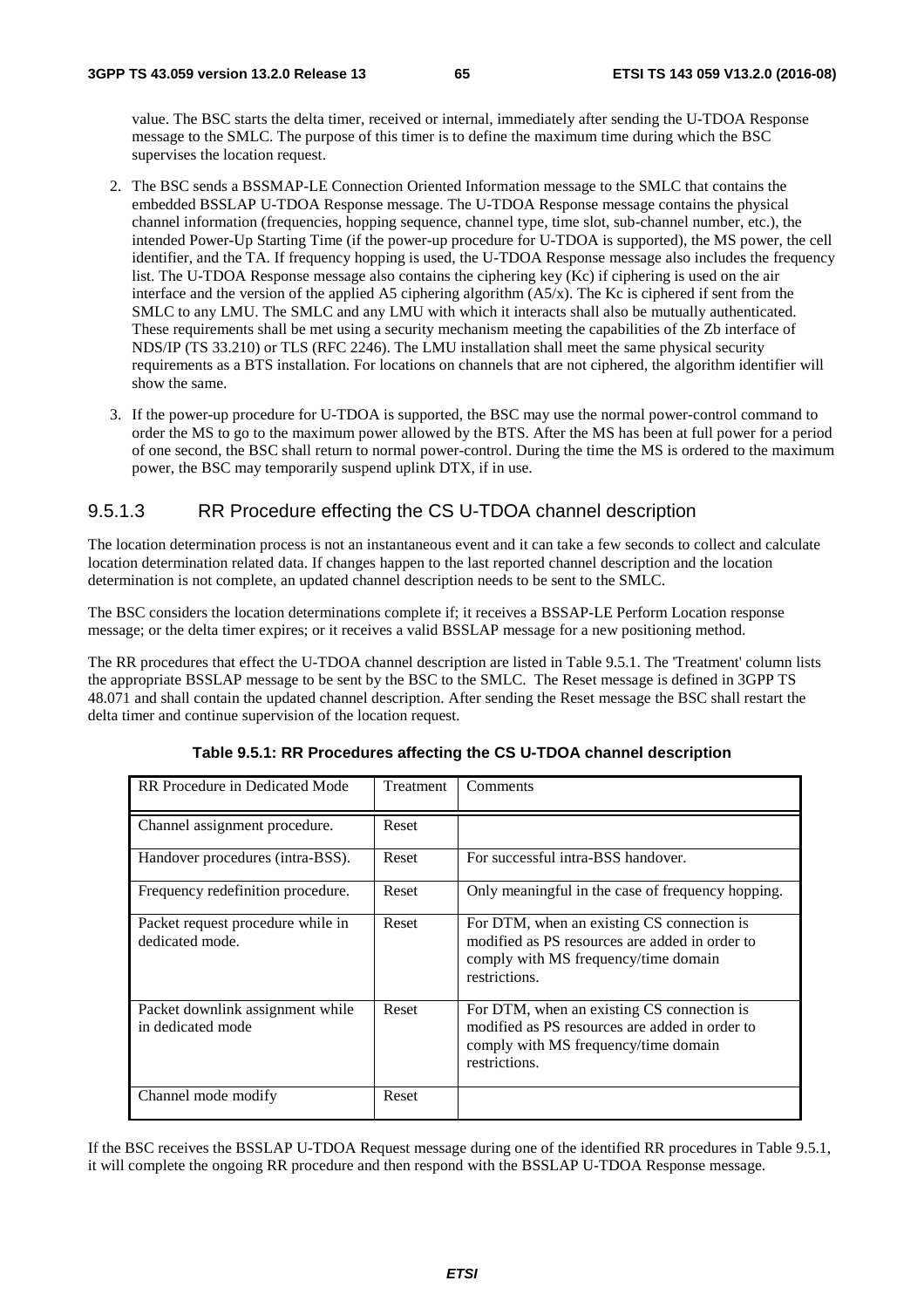## 9.5.1.4 BSC Error Handling during CS U-TDOA Positioning Procedure

There are three (3) BSSLAP messages defined to handle error scenarios that occur during the U-TDOA location process: Reset, Reject and Abort. Please refer to 3GPP TS 48.071 for the messages" details. The BSSLAP Reset message is used to update the U-TDOA channel description as outlined in 9.5.1.3.

In Table 9.5.2, all identified RR procedures are listed that result in the BSSLAP Abort message to be sent from the BSC to the SMLC. The Abort message is only sent if the U-TDOA location determination is not complete. The BSC considers the location determinations complete if; it receives a BSSAP-LE Perform Location response message; or the delta timer expires; or it receives a valid BSSLAP message for a new positioning method.

| RR Procedure in Dedicated Mode   | Treatment |
|----------------------------------|-----------|
| Handover procedure (inter-BSS).  | Abort     |
| Handover to UTRAN procedure.     | Abort     |
| Handover to CDMA2000 procedure.  | Abort     |
| RR connection release procedure. | Abort     |

**Table 9.5.2: RR Procedures resulting in BSC Error Handling** 

If the BSC receives the BSSLAP U-TDOA Request message during one of the identified RR procedures in Table 9.5.2, it will respond with the BSSLAP Abort message.

If the BSC is unable to perform the U-TDOA positioning for other reasons than those related to the items listed in Table 9.5.1 and Table 9.5.2, it will respond to the BSSLAP U-TDOA Request message with the BSSLAP Reject message.

# 9.5.2 U-TDOA Positioning in PS Domain for A/Gb-mode

### 9.5.2.1 Introduction

The U-TDOA location method uses information transmitted by an MS to make a location determination. The initial state of the MS will be identified and will dictate the procedure to be followed in the location process. If the MS was in the packet transfer mode, sending uplink RLC/MAC blocks prior to the beginning of the location process, the energy associated with this continuing uplink data can be used to locate the MS. If the MS was previously idle in the uplink direction and placed in the active state by the SGSN specifically for U-TDOA location determination purposes, it is necessary to cause the MS to send uplink information using the Packet polling procedure (see 3GPP TS 44.060).

An uplink block of data containing the PACKET CONTROL ACKNOWLEDGEMENT message is equivalent to any other RLC/MAC block for U-TDOA location purposes; i.e. one uplink RLC/MAC block is equivalent to one execution of the Packet polling procedure. This applies only to the lowest numbered timeslot in the case of a multi-slot uplink TBF. The Polling Repetition information element in the U-TDOA Request message defines the total number of RLC/MAC uplink blocks required to achieve the desired location QoS within a recommended period of two seconds, including any PACKET CONTROL ACKNOWLEDGEMENT message received due to the execution of a Packet polling procedure.

### 9.5.2.2 General Procedures

The U-TDOA location method procedures depend on the initial condition of the MS. If the MS is initially in packet idle mode the Packet Polling method shall be applied as described in sub-clause 9.5.2.2.1. When the MS is initially in the packet transfer mode it may or may not be sending uplink data. If the MS is not sending uplink data the Packet polling procedure shall be applied. The application of the U-TDOA location method in the packet transfer mode is described in sub-clause 9.5.2.2.2.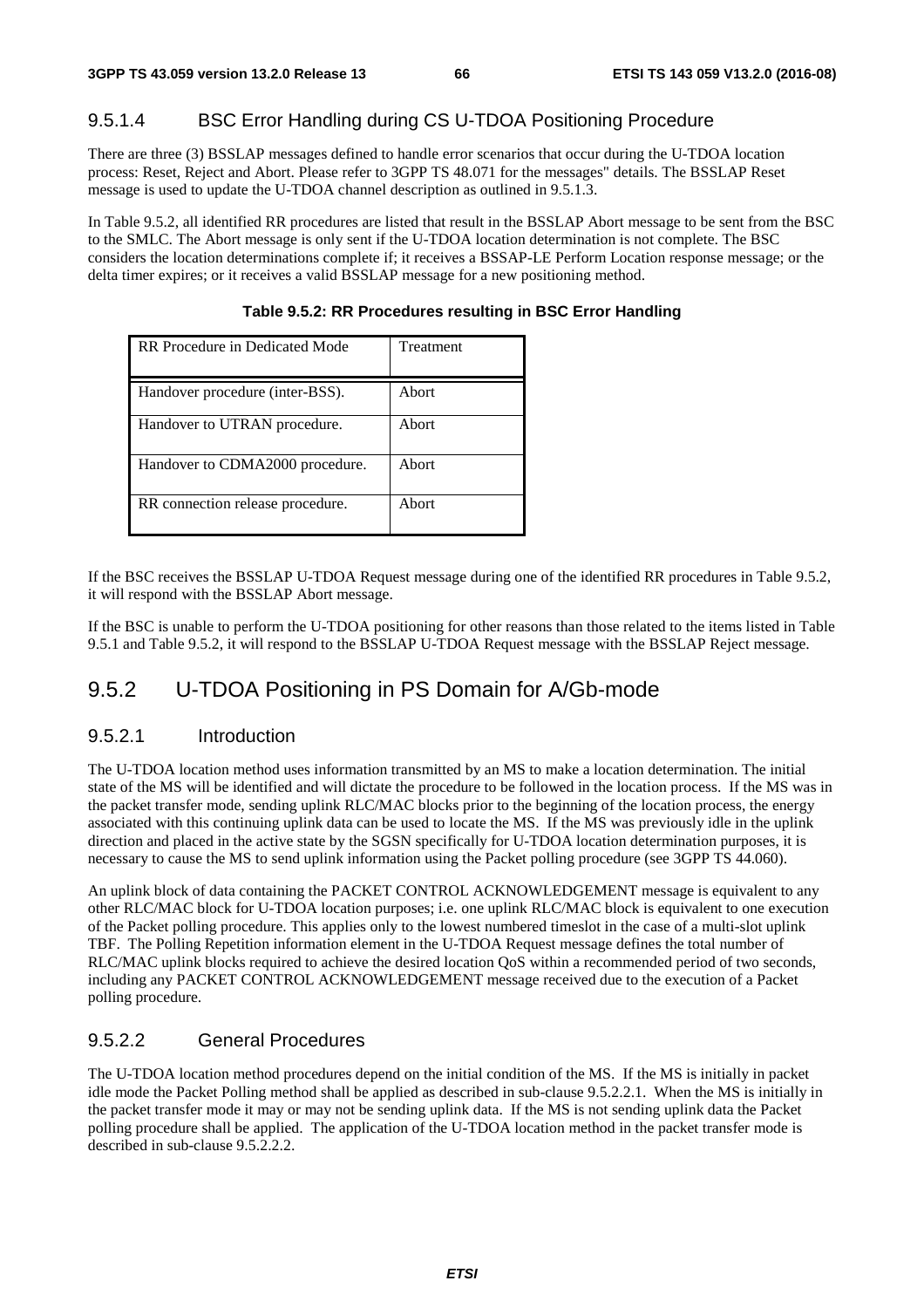#### 9.5.2.2.1 MS in packet idle mode

For an MS that is in packet idle mode, application of the U-TDOA location method requires that a single timeslot downlink TBF be established. This downlink TBF shall be used for repeated executions of the Packet polling procedure in order to cause a mobile to transmit for a time sufficient to achieve the requested level of location accuracy. The number of repetitions of the Packet polling procedure required to achieve the desired level of accuracy shall be indicated in the U-TDOA REQUEST message sent from the SMLC to the BSS.

The BSS shall execute the indicated number of Packet polling procedures after an implementation dependent interval to allow assignment of the Location Measurement Units (LMU) to the indicated ARFCN and timeslot(s). The RRBP field shall be used to schedule the resulting PACKET CONTROL ACKNOWLEDGEMENT messages. The BSS must indicate a PACKET CONTROL ACKNOWLEDGEMENT response containing the TLLI by setting the TYPE OF ACK information element to RLC/MAC control block in all PACKET POLLING REQUEST messages associated with U-TDOA positioning.

If the MS is allocated an uplink TBF prior to completion of the required number of Packet polling procedures, the BSS may suspend the Packet polling procedure and send a Reset message to the SMLC containing the physical channel information for the allocated uplink TBF. Following sending of a Reset message, the BSS shall reset the Polling Repetition counter to zero and restart the U-TDOA positioning procedure after an implementation dependent interval.

The downlink TBF established for U-TDOA location purposes should be used if a single timeslot downlink TBF is required during the execution of the U-TDOA location procedure. If a multi-slot downlink TBF is required during the execution of the U-TDOA location procedure, the assignment of this TBF may be delayed until the completion of the U-TDOA location procedure, otherwise the BSS shall send a Reset message to the SMLC and reset the Polling Repetition counter as described previously.

If both an uplink TBF and a downlink TBF are required during the execution of the U-TDOA location procedure, the Packet polling procedure may be restarted and the uplink RLC/MAC blocks can be used for U-TDOA location as described subsequently.

#### 9.5.2.2.2 MS in packet transfer mode

If only a downlink TBF exists it shall be used to execute the Packet polling procedure, on the lowest numbered timeslot transmitted before the last PACKET POLLING REQUEST/PACKET CONTROL ACKNOWLEDGEMENT cycle has been completed, the BSS shall not set the FBI bit in the RLC/MAC header of the last data block. The TBF shall be terminated after the last cycle of the Packet polling procedure using a PACKET TBF RELEASE message from the BSS. If the MS is allocated an uplink TBF prior to completion of the required number of Packet polling procedures, the BSS may suspend the Packet polling procedure and send a Reset message to the SMLC as described in sub-clause 9.5.2.2.1.

If only an uplink TBF exists and RLC/MAC blocks are available for transmission (on the lowest numbered timeslot for a multi-slot TBF), those blocks shall be used to locate the MS using the U-TDOA location method. If the number of uplink blocks pertaining to the uplink TBF is insufficient to satisfy the requested number of uplink data blocks within an implementation dependent period recommended to be two seconds, the Packet polling procedure shall be executed on the existing uplink TBF for the balance of the requested blocks. The lowest numbered timeslot shall be used for the Packet polling procedure if the existing uplink TBF is a multi-slot TBF. The uplink TBF shall not be terminated until the Packet polling procedures have been completed.

If both an uplink and downlink TBF exist, either TBF may be used for MS location using the U-TDOA location method as described previously. The TBF should not be terminated until the Packet polling procedures have been completed.

### 9.5.2.3 PS U-TDOA Messages and Procedures on the Lb Interface

The following section describes the positioning procedure for PS U-TDOA location determination on the Lb interface.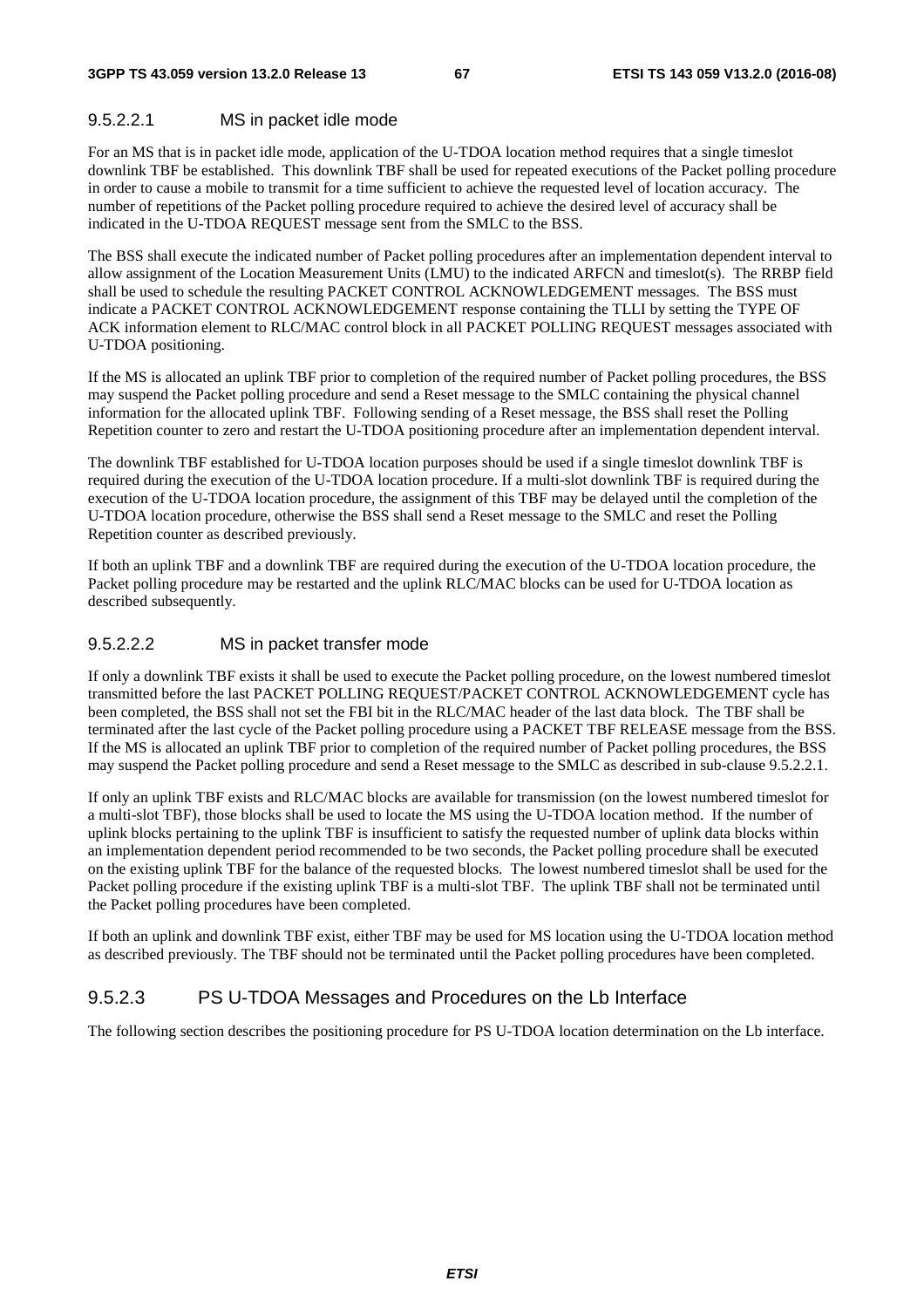| <b>SMLC</b> |                            | <b>BSC</b> |
|-------------|----------------------------|------------|
|             | 1.) BSSLAP U-TDOA Request  |            |
|             | 2.) BSSLAP U-TDOA Response |            |
|             |                            |            |

**Figure 37: PS U-TDOA Positioning Procedure** 

- 1. The SMLC sends a BSSMAP-LE Connection Oriented Information message to the BSS that contains the embedded BSSLAP U-TDOA Request message. The U-TDOA Request message contains the required number of received uplink RLC/MAC blocks, repetitions of the RLC/MAC Packet polling request procedure or combination of both. The inclusion of this Polling Repetition information element in the U-TDOA Request message indicates that the location determination shall occur in the PS domain.
- 2. The BSS sends a BSSMAP-LE Connection Oriented Information message to the SMLC that contains the embedded BSSLAP U-TDOA Response message. The U-TDOA Response message contains; the physical channel information (frequencies, time slot, TFI, TLLI, start time, etc.); the MS power; the cell identifier; and the Timing Advance. For MS without an existing uplink or downlink TBF the BSS establishes a downlink TBF, if one does not currently exist. The BSS monitors any uplink TBF until the requested number of RLC/MAC blocks has been received, executes the specified number of Packet polling procedures on the lowest numbered timeslot in the case of a multi-slot TBF or a combination of both as described in clause 9.5.2.1. The BSS releases any downlink TBF established solely for U-TDOA location.

### 9.5.2.4 RLC/MAC Procedure affecting the PS U-TDOA TBF description

The RLC/MAC procedures that effect the U-TDOA channel description are listed in Table 9.5.3. The 'Treatment' column lists the message to be sent by the BSS to the SMLC. The Reset message is defined in 3GPP TS 48.071 and shall contain the updated channel description. After sending the Reset message the BSS shall wait for an implementation dependent interval to allow reconfiguration of the LMUs, start the U-TDOA location process from the beginning and continue supervision of the location request.

| <b>RLC/MAC Procedure</b>    | Treatment | Comments                       |
|-----------------------------|-----------|--------------------------------|
| Packet Timeslot Reconfigure | Reset     |                                |
| Packet Access Reject        | Reset     | Access retry cases             |
| Cell Reselection            | Reset     | MS originated (intra-BSS)      |
| Packet Cell Change Order    | Reset     | Network originated (intra-BSS) |

**Table 9.5.3: RLC/MAC Procedures affecting the PS U-TDOA channel description** 

If the BSS receives the BSSLAP U-TDOA Request message during one of the identified RLC/MAC procedures in Table 9.5.3, it will complete the ongoing RLC/MAC procedure and then respond with the BSSLAP U-TDOA Response message. The Reset message must be sent after completion of the listed RLC/MAC procedure if that procedure must be executed during an ongoing U-TDOA location event.

### 9.5.2.5 Error Handling during PS U-TDOA Positioning Procedure

In Table 9.5.4, all identified RLC/MAC procedures are listed that result in the BSSLAP Abort message to be sent from the BSS to the SMLC. The Abort message is only sent if the U-TDOA location determination is not complete. The BSS considers the location determinations complete if; it receives a BSSAP-LE Perform Location response message; or it receives a valid BSSLAP message for a new positioning method.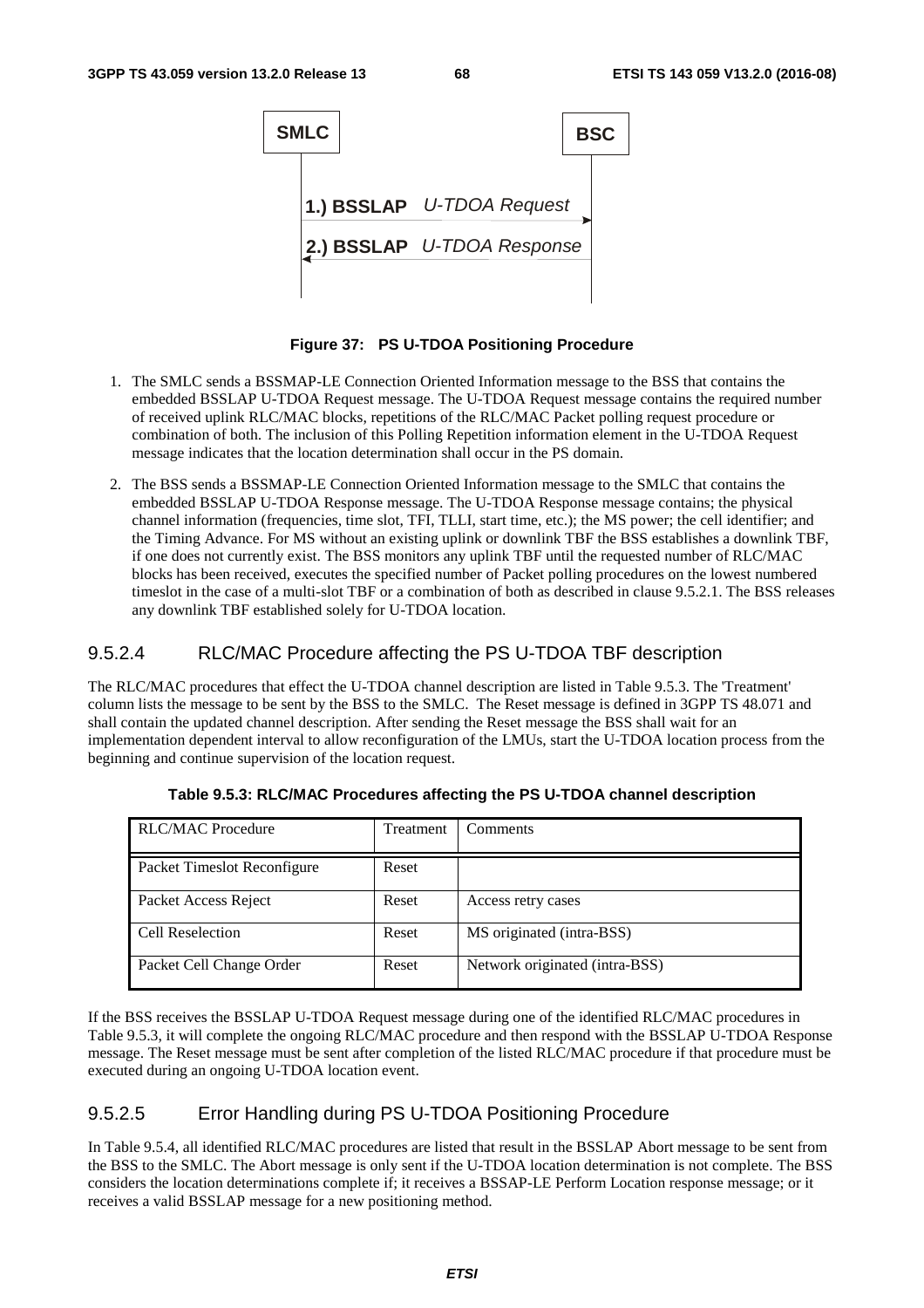| <b>RLC/MAC Procedure</b> | <b>Treatment</b> | Comments                              |
|--------------------------|------------------|---------------------------------------|
| Cell Reselection         | Abort            | MS originated (inter-BSS)             |
| Packet Cell Change Order | Abort            | Network originated (inter-BSS)        |
| Packet Pause             | Abort            |                                       |
| Packet Access Reject     | Abort            | Cases without access retry indication |

**Table 9.5.4: RLC/MAC Procedures resulting in Error Handling** 

If the BSS is unable to perform the U-TDOA positioning for other reasons than those related to the items listed in Table 9.5.3 and Table 9.5.4, it will respond to the BSSLAP U-TDOA Request message with the BSSLAP Reject message.

# 10 Information storage

This clause describes information storage structures that are mandatory (M), conditional (C) or optional (O) for LCS in GERAN, and the recovery and restoration procedures needed to maintain service if inconsistencies in databases occur and for lost or invalid database information.

# 10.1 SMLC

#### Common Data

Table 2 holds permanent BTS data:

| <b>Permanent BTS Data Item</b> | <b>Status</b> | <b>Description</b>                                          |
|--------------------------------|---------------|-------------------------------------------------------------|
| <b>BTS</b> position            | М             | <b>BTS</b> position (latitude/longitude) of the Serving BTS |
| <b>CGI</b>                     | М             | Cell global identity.                                       |
| <b>BSIC</b>                    | М             | Base station identity code.                                 |
| <b>BCCH</b>                    | М             | Frequency of the broadcast carrier.                         |

#### **Table 2: Permanent SMLC Data for a BTS**

The SMLC holds data for its associated LMUs. The main key to LMU data in the SMLC is the IMSI for a Type A LMU and a cell site identifier for a Type B LMU. LMU data provides the location capabilities of the LMU (e.g. which location and assistance measurements are supported). The following permanent data shall be administered for any LMU.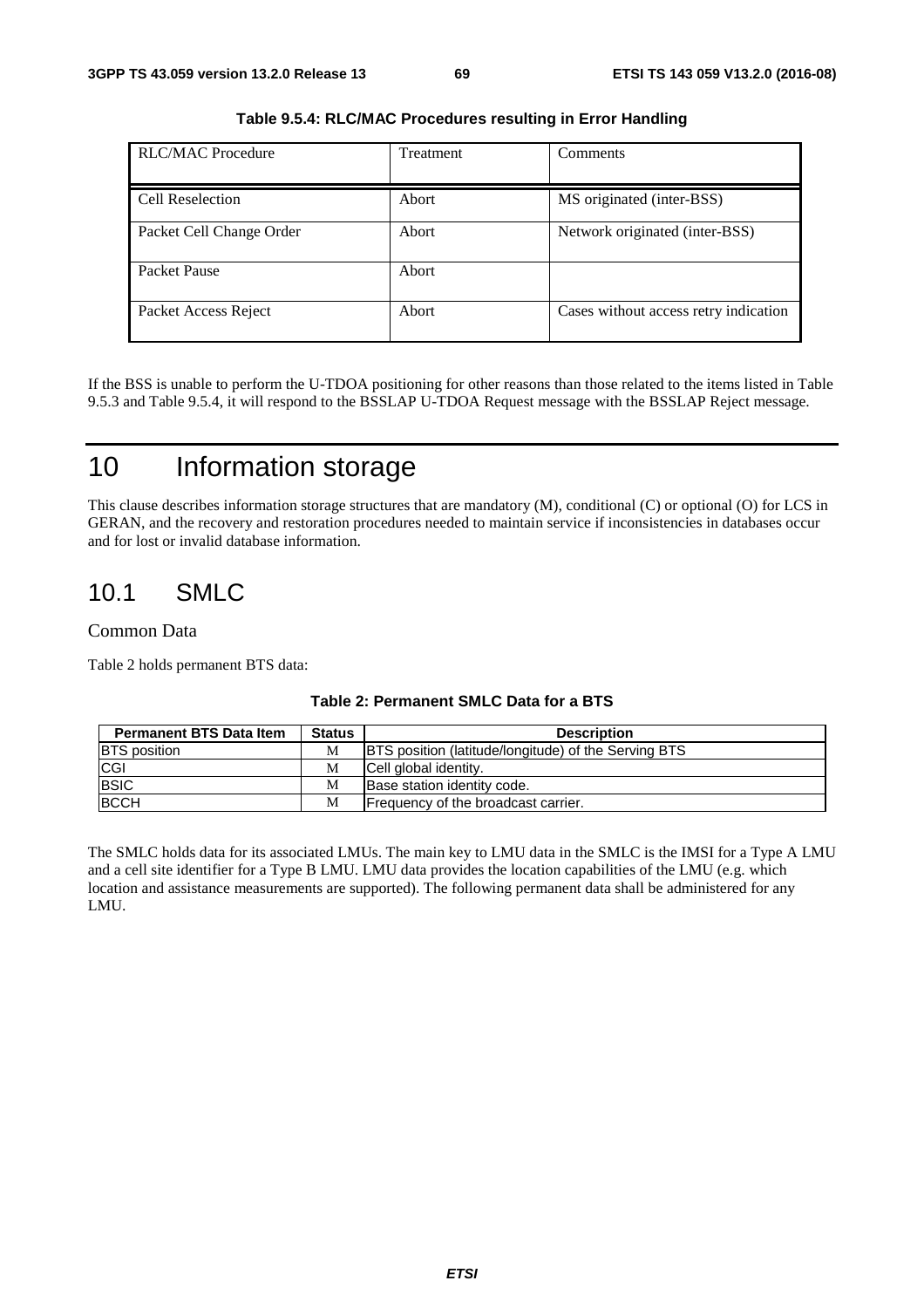| <b>Permanent LMU Data Item</b>       | <b>Status</b> | <b>Description</b>                                                                                                                                                                 |
|--------------------------------------|---------------|------------------------------------------------------------------------------------------------------------------------------------------------------------------------------------|
| Type of LMU                          | м             | Indicates if LMU is Type A or Type B                                                                                                                                               |
| <b>IMSI</b>                          | C             | Main key to data for a Type A LMU. Not applicable to a Type B LMU                                                                                                                  |
| $LAC + CI$                           | C             | Cell site identifier to address a Type B LMU. Not applicable to a Type A<br>LMU.                                                                                                   |
| <b>Signaling Access</b>              | м             | Information regarding signalling access to the LMU including the<br>following:<br>address of default serving BSC<br>SS7 link set to serving BSC (or to an intermediate STP)        |
| Serving Cell                         | м             | Identity of the cell in which the LMU is physically located                                                                                                                        |
| Geographic location                  | C             | Latitude/longitude coordinates<br>Storage of coordinates is mandatory for E-OTD if an LMU is not co-<br>located with a BTS                                                         |
| Position measurement<br>Ifunctions   | O             | List of supported position measurements<br>For each type of position measurement, a list of associated capabilities -<br>details are outside the scope of the present document     |
| Assistance measurement<br>Ifunctions | $\Omega$      | List of supported assistance measurements<br>For each type of assistance measurement, a list of associated capabilities<br>- details are outside the scope of the present document |
| Diagnostic functions                 | O             | List of supported diagnostic functions - details are outside the scope of<br>the present document                                                                                  |

| Table 3: Permanent SMLC Data for an LMU |  |  |  |
|-----------------------------------------|--|--|--|
|-----------------------------------------|--|--|--|

The SMLC also holds the following temporary data for each LMU for which there has been any previous signalling interaction.

| <b>Temporary LMU Data Item</b> | <b>Status</b> | <b>Description</b>                                                                                                                       |
|--------------------------------|---------------|------------------------------------------------------------------------------------------------------------------------------------------|
| <b>Position Measurements</b>   | O             | Ongoing and scheduled position measurements ordered in the<br>LMU by the SMLC – details are outside the scope of the<br>present document |
| Assistance Measurements        | $\Omega$      | Ongoing and scheduled assistance measurements ordered by<br>the SMLC – details are outside the scope of the present<br>document          |
| <b>O&amp;M</b> Activities      | $\Omega$      | Ongoing and scheduled O&M activities ordered in the LMU by<br>the SMLC – details are outside the scope of the present<br>Idocument       |

| Table 4: Temporary SMLC Data for an LMU |  |  |  |  |  |
|-----------------------------------------|--|--|--|--|--|
|-----------------------------------------|--|--|--|--|--|

An LMU contains no mandatory data regarding its associated SMLC. An LMU shall contain permanent data regarding its measurement and O&M capabilities and may contain pre-administered data regarding location assistance measurements and O&M activities that the LMU is to perform without the need for any command from the SMLC. The content of such location measurement and O&M related data is outside the scope of the present document.

# 10.2 Recovery and Restoration Procedures

The LCS recovery and restoration procedures allow temporary data to be recovered or re-initialized following loss or corruption of data, such that normal LCS service is rapidly restored and inconsistency between the data held by different LCS network elements is removed. For a full description, refer to 3GPP TS 23.007 [4].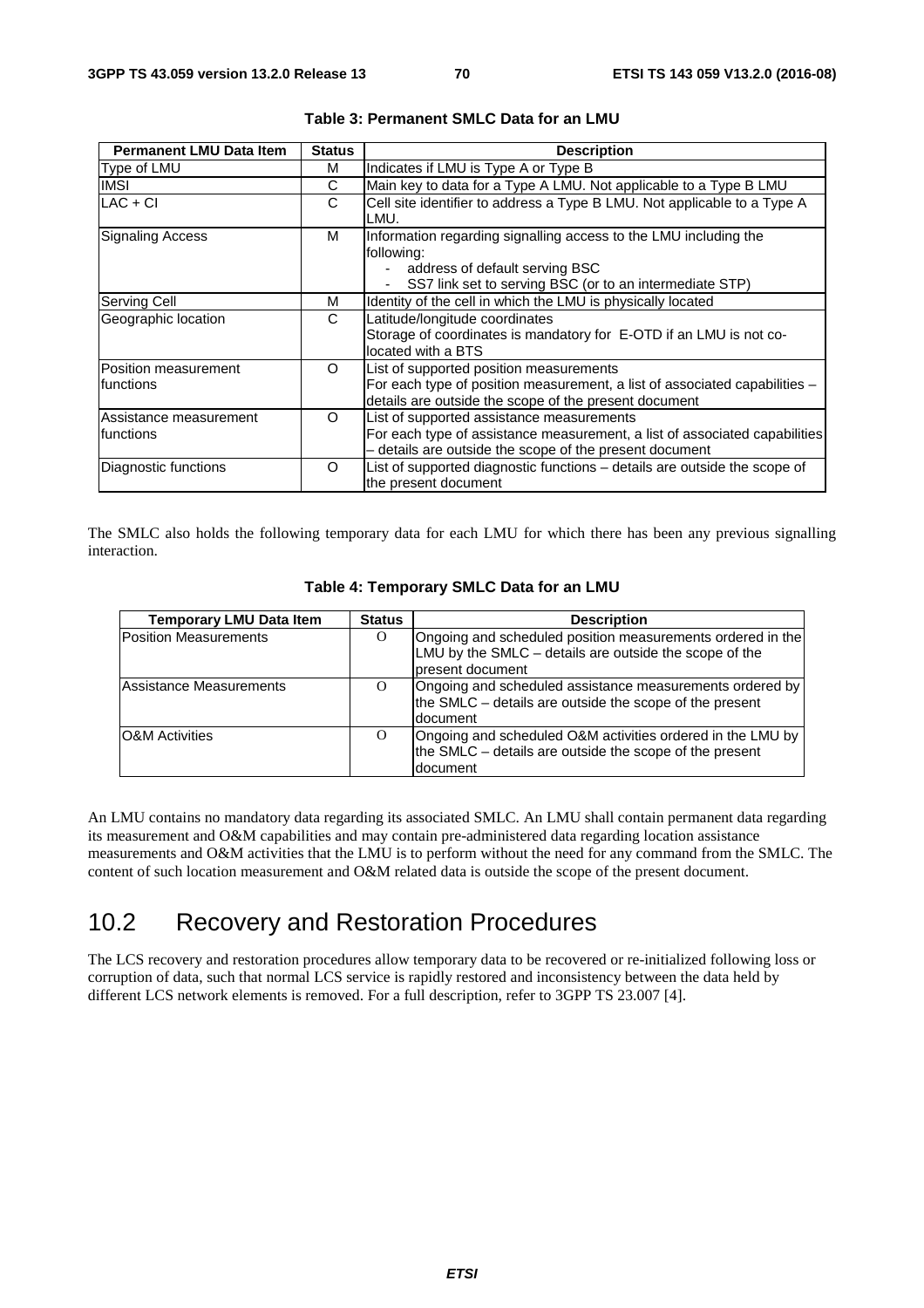# Annex A (informative): Change history

r

| <b>Change history</b> |                             |                 |           |                         |                                                                                          |                    |                    |  |  |  |
|-----------------------|-----------------------------|-----------------|-----------|-------------------------|------------------------------------------------------------------------------------------|--------------------|--------------------|--|--|--|
| Date                  | <b>TSG</b><br><b>GERAN#</b> | <b>TSG Doc.</b> | <b>CR</b> | Rev                     | Subject/Comment                                                                          | <b>Old</b>         | <b>New</b>         |  |  |  |
| 2001-04               | 04                          | GP-010942       |           |                         | Version for Release 4                                                                    |                    | 4.0.0              |  |  |  |
| 2001-06               | 05                          | GP-010988       | 001       |                         | LCS error handling (Inter-BSC Handover)                                                  | 4.0.0              | 4.1.0              |  |  |  |
| 2001-06               | 05                          | GP-011308       | 007       |                         | Geographic Shape Restriction                                                             | 4.0.0              | 4.1.0              |  |  |  |
| 2001-08               | 06                          | GP-011935       | 010       | $\overline{c}$          | Correct Faulty References to the BSSAP-LE and                                            | 4.1.0              | 4.2.0              |  |  |  |
|                       |                             |                 |           |                         | <b>RR Specifications</b>                                                                 |                    |                    |  |  |  |
| 2001-08               | 06                          | GP-011905       | 011       |                         | Update of GERAN LCS Stage 2 for Release 5                                                | 4.2.0              | 5.0.0              |  |  |  |
| 2001-11               | 07                          | GP-012836       | 012       | 3                       | Inter NSE Cell Change for LCS for GPRS                                                   | 5.0.0              | 5.1.0              |  |  |  |
| $2001 - 11$           | 07                          | GP-011993       | 014       |                         | Clean-up CR for LCS for GPRS                                                             | 5.0.0              | 5.1.0              |  |  |  |
| 2001-11               | 07                          | GP-011998       | 016       |                         | Correction of Inconsistent Text                                                          | 5.0.0              | 5.1.0              |  |  |  |
| 2001-11               | 07                          | GP-012210       | 018       |                         | Error Handling for E-OTD and GPS                                                         | 5.0.0              | 5.1.0              |  |  |  |
| 2001-11               | 07                          | GP-012822       | 019       | 1                       | Use of TOM signaling to support LCS for Gb Mode                                          | 5.0.0              | 5.1.0              |  |  |  |
| 2001-11               | 07                          | GP-012280       | 021       |                         | Editorial revision definition section for TS 43.059                                      | 5.0.0              | 5.1.0              |  |  |  |
| 2002-02               | 08                          | GP-020039       | 023       |                         | TOM Protocol Header Definition for LCS for GPRS                                          | 5.1.0              | 5.2.0              |  |  |  |
| 2002-02               | 08                          | GP-020437       | 025       | $\mathbf{1}$            | Informing an SMLC of a change in the LAC for LCS<br>using BSSLAP                         | 5.1.0              | 5.2.0              |  |  |  |
| 2002-02               | 08                          | GP-020493       | 026       | $\overline{2}$          | Stage 2 Updates for lu Mode LCS                                                          | 5.1.0              | 5.2.0              |  |  |  |
| 2002-04               | 09                          | GP-021215       | 027       | $\mathbf{1}$            | Corrections to LCS Stage 2 for Release 5                                                 | 5.2.0              | 5.3.0              |  |  |  |
| 2002-04               | 09                          | GP-020621       | 028       |                         | Inclusion of PTP BVCI for Positioning Procedure<br>over the Gb Interface                 | 5.2.0              | 5.3.0              |  |  |  |
| 2002-04               | 09                          | GP-021127       | 030       | $\mathbf{1}$            | Correction of timing when SMLC enters LOCATION<br>state                                  | 5.2.0              | 5.3.0              |  |  |  |
| 2002-04               | 09                          | GP-021225       | 031       | $\overline{c}$          | LCS Stage 2 Corrections                                                                  | 5.2.0              | 5.3.0              |  |  |  |
| 2002-04               | 09                          | GP-020998       | 032       |                         | Correction of MS-SMLC Information Transfer<br>Description                                | 5.2.0              | 5.3.0              |  |  |  |
|                       |                             |                 |           |                         |                                                                                          |                    |                    |  |  |  |
| 2003-04               | 14                          | GP-031064       | 037       | 8                       | Inclusion of U-TDOA location method                                                      | 5.3.0              | 6.0.0              |  |  |  |
| 2003-06               | 15                          | GP-031657       | 038       | $\mathbf 1$             | Inclusion of RR Procedures and enhancement of<br>the Reset procedure for U-TDOA          | 6.0.0              | 6.1.0              |  |  |  |
| 2003-11               | 17                          | GP-032501       | 042       |                         | Inclusion of Channel Mode Modify RR Procedures<br>for U-TDOA calls                       | 6.1.0              | 6.2.0              |  |  |  |
| 2004-04               | 19                          | GP-040634       | 043       | 3                       | Removal of emergency services client type<br>restriction for the U-TDOA location method  | 6.2.0              | 6.3.0              |  |  |  |
| 2004-04               | 19                          | GP-040683       | 050       | $\mathbf{1}$            | Alignment of GERAN location request procedure to<br><b>UTRAN</b>                         | 6.2.0              | 6.3.0              |  |  |  |
| 2004-11               | 22                          | GP-042330       | 051       | 9                       | Inclusion of PS functionality for U-TDOA location<br>method                              | 6.3.0              | 6.4.0              |  |  |  |
| 2004-11               | 22                          | GP-042701       | 054       | $\mathbf{1}$            | Correction to add U-TDOA reference to Cell Change 6.3.0<br>for the PS Domain sub-clause  |                    | 6.4.0              |  |  |  |
| 2005-04               | 24                          | GP-050766 055   |           |                         | Enabling the Providing of Velocity                                                       | 6.4.0              | $\overline{7}.0.0$ |  |  |  |
| 2005-06               | 25                          | GP-051778       | 059       | $\mathbf{1}$            | Providing IMSI and IMEI to the SMLC in positioning<br>procedures                         | 7.0.0              | 7.1.0              |  |  |  |
| 2006-04               | 29                          | GP-060928       | 0064      | $\mathbf{1}$            | Correction of State Update Procedure                                                     | $\overline{7}.1.0$ | 7.2.0              |  |  |  |
| 2006-04               | 29                          | GP-060870       | 0068      | $\mathbf{1}$            | Inclusion of Support for SIGTRAN on Lb-interface                                         | 7.1.0              | 7.2.0              |  |  |  |
| 2006-04               | 29                          | GP-060984       | 0069      | $\overline{\mathbf{4}}$ | Introduction of A-GNSS                                                                   | 7.1.0              | 7.2.0              |  |  |  |
| 2007-05               | 34                          | GP-070780       | 0071      |                         | Addition of Positioning Capability Transfer using<br><b>RRLP</b>                         | 7.2.0              | 7.3.0              |  |  |  |
| 2007-11               | 36                          | GP-072003       | 0072      | 6                       | U-TDOA Enhancement WI modification to<br>procedure for receipt of U-TDOA Request message | 7.3.0              | 8.0.0              |  |  |  |
| 2008-08               | 39                          | GP-081345       | 0075      | $\overline{1}$          | Support for additional navigation satellite systems                                      | 8.0.0              | 8.1.0              |  |  |  |
| 2009-11               | 44                          | GP-092337       | 0076      | $\overline{5}$          | Changes to Stage II allowing Parallel positioning                                        | 8.1.0              | 9.0.0              |  |  |  |
| 2011-03               | 49                          |                 |           |                         | Version for Release 10                                                                   | 9.0.0              | 10.0.0             |  |  |  |
| 2012-09               | 55                          |                 |           |                         | Version for Release 11                                                                   | 10.0.0             | 11.0.0             |  |  |  |
| 2014-02               | 61                          | GP-140195       | 0078      | 1                       | Introduction of BDS in GERAN                                                             | 11.0.0             | 12.0.0             |  |  |  |
| 2015-12               | 68                          |                 |           |                         | Version for Release 13                                                                   | 12.0.0             |                    |  |  |  |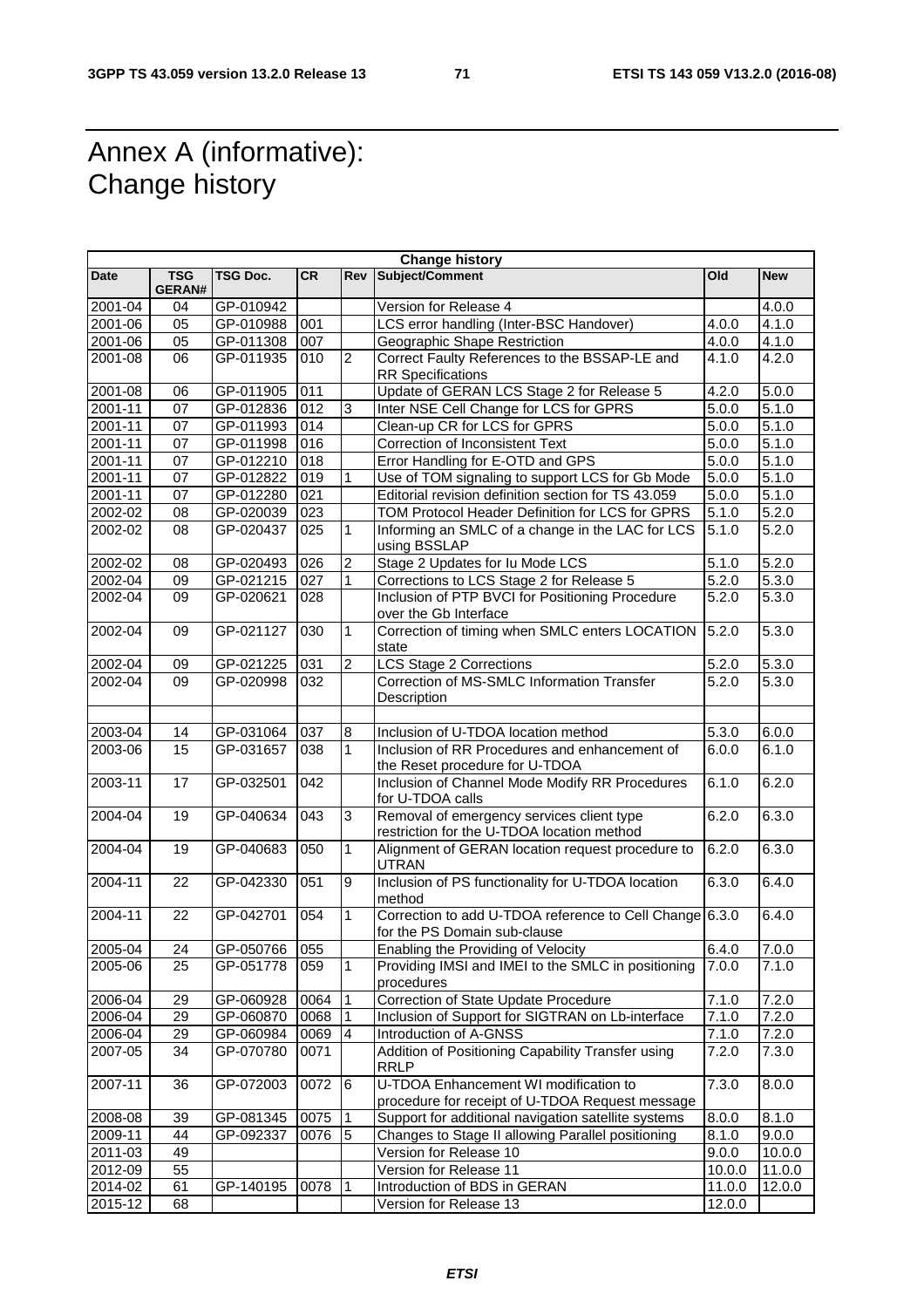| 2016-0∠ | 69 | $\overline{\phantom{0}}$<br>16C<br>71.A<br>.54<br>∕ار ا | 0079 |  | :GPRS<br>of eDRX<br><b>I</b> Introduction<br>and<br>EG-E | $\cdot\cup\ldots$ | .1 <sup>2</sup><br>ט ו |
|---------|----|---------------------------------------------------------|------|--|----------------------------------------------------------|-------------------|------------------------|
|---------|----|---------------------------------------------------------|------|--|----------------------------------------------------------|-------------------|------------------------|

| <b>Change history</b> |                |             |            |                  |  |                                                 |                 |  |
|-----------------------|----------------|-------------|------------|------------------|--|-------------------------------------------------|-----------------|--|
| Date                  | <b>Meeting</b> | <b>TDoc</b> | <b>ICR</b> | <b>IRev ICat</b> |  | Subject/Comment                                 | <b>New</b>      |  |
|                       |                |             |            |                  |  |                                                 | <u>Iversion</u> |  |
| 2016-05               | 70             | GP-160311   | 0080       |                  |  | Miscellaneous corrections related to EC-GSM-IoT | 13.2.0          |  |